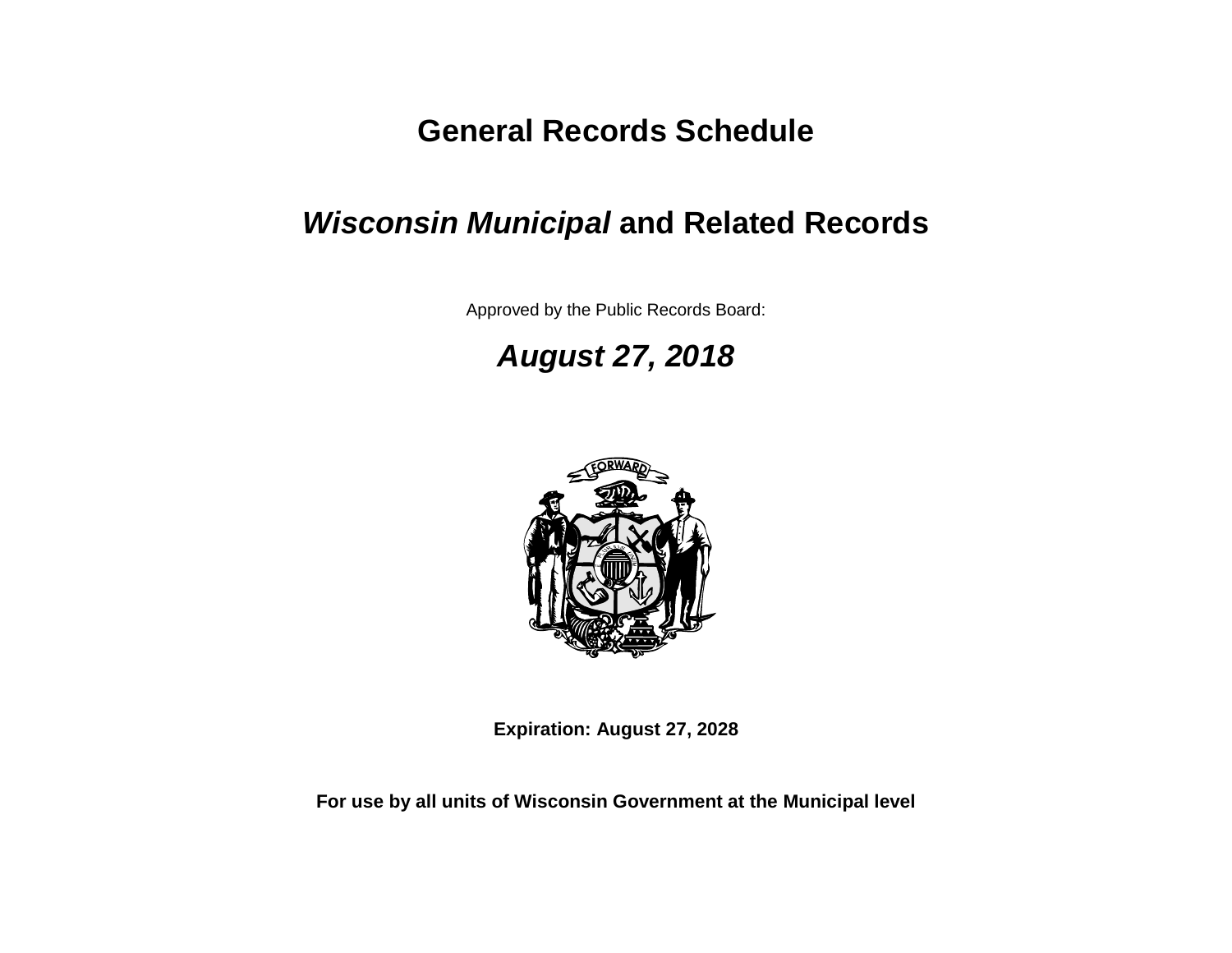# **Wisconsin Municipal Records Schedule**

<span id="page-1-0"></span>

| $\mathbf{L}$    |  |
|-----------------|--|
| $\mathbf{II}$ . |  |
| III.            |  |
| IV.             |  |
| $V_{\cdot}$     |  |
| VI.             |  |
|                 |  |
|                 |  |
|                 |  |
|                 |  |
|                 |  |
|                 |  |
|                 |  |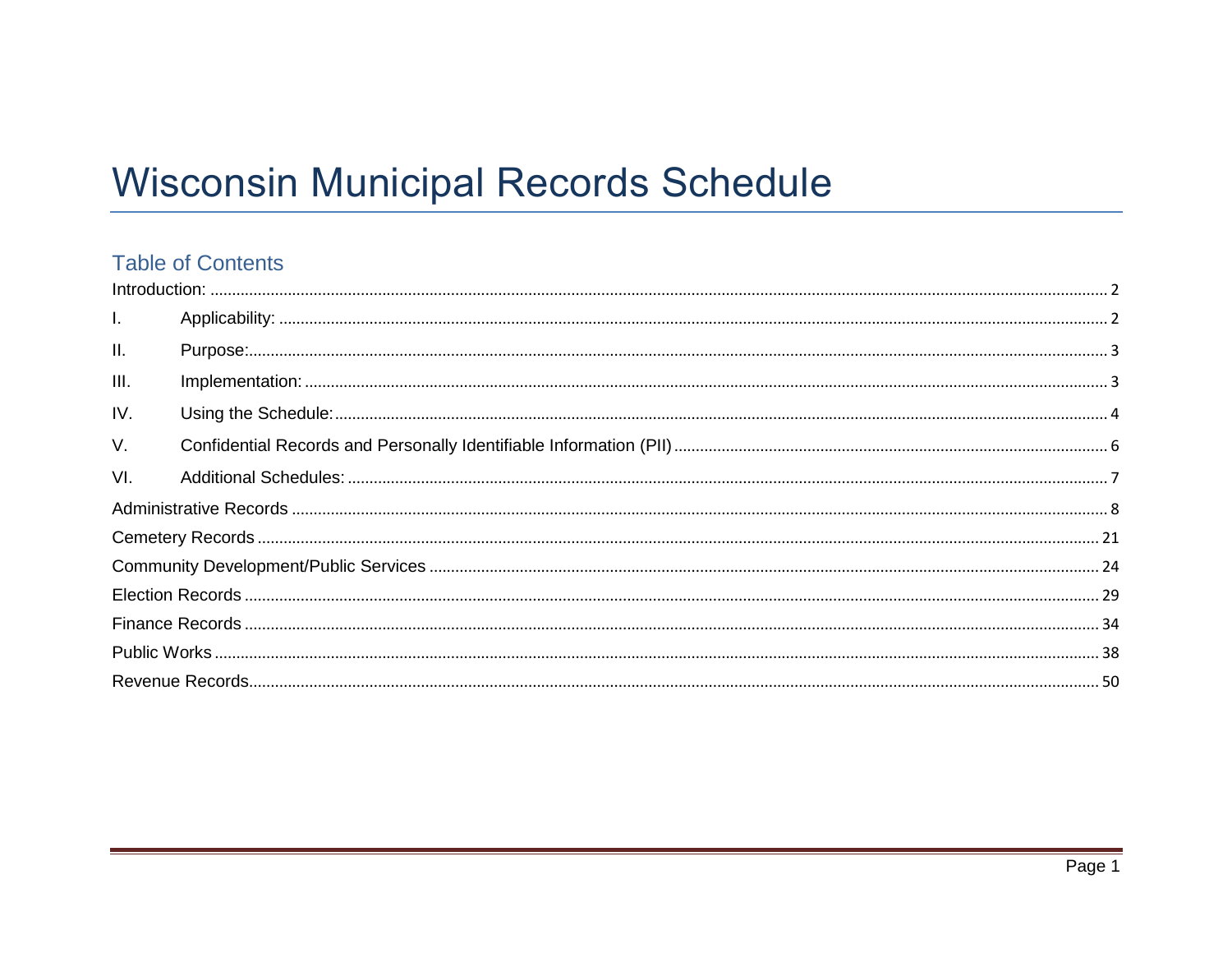# <span id="page-2-0"></span>**Introduction:**

Records are a basic tool of transacting business on behalf of all local government units. They are the foundation for government accountability. Records management is regulated by Wisconsin state law, and accordingly, the Wisconsin Municipal Records Schedule (WMRS), upon adoption, provides legal authorization to dispose of records on a regularly scheduled basis. The schedule serves as a mechanism for consistent retention and disposition of similar types of records across all municipal governments and provides assurance of accountability to the public.

The schedule was developed following guidelines for complying with legal, fiscal, and archival requirements for records retention and facilitates cost-effective management of records commonly found in municipal governments.

Wisconsin Statute § 19.21(1) defines public records as "all property and things received from the officer's predecessor or other persons and required by law to be filed, deposited, or kept in the officer's office, or which are in the lawful possession or control of the officer or the officer's deputies." Records are defined by Wisconsin Statute § 19.32(2) as "any material on which written, drawn, printed, spoken, visual, or electromagnetic information or electronically generated or stored data is recorded or preserved, regardless of physical form or characteristics, that has been created or is being kept by an authority." Public records are also defined as being "all books, papers, maps, photographs, films, recordings, optical discs, electronically formatted documents, or other documentary materials, regardless of physical form or characteristics, made or received by any state agency or its officers or employees in connection with the transaction of public business" (Wis. Stat. § 16.61(2)(b)).

#### <span id="page-2-1"></span>**I. Applicability:**

This record schedule is available for adoption by all Wisconsin municipal governments. Most municipalities do not create or receive all of the records listed within the WMRS. The inclusion of a schedule in the WMRS does not mean that a local government is responsible for creating those records. Rather, it provides guidance for records that are actually created or received by your particular unit.

Records retention guidelines apply regardless of record format. Records covered by the WMRS may be retained in electronic, paper, or other formats. The schedule applies to all records: born digital (including those created or transmitted via e-mail), data contained in database systems, tapes/cartridges and other types of electronic records and information systems maintained by agencies. Municipalities must also meet the standards and requirements for the management of electronic records outlined in [Chapter Adm. 12.](http://publicrecordsboard.wi.gov/docview.asp?docid=15970&locid=165)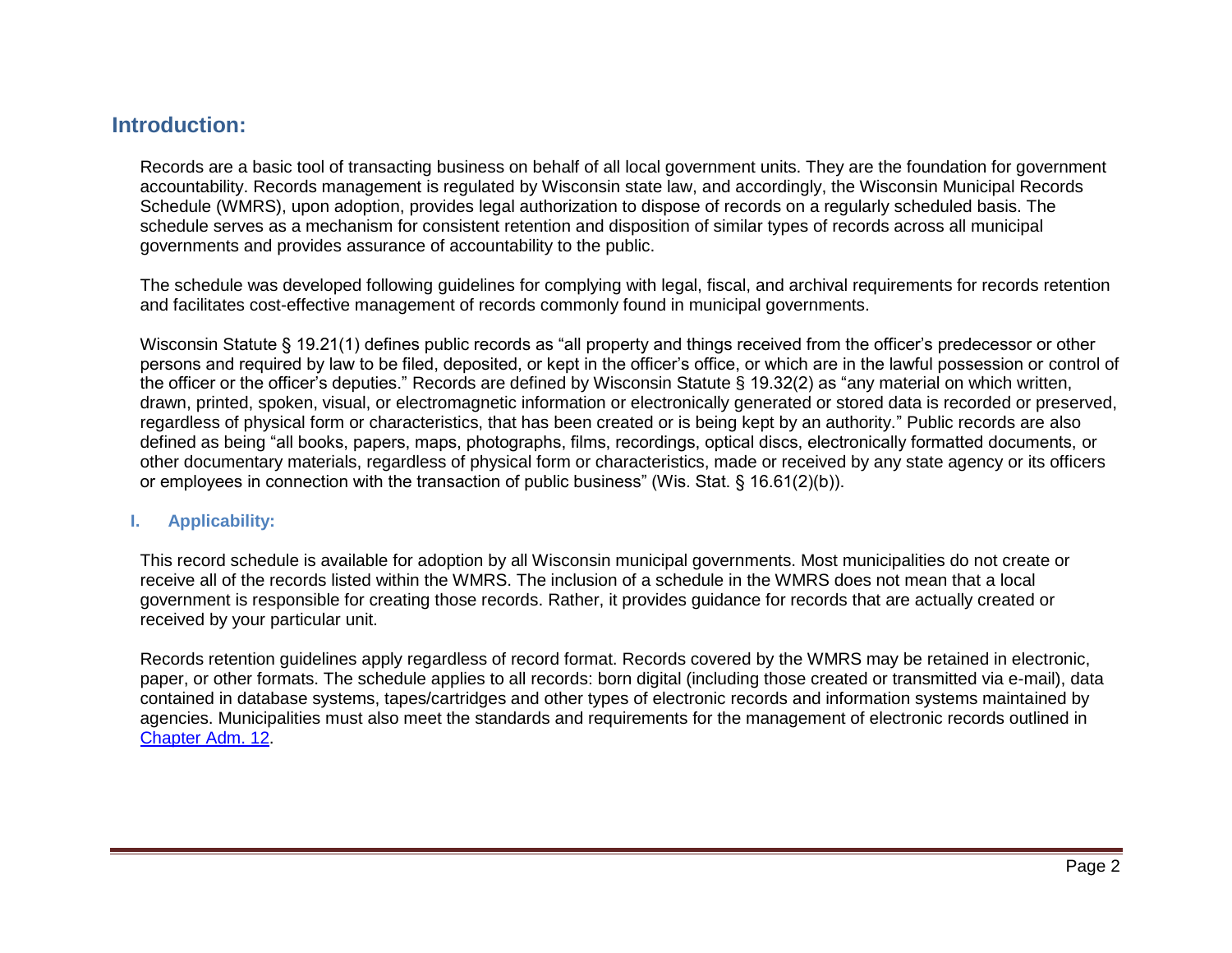#### <span id="page-3-0"></span>**II. Purpose:**

Record schedules are intended to be used by records creators as a tool to SIMPLIFY their records management responsibilities, not to make them more complex. It is the intention of the WMRS to streamline municipal records management by:

- Providing clear and uniform guidance for the retention and disposition of records common to most municipal governments;
- Eliminating the need for individual municipalities to develop and obtain Wisconsin Public Records Board approval of records retention/disposition schedules;
- Facilitating uniformity in the retention and disposition of records across all municipalities; and
- Promoting the cost-effective management of municipal records.

#### <span id="page-3-1"></span>**III. Implementation:**

The WMRS is a schedule that municipalities MAY adopt to manage their records. Municipalities ARE NOT required to adopt the schedule for use. The WMRS does not replace the ability of municipalities to create and adopt records schedules through the creation of ordinances. See Additional Options below for more information.

#### To adopt the Schedule:

• Submit the [Notification of General Schedules Adoption](http://publicrecordsboard.wi.gov/docview.asp?docid=15860&locid=165) (PRB-002) form to:

State Archivist Wisconsin Historical Society 816 State St. Madison, WI 53706

- The Wisconsin Public Records Board (PRB) will acknowledge your Notification of Adoption by returning a signed copy of the adoption to the municipality.
- After confirmation of PRB approval, municipalities should enact an ordinance adopting the WMRS as their official schedule.

Municipalities are expected to supersede any previously approved, unique, ordinances which cover records included in the adopted Municipal Schedule. Retain any approved schedules in existing ordinances for records that ARE NOT covered by the Municipal Schedule.

#### Additional Options:

Wis. Stat. § 19.21(4) provides municipalities with the authority to schedule the retention of public records by creating ordinances. Municipalities that choose not to adopt the WMRS are encouraged to use the retention periods provided in the WMRS when creating their own schedules. Any municipality that decides to draft their own schedule must submit that schedule for approval to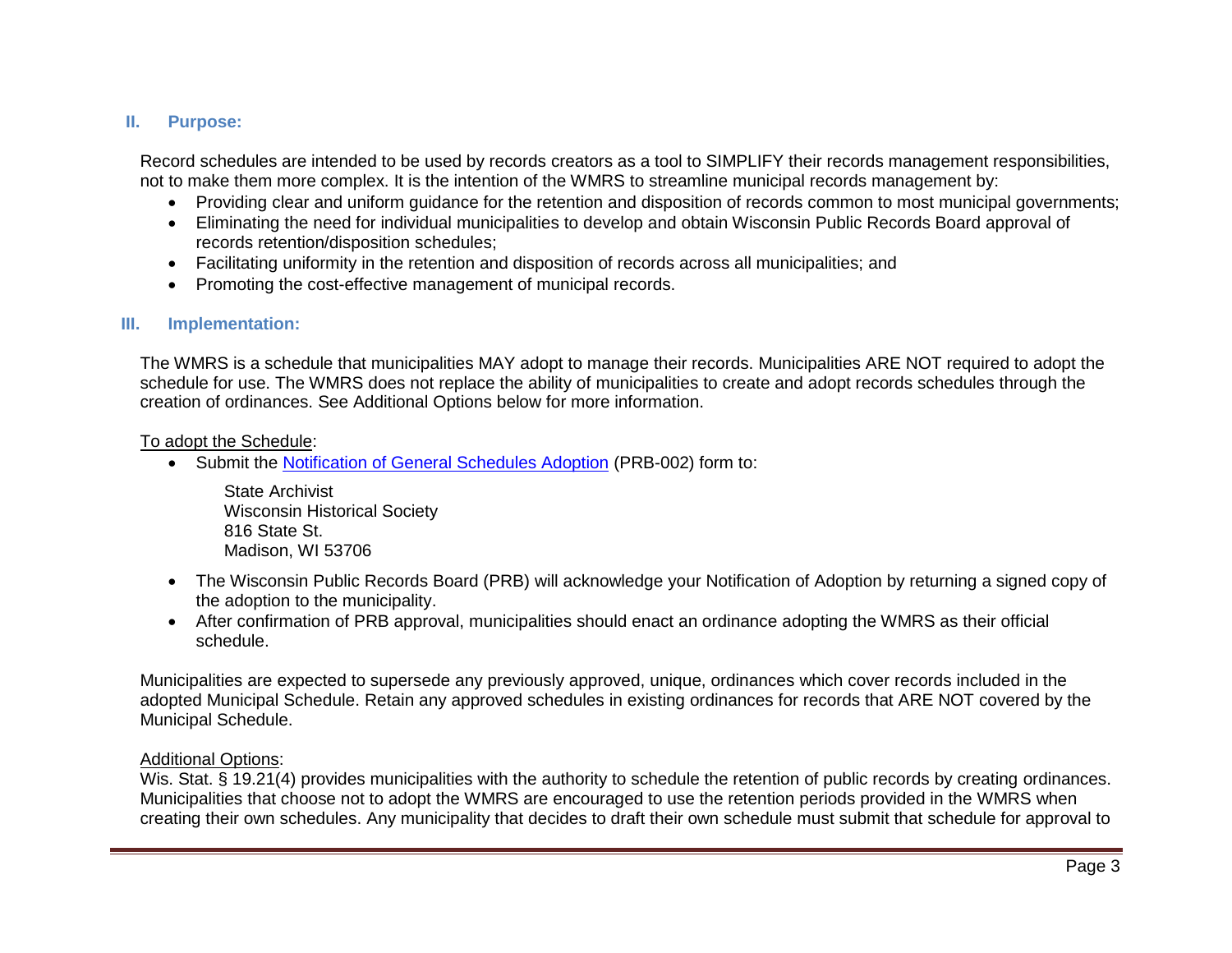the PRB before adopting it as an ordinance. Upon PRB approval, the schedule can be adopted for use by enacting an ordinance. Municipalities may also adopt other [General Records Schedules](http://publicrecordsboard.wi.gov/Docs_by_cat_type.asp?doccatid=678&locid=165) provided by the PRB.

Municipalities also have the option of adopting separate Records Disposition Authorizations (RDAs) for records that are created specifically by that unit of government. Consult the PRB for more information about the RDA creation process.

#### <span id="page-4-0"></span>**IV. Using the Schedule:**

The WMRS is arranged in five different sections covering the record series created by municipal governments. Some sections are broken down into subsections to provide easier reference. The following is an example of the format used in each section and an explanation of the information found in each column.

|                   | Record Series Title   Series Description   Retention   Confidential   WHS Notification |  |  |
|-------------------|----------------------------------------------------------------------------------------|--|--|
| <b>Subsection</b> |                                                                                        |  |  |
|                   |                                                                                        |  |  |
|                   |                                                                                        |  |  |
|                   |                                                                                        |  |  |
|                   |                                                                                        |  |  |

- Record Series Title Descriptive title of the record series. This is a basic title, not necessarily universally used by all municipalities.
- Series Description Brief overview of the records that are included in the record series.
	- $\circ$  If a specific statute or legal source defines a retention period for the records it is identified in this field.
- Retention Indicates the minimum time period a record series must be maintained and a description of what initiates the start of the retention clock.
	- o **Creation:** Is used when the creation of the record initiates the retention time period. (*Example*: If a RDA existed for ABC Annual Reports, the event might be written as *Creation+ 3 years* meaning an ABC Annual Report must be retained for three years after it is created.)
	- o **Fiscal:** Is used if the retention time period is initiated by the end of a fiscal year. (*Example*: RDAs that exist for annual budgets might be written as *Fiscal+ 6 years* meaning a budget would have to be retained for six years after the end of that fiscal year.)
	- o **Event:** Is used if a specific event other than Creation or Fiscal initiates the retention time period. (*Example*: A RDA that exists for a housing relocation program has the event written as *"Event+ 5 years; Event=Approval Letter for Relocation Plan"*. In this scenario, it means all records associated with this RDA have to be retained for five years after the official letter was sent by the state to approve the relocation plan.)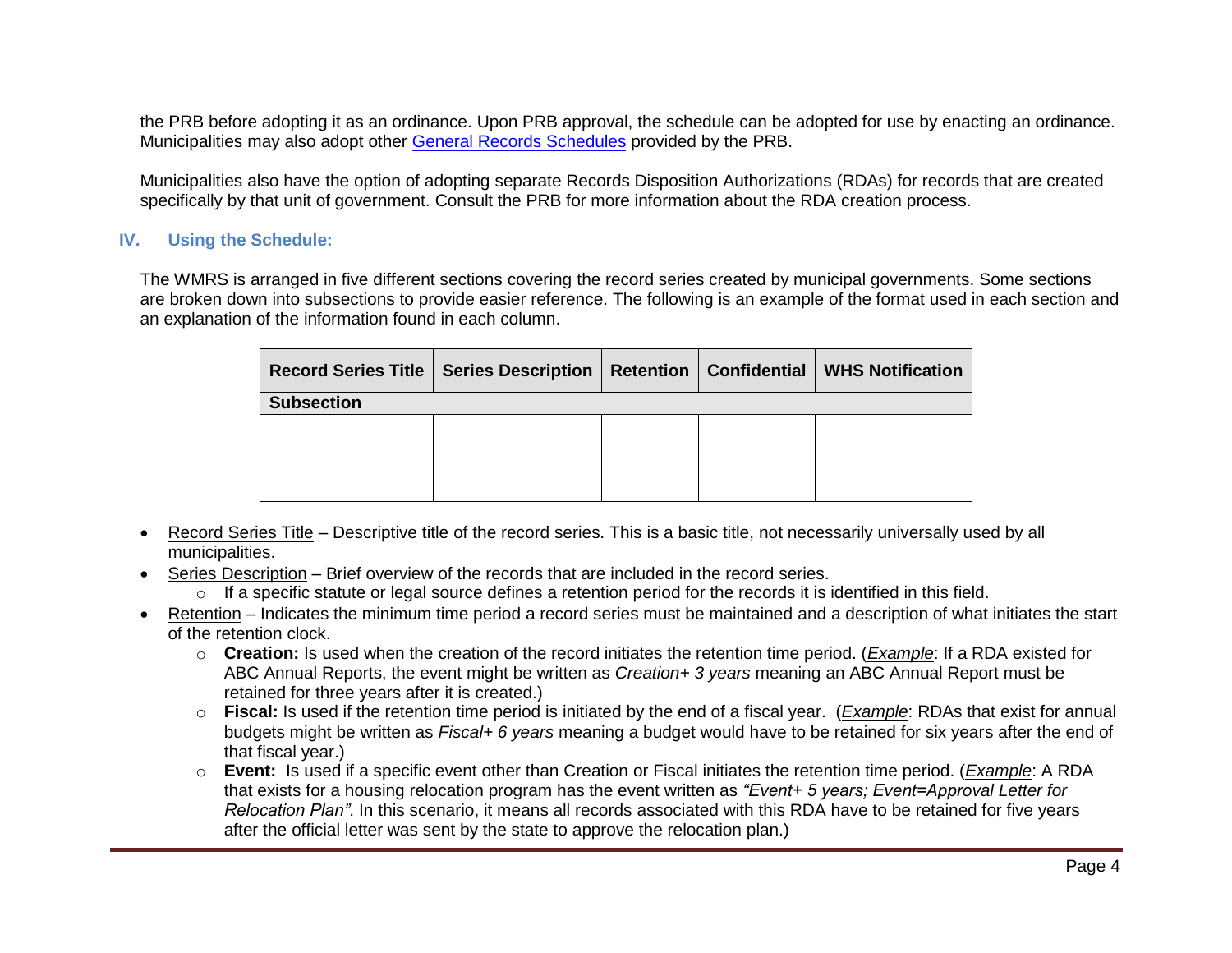- o **Permanent:** Is used if the records need to be maintained permanently by the creating municipality. See the [Guidelines for the Permanent Retention of Records.](http://publicrecordsboard.wi.gov/docview.asp?docid=19194&locid=165)
- o General references on retention periods for municipal records are found in Wis. Stat. § 19.21(4)(b), Wis. Stat. § 19.21(6), or Wis. Stat. § 19.21(8).
- Confidential Indicates whether or not records contain information that is required by statute to be kept confidential. See Section V of this guide for more information on confidential records.
- WHS Notification Wis. Stat. § 19.21(4)(a) requires that all municipal public records must be offered for transfer to the Wisconsin Historical Society 60 days prior to their destruction. This field indicates if notification to the Wisconsin Historical Society is required before records can be destroyed. Column will either state NOTIFY or WAIVED.
	- o **Waived:** The Wisconsin Historical Society has determined the record series has low historical value and waived the notification period as indicated Wis. Stat. § 19.21(4)(a). Municipalities are free to destroy any waived records without notification once they reach their required retention period.
	- o **Notify:** You are required to send written notification to the Wisconsin Historical Society before destruction. Please contact the Wisconsin Historical Society with questions on how to properly notify on the destruction of public records.
	- o **N/A:** indicates that the retention is permanent.

#### **Final Disposition:**

Municipal records, which have met the retention time outlined in the WMRS, have only two dispositions: Destroy or transfer to the Wisconsin Historical Society. Records that are held beyond their retention period but are not destroyed are still subject to all public records laws.

- Destruction: Records identified as "waived" in this schedule may be destroyed without notifying the Wisconsin Historical Society. Local units should dispose of all public records in a manner that ensures they are completely destroyed.
	- $\circ$  If records contain confidential information, or "information that can be associated with a particular individual through one or more identifiers or other information or circumstances" (Wis. Stat. § 19.62(5) including, but not limited to names, addresses, social security numbers, and banking information it must be destroyed confidentially. This means that these records must be disposed of in a way that renders them unreadable and unable to be reconstructed. Typically, this can be achieved by cross cut shredding or pulping. Many organizations disposing of confidential information choose to hire a vendor to handle the process.
	- o **Note on records older than 75 years**: the waived designation does not apply. Notification should be given on any records 75 years or older regardless if they have been indicated in the schedule as having been waived.
- Transfer: Records identified as "notify" must be offered, in writing, to the Wisconsin Historical Society. Per Wis. Stat. § 19.23(2), the Wisconsin Historical Society assumes title control and public records responsibility of all transferred records. Obsolete municipal records may not be transferred to local historical societies or other repositories because the statutes do not specify other institutions can hold title to public records. Only the records creators and the Wisconsin Historical Society are identified in statutes as being official holders of title.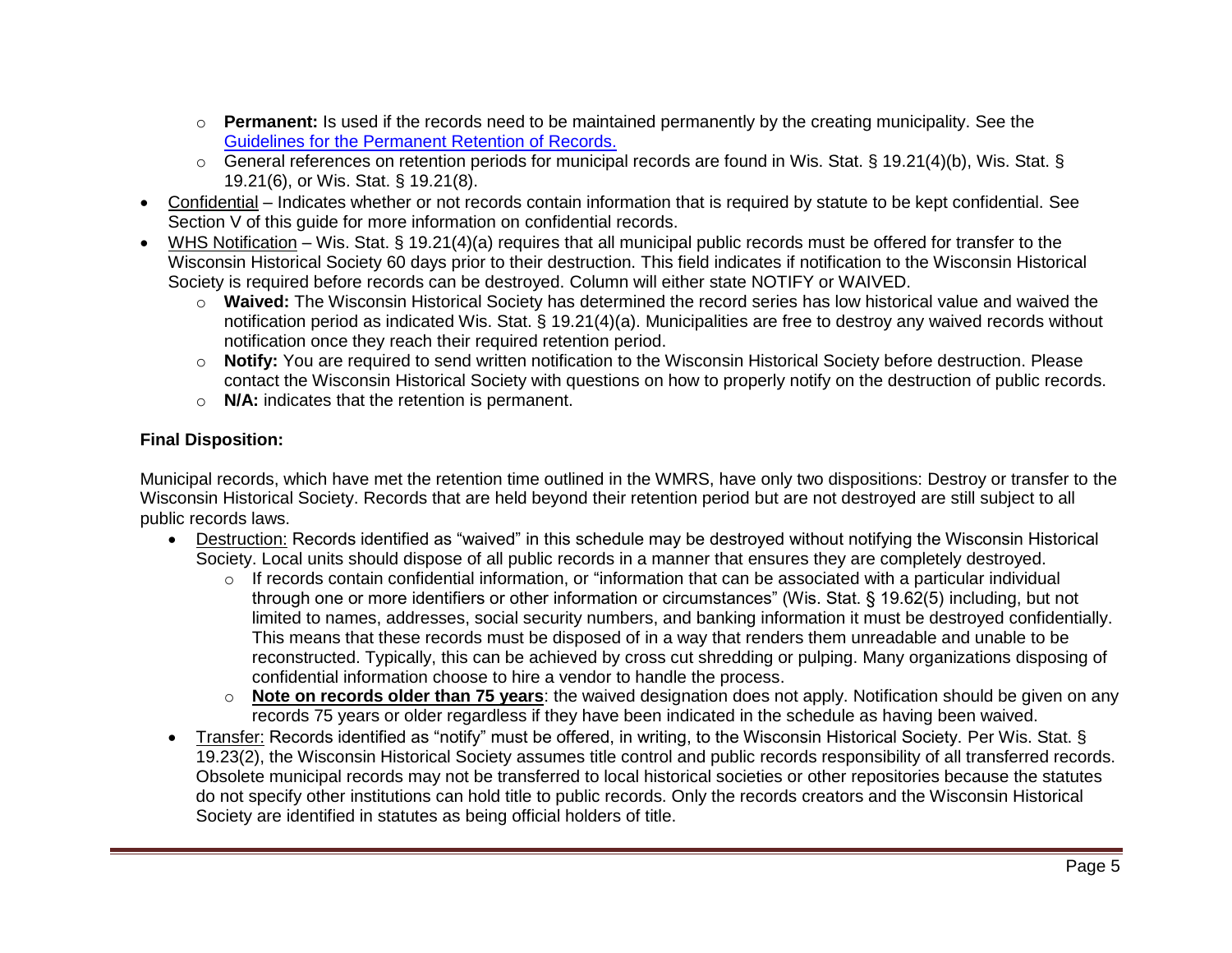• Permanent: Records identified as "permanent" have been identified as containing significant historical information and long term business value. Therefore municipalities are responsible for ensuring the long-term preservation of these records. The Wisconsin Historical Society will, in certain circumstances, accept "permanent" records for transfer if the municipality is unable to maintain these records.

Records that have passed their retention period should not be destroyed if any of the following conditions apply:

- Records are required for financial or performance audits either currently underway or known to be planned.
- Records are subject to a "legal hold" because they may be relevant to an existing, pending, or anticipated legal proceeding.
- A related open records request has been received and not completed, or statutorily required time periods have expired.

#### <span id="page-6-0"></span>**V. Confidential Records and Personally Identifiable Information (PII)**

#### <span id="page-6-1"></span>Confidential Records:

Some records series may contain confidential or restricted access records. The WMRS identifies any record series containing information required by Wisconsin Statute, administrative rule, or other legal authority to be kept confidential or protected from public access. The confidential column is marked "yes" if ANY records in the series may contain confidential information.

Even when specific confidentiality statutes do not apply, application of substantive common law principles through the balancing test considerations under Wis. Stat. § 19.35(1)(a), may affect disclosure of the record under the public records law.

When an individual or an individual's representative makes an open records request for records containing personally identifiable information about that individual, there is no balancing test, but the disclosure exceptions under Wis. Stat. §19.35(1)(am), must be considered. Wis. Stat. §19.35(1)(am) exceptions include:

- endangering an individual's life or safety;
- endangering the security of a prison, including the security of the population or staff;
- identifying a confidential informant; and
- records collected or maintained in connection with complaints, investigations, or other circumstances that may lead to various administrative or court proceedings.

It is strongly recommended that local governments consult with legal counsel when responding to an open records request. Additional resources on open records requests can be found by visiting the Wisconsin Department of Justice, [Office of Open](https://www.doj.state.wi.us/office-open-government/office-open-government)  [Government's website.](https://www.doj.state.wi.us/office-open-government/office-open-government)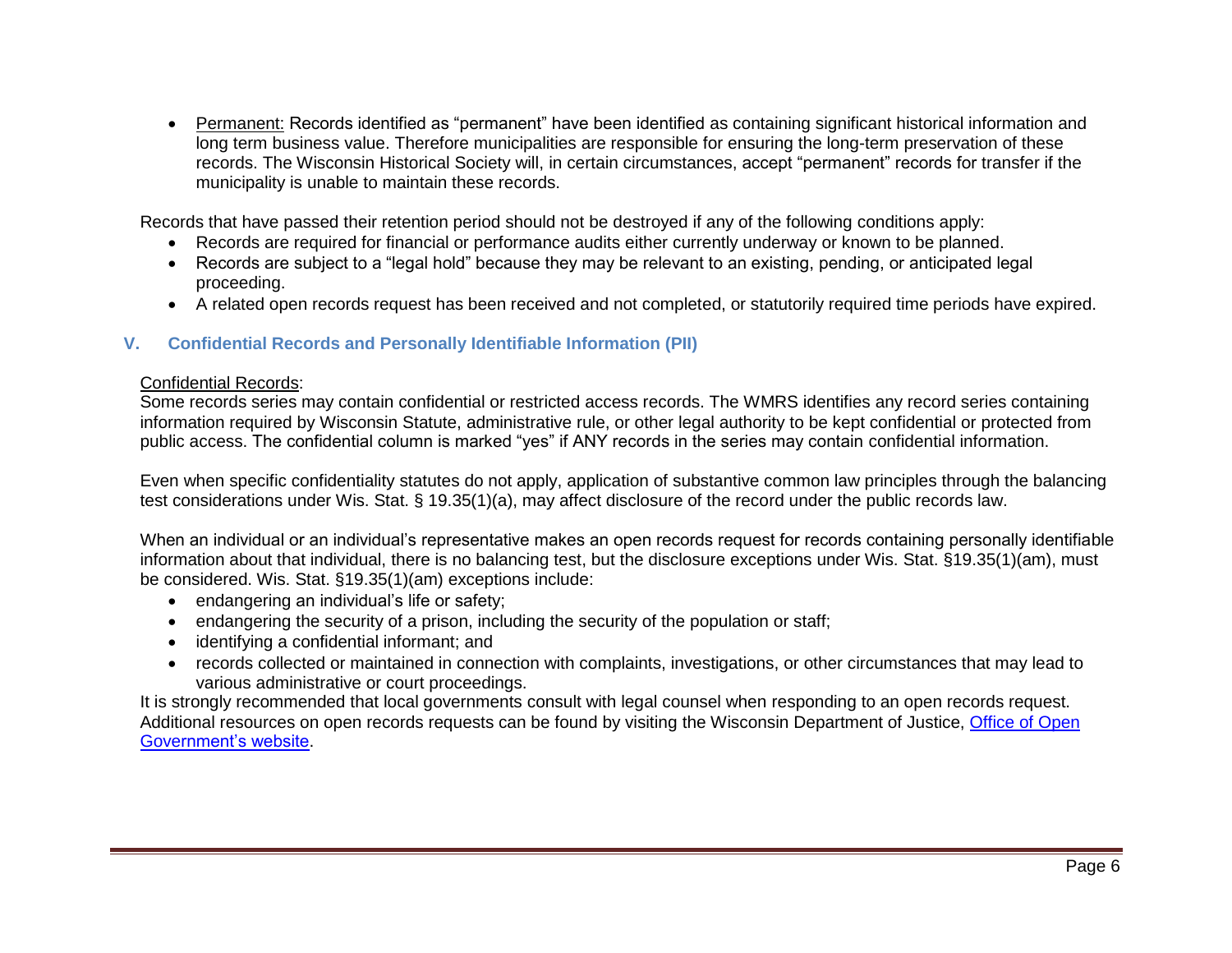#### Personally Identifiable Information (PII):

Wisconsin law defines Personally Identifiable Information (PII) as "information that can be associated with a particular individual through one or more identifiers or other information or circumstances" (Wis. Stat. § 19.62(5)). The municipal unit is responsible for evaluating their record series to determine if PII is included. The inclusion of PII does not automatically restrict records, nor does it make them confidential. The confidential column is only marked "yes" in cases where specific statutes restrict access.

#### <span id="page-7-0"></span>**VI. Additional Schedules:**

Municipal governments should be aware that there are additional schedules that apply to public records. All Wisconsin municipalities have the option of adopting any of the General Records Schedules that have been approved by the PRB. These schedules may cover additional record series not found in the WMRS. In some cases, the WMRS points to the General Schedules for covering some specific records series (such as personnel records). The complete list of approved general records schedules can be found on the [Public Records Board website.](http://publicrecordsboard.wi.gov/docs_all.asp?locid=165)

Municipalities should also be aware that there are two separate General Records Schedules for the following:

- [Wisconsin School Districts](http://publicrecordsboard.wi.gov/docview.asp?docid=15892&locid=165)
- [Wisconsin Public Libraries and Library Systems](http://publicrecordsboard.wi.gov/docview.asp?docid=15891&locid=165)

In addition, municipalities should check the schedule set by the Public Service Commission of Wisconsin (PSC) for Municipal Utilities. A complete list of records and schedules is located in ["Investigation to Consider Proposed Changes to Records](https://psc.wi.gov/Documents/recordsRetentionGuidelines.pdf)  [Retention Requirements for Electric, Gas and Water Utilities."](https://psc.wi.gov/Documents/recordsRetentionGuidelines.pdf)

Municipal Court Records are scheduled by [Supreme Court Rule 72,](http://docs.legis.wisconsin.gov/misc/scr/72) which specifies the retention periods for court records and requires municipal courts to give 60 day notice to the Wisconsin Historical Society prior to destroying obsolete records. Furthermore, SCR 72 states that notice is not required for records in which "the historical society has indicated, by blanket waiver, that it has no interest for historical purposes." The Wisconsin Historical Society has waived the sixty-day notification period for all municipal court records dated 1941 or later. This waiver applies to all municipal courts throughout the state and allows for the disposal of municipal court records without further notification. Municipal Courts are still obligated to maintain the records for the minimum time specified in SCR 72. Please contact the Wisconsin Historical Society if you have any questions regarding Municipal Court Records.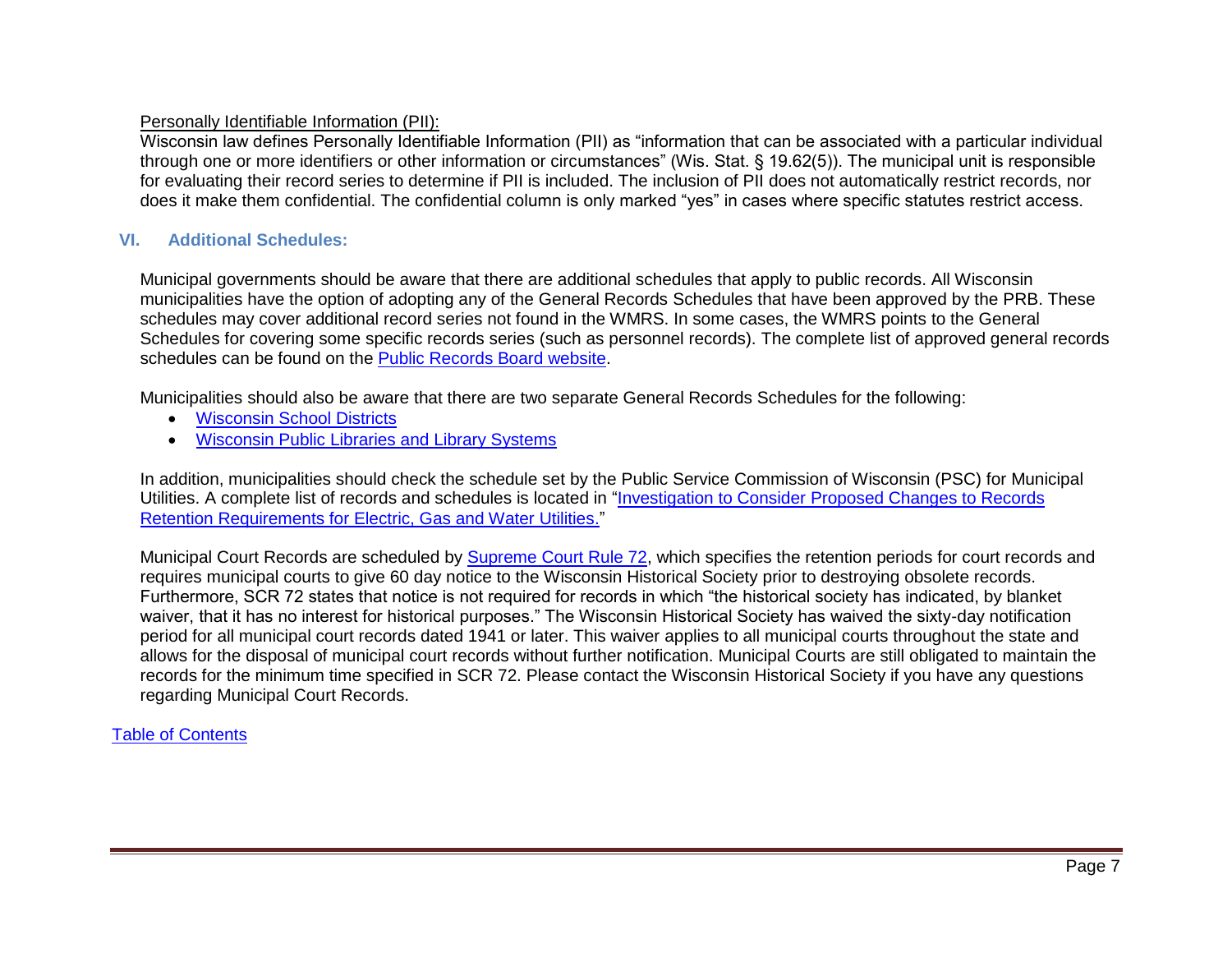# <span id="page-8-0"></span>**Administrative Records**

#### Requirements Specific to Administrative Records

The Administrative Records section is organized by the following subsections:

- Administration (general)
- Common Council/Village Board/Town Board
- Emergency Planning
- Human Resources/Personnel
- Legal
- Licenses and Permits
- Municipal Land Ownership
- Municipal Vehicles
- Payroll
- Real Property Titles

This section is intended to provide municipalities with schedules for the most common record series generally grouped under this topic. Municipalities that are in need of schedules for records not covered in this section are encouraged to review and consult the appropriate General Records Schedules listed below:

- [Administrative Records General Schedule](http://publicrecordsboard.wi.gov/docview.asp?docid=15863&locid=165)
- [Fleet and Aircraft Management Records](http://publicrecordsboard.wi.gov/docview.asp?docid=15883&locid=165)
- [Human Resources and Related General Schedule](http://publicrecordsboard.wi.gov/docview.asp?docid=20705&locid=165)
- [Payroll & Related General Schedule](http://publicrecordsboard.wi.gov/docview.asp?docid=20705&locid=165)

Municipal Court Records are scheduled by [Supreme Court Rule 72,](http://docs.legis.wisconsin.gov/misc/scr/72) which specifies the retention periods for court records and requires municipal courts to give 60 day notice to the Wisconsin Historical Society prior to destroying obsolete records. Furthermore, SCR 72 states that notice is not required for records in which "the historical society has indicated, by blanket waiver, that it has no interest for historical purposes." The Wisconsin Historical Society has waived the sixty-day notification period for all municipal court records dated 1941 or later. This waiver applies to all municipal courts throughout the state and allows for the disposal of municipal court records without further notification. Municipal Courts are still obligated to maintain the records for the minimum time specified in Supreme Court Rule 72. Please contact the Wisconsin Historical Society if you have any questions regarding Municipal Court Records.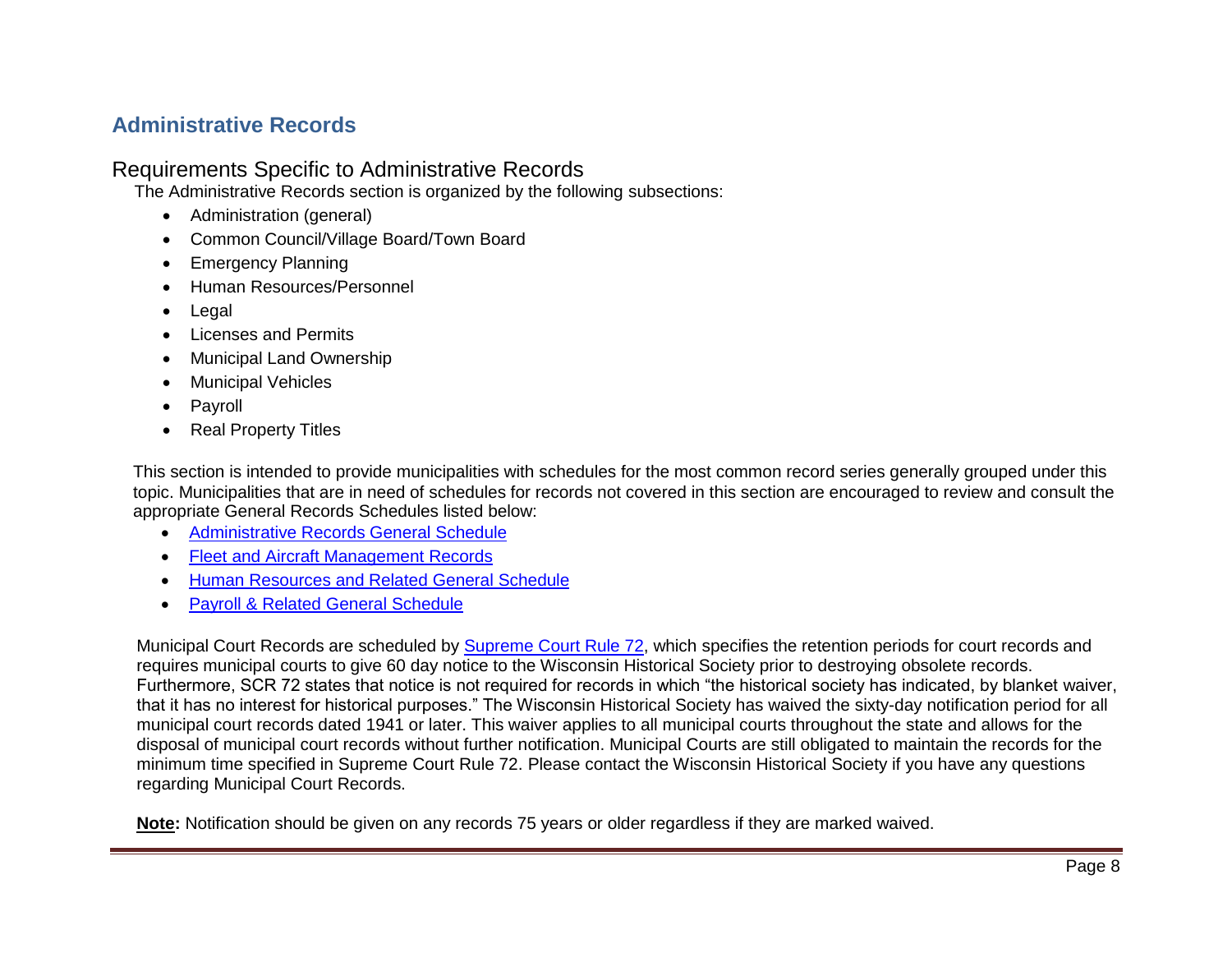| <b>Record Series</b><br><b>Title</b>                                                                      | <b>Series Description</b>                                                                                                                                                                                                                                                                                     | <b>Retention</b>                                                                   | <b>Confidential</b> | <b>WHS</b><br><b>Notification</b> |
|-----------------------------------------------------------------------------------------------------------|---------------------------------------------------------------------------------------------------------------------------------------------------------------------------------------------------------------------------------------------------------------------------------------------------------------|------------------------------------------------------------------------------------|---------------------|-----------------------------------|
| <b>Administration Records (general)</b>                                                                   |                                                                                                                                                                                                                                                                                                               |                                                                                    |                     |                                   |
| Appointment<br><b>Files</b>                                                                               | Materials documenting appointments and<br>nominations to boards, task forces, councils, or<br>other bodies. May include applications; cover<br>sheets, letters of recommendation, resumes, and<br>correspondence.                                                                                             | Event+2 years;<br>Event=End of term                                                | <b>No</b>           | <b>Notify</b>                     |
| Appointment<br>Files (not<br>selected)                                                                    | Unsuccessful appointments and nominations to<br>boards, task forces, councils, or other bodies.                                                                                                                                                                                                               | Event+1 year;<br>Event=Position filled                                             | <b>No</b>           | Waive                             |
| Committee<br>Records and<br><b>Minutes</b><br>(Excluding<br><b>Common Council</b><br>and Zoning<br>Board) | Records of committees, boards, councils, and<br>commissions, other than Common Council.<br>Includes meeting minutes, agenda packets,<br>reports, and resolutions. See Common Council<br>section for retention of Common Council Minutes.<br>See schedule for Zoning Board Records in Public<br>Works Section. | Creation+7 years                                                                   | No.                 | <b>Notify</b>                     |
| Complaints<br>(External)                                                                                  | File related to complaints regarding issues not<br>related to a specific program. Complaints are not<br>otherwise regulated by state or federal<br>requirements.                                                                                                                                              | Event+2 years;<br>Event=Complaint<br>resolution, dismissal or<br>end of litigation | <b>No</b>           | Waived                            |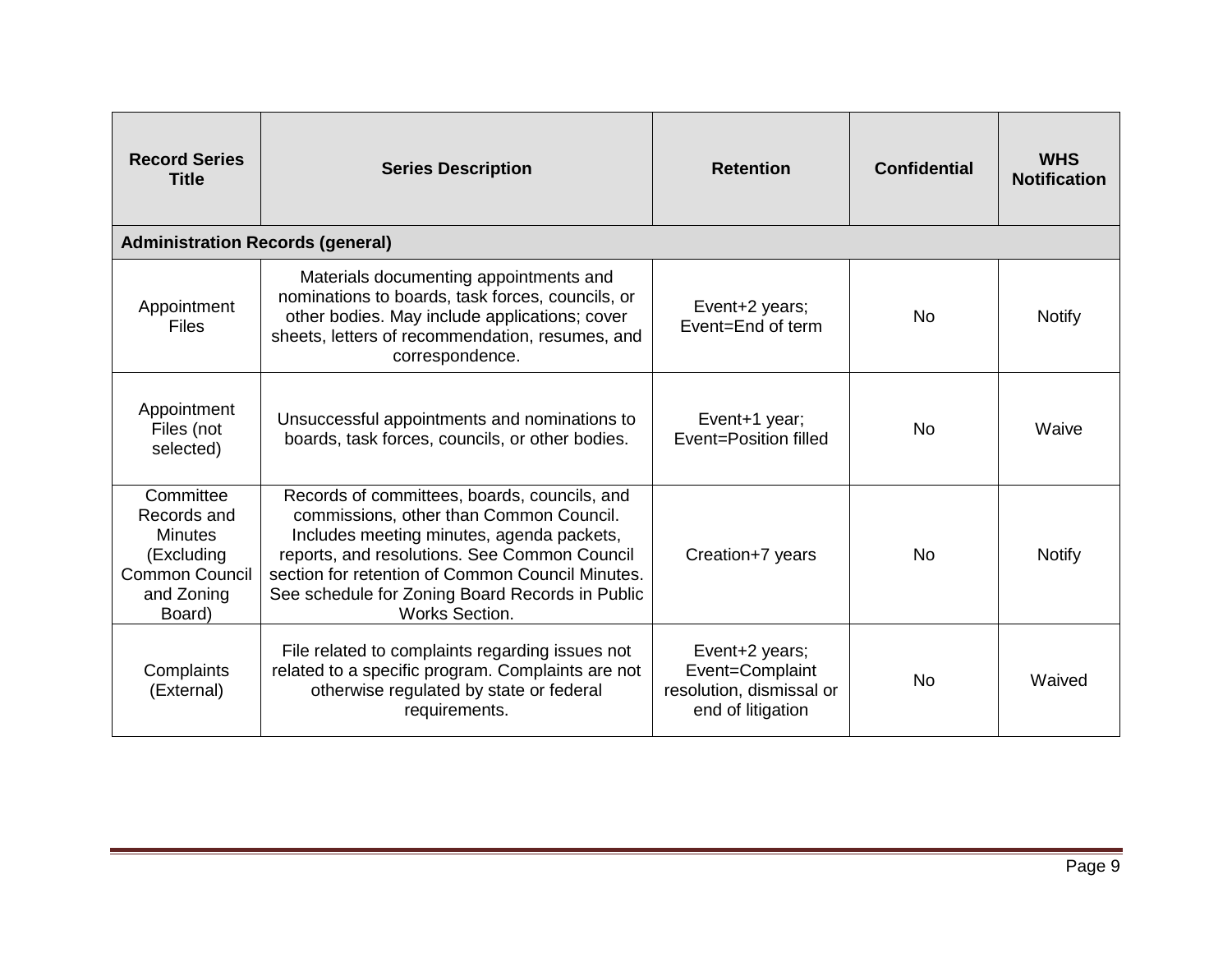| <b>Record Series</b><br><b>Title</b>                    | <b>Series Description</b>                                                                                 | <b>Retention</b>                                                                                                                                                                                               | <b>Confidential</b> | <b>WHS</b><br><b>Notification</b> |
|---------------------------------------------------------|-----------------------------------------------------------------------------------------------------------|----------------------------------------------------------------------------------------------------------------------------------------------------------------------------------------------------------------|---------------------|-----------------------------------|
| Contracts and<br>Agreements                             | Any contracts or agreements to which the<br>municipality is a party.                                      | Event+6;<br>Event=End date or<br>cancellation of contract                                                                                                                                                      | <b>No</b>           | Waive                             |
| Correspondence<br>(Senior Level or<br>Elected Official) | Business-related correspondence (paper and<br>electronic) of senior level staff and elected<br>officials. | Event+6 months;<br>Event=Separation from<br>position/end of term<br>Note: Correspondence<br>that relates specifically<br>to a program or project<br>may need to be<br>retained per that<br>particular schedule | <b>No</b>           | <b>Notify</b>                     |
| Correspondence<br>(General Staff)                       | Business-related correspondence (paper and<br>electronic) of non-appointed general staff.                 | Event+1 year;<br>Event=Creation or<br>receipt<br>Note: Correspondence<br>that relates specifically<br>to a program or project<br>may need to be<br>retained per that<br>particular schedule                    | <b>No</b>           | Waive                             |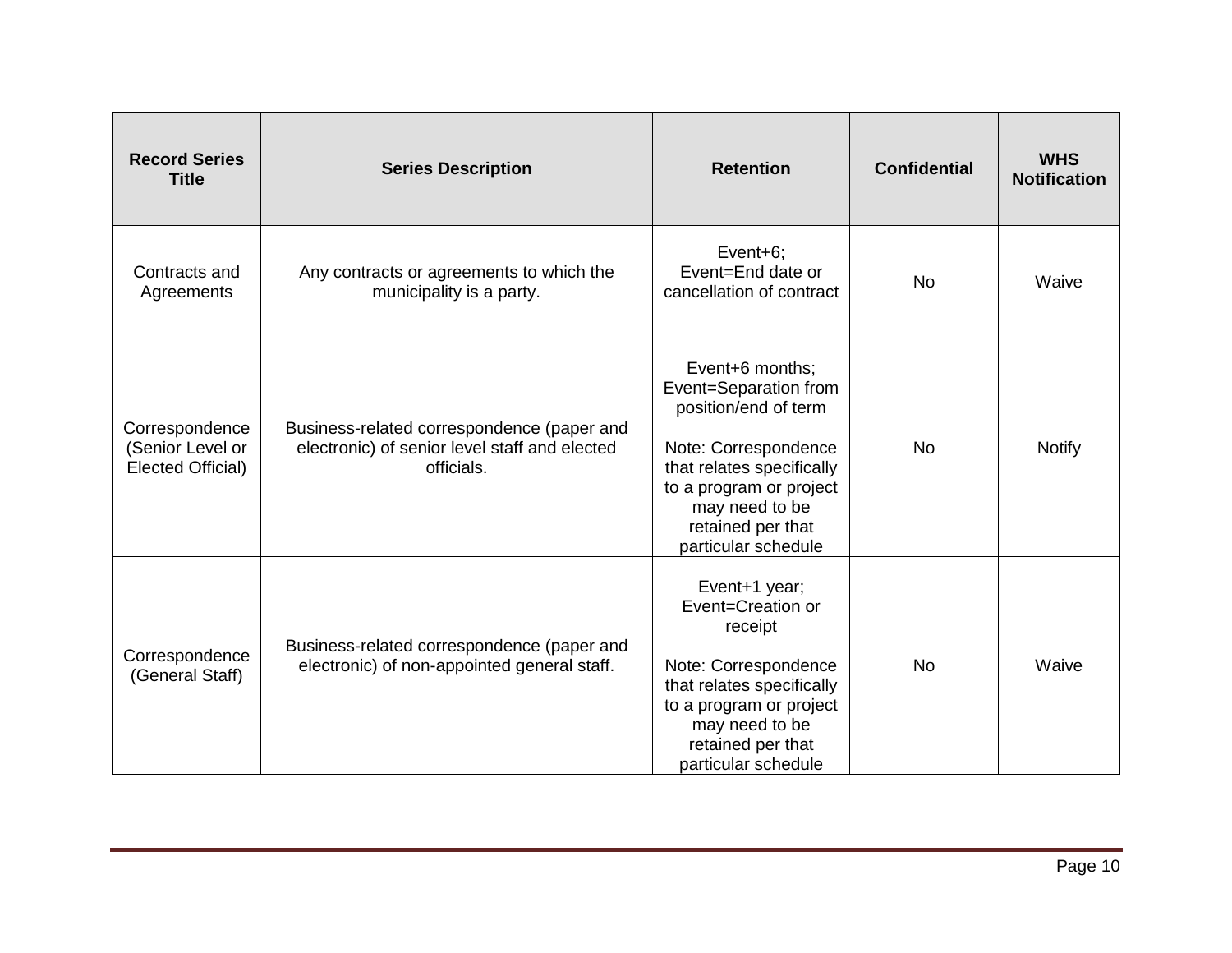| <b>Record Series</b><br><b>Title</b>                                                      | <b>Series Description</b>                                                                                                                                                                       | <b>Retention</b>                                                                           | <b>Confidential</b> | <b>WHS</b><br><b>Notification</b> |
|-------------------------------------------------------------------------------------------|-------------------------------------------------------------------------------------------------------------------------------------------------------------------------------------------------|--------------------------------------------------------------------------------------------|---------------------|-----------------------------------|
| Grants                                                                                    | Records relating to grant-funded projects where<br>the agency is the grant recipient or issuer,<br>including the application process, the receipt and<br>expenditure of grant funds, or denial. | Event+4 years;<br>Event=Date of final<br>report or notification of<br>denial               | <b>No</b>           | Waive                             |
| <b>House Number</b><br>and Address<br><b>Change File</b>                                  | Provides official control and reference source for<br>city addresses.                                                                                                                           | Permanent                                                                                  | <b>No</b>           | N/A                               |
| <b>Internal Policies</b><br>and Procedures                                                | Established departmental policies and<br>procedures.<br>Note: May also be called administrative practices<br>or directives or executive directives.                                             | Event+7 years;<br>Event=Date the policy/<br>procedure is<br>superseded or made<br>obsolete | <b>No</b>           | Waive                             |
| <b>Memorandums</b><br>of Understanding<br>(MOU) & Service<br>Level<br>Agreements<br>(SLA) | Agreements between government units.<br>Sometimes define agreements between a large<br>government unit's separate divisions or bureaus.                                                         | Event+4 years;<br>Event=Ending date of<br>the MOU or SLA.                                  | <b>No</b>           | Waive                             |
| Notice of<br>Removal of<br>Human Corpse                                                   | Form for the removal of a human corpse if death<br>occurs in a hospital, nursing home, or under<br>hospice care at any location.                                                                | Event+2 months;<br>Event=Date of death                                                     | <b>No</b>           | Waive                             |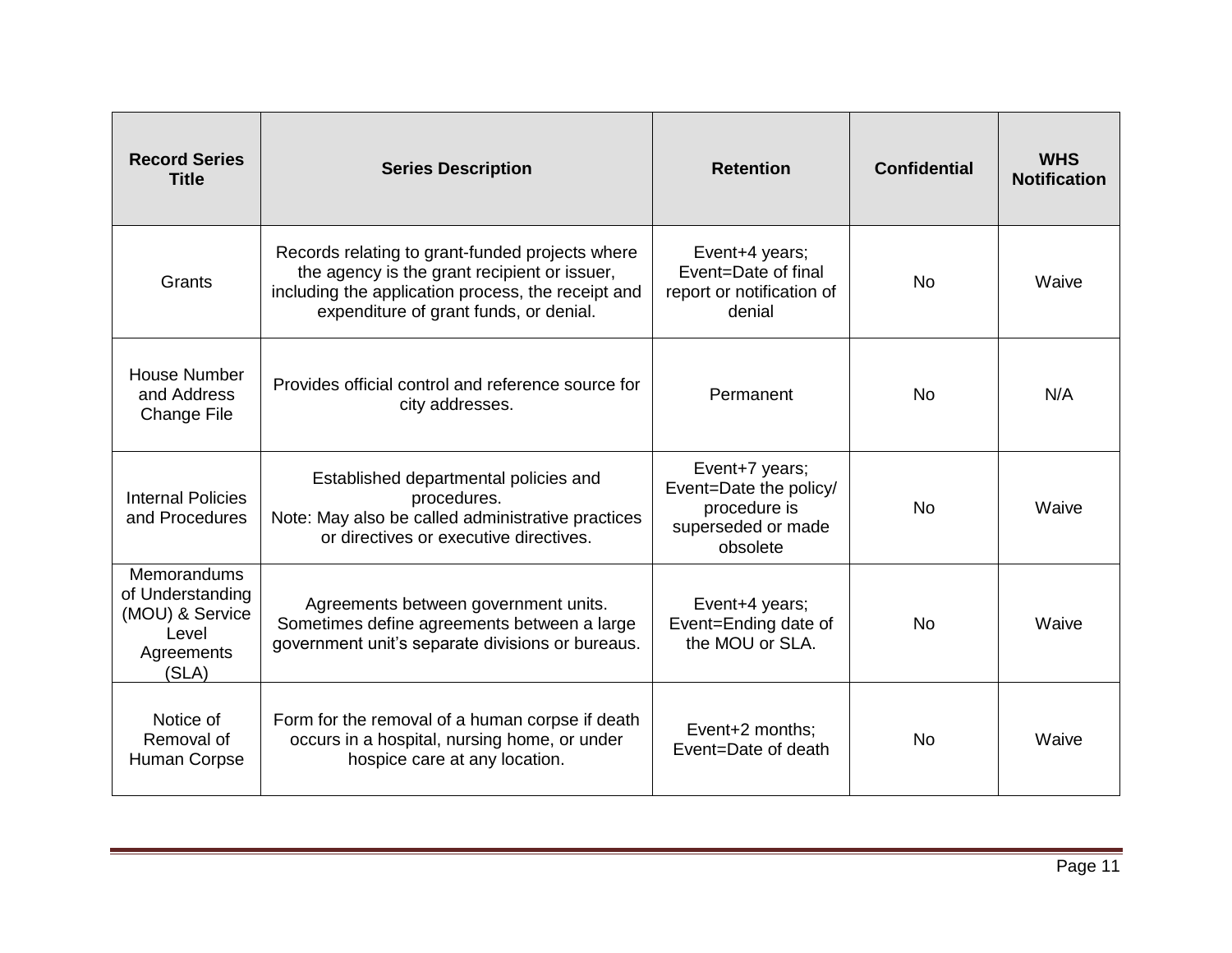| <b>Record Series</b><br><b>Title</b>             | <b>Series Description</b>                                                                                                                                                                                                                  | <b>Retention</b>                                       | <b>Confidential</b> | <b>WHS</b><br><b>Notification</b> |
|--------------------------------------------------|--------------------------------------------------------------------------------------------------------------------------------------------------------------------------------------------------------------------------------------------|--------------------------------------------------------|---------------------|-----------------------------------|
| Oath of Office                                   | Elected or appointed municipal officers may be<br>required to take, and file in writing, an official<br>oath within ten days after receiving notice of<br>election or appointment.                                                         | Event+5 years;<br>Event=End of term                    | No.                 | Waive                             |
| <b>Open Records</b><br>Requests and<br>Responses | Records relating to regular and reformulated,<br>repetitious, systematic or continuing requests by<br>individuals, groups or organizations for access to<br>general information under the provisions of the<br>Wis. Stats. §§ 19.35-19.37. | Event+3 years;<br>Event=Response<br>provided           | No.                 | Waive                             |
| Organizational<br>Chart                          | Repository of the official organizational structure<br>of offices.                                                                                                                                                                         | Event:<br>Event=Superseded                             | <b>No</b>           | Waive                             |
| Organizational<br>Planning                       | Includes division and unit strategic business and<br>operational planning files such as, but not limited<br>to, final plan and significant work papers.                                                                                    | Event+7 years;<br>Event=Completion of<br>plan          | <b>No</b>           | <b>Notify</b>                     |
| <b>Petitions</b>                                 | Petitions submitted to municipalities for<br>improvements or changes to existing municipal<br>services/structures.                                                                                                                         | Event+7 years;<br>Event=Petition<br>approved or denied | <b>No</b>           | Waived                            |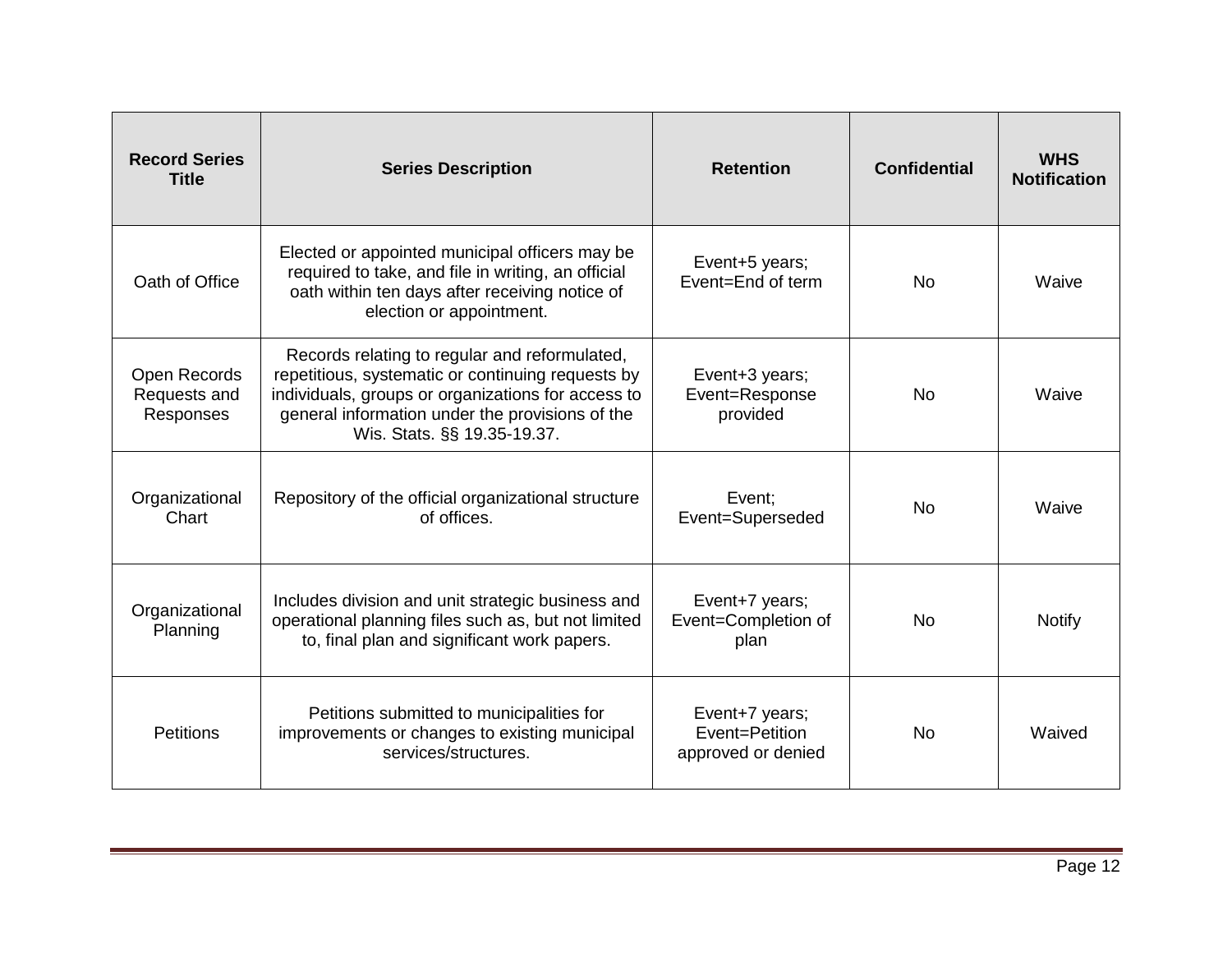| <b>Record Series</b><br><b>Title</b>                                 | <b>Series Description</b>                                                                                        | <b>Retention</b>                                                        | <b>Confidential</b> | <b>WHS</b><br><b>Notification</b> |
|----------------------------------------------------------------------|------------------------------------------------------------------------------------------------------------------|-------------------------------------------------------------------------|---------------------|-----------------------------------|
| Press/News<br><b>Releases</b>                                        | Information about municipality programs and<br>events.                                                           | Creation+3 years                                                        | <b>No</b>           | <b>Notify</b>                     |
| Proclamations                                                        | Proclamations issued by the mayor,<br>commissioner, or elected executive on behalf of<br>the municipality.       | Event+1 year;<br>Event=End of elected<br>representative's final<br>term | <b>No</b>           | <b>Notify</b>                     |
| Reports (Annual)                                                     | Annual reports produced by all departments and<br>programs.                                                      | Event+7 years;<br>Event=Date of issue                                   | <b>No</b>           | <b>Notify</b>                     |
| Reports<br>(Monthly)                                                 | Monthly reports of divisions/committees.                                                                         | Creation+3 years                                                        | <b>No</b>           | Waive                             |
| <b>Subject Files</b><br>(Senior Level or<br><b>Elected Official)</b> | Subject files (paper and electronic) of senior level<br>staff such as department heads and elected<br>officials. | Event+6 months;<br>Event=Separation from<br>position/end of term        | <b>No</b>           | <b>Notify</b>                     |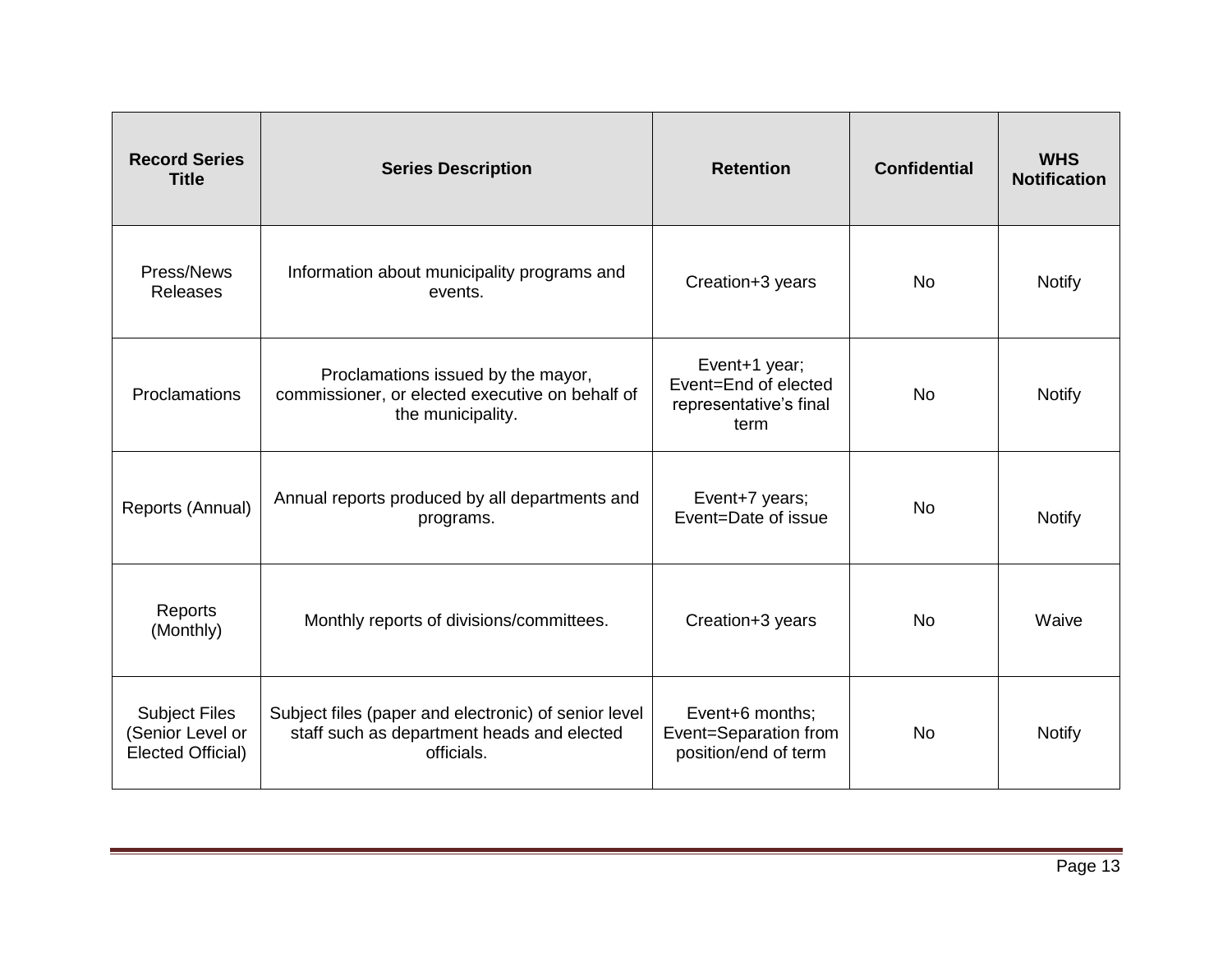| <b>Record Series</b><br><b>Title</b>  | <b>Series Description</b>                                                                                                                                           | <b>Retention</b>                                                                   | <b>Confidential</b> | <b>WHS</b><br><b>Notification</b> |
|---------------------------------------|---------------------------------------------------------------------------------------------------------------------------------------------------------------------|------------------------------------------------------------------------------------|---------------------|-----------------------------------|
|                                       | <b>Common Council/Village Board/Town Board</b>                                                                                                                      |                                                                                    |                     |                                   |
| Affidavits of<br>Publication          | Records providing proof of publication for legal<br>notices as required by law. (Note: See Wis. Stat.<br>§ 985.12 for more information on proof of<br>publication). | Event+7 years;<br>Event=Date of<br>publication                                     | <b>No</b>           | Waive                             |
| <b>Audio Tapes</b>                    | Recordings of meetings used to produce<br>minutes.<br>Authority provided by Wis. Stat. § 19.21(7).                                                                  | Event+90 days;<br>Event=Date the<br>minutes have been<br>approved and<br>published | <b>No</b>           | Waive                             |
| <b>Minutes</b><br>(Common<br>Council) | Official minutes of the Common Council/Village<br>Board/Town Board.                                                                                                 | Permanent                                                                          | <b>No</b>           | N/A                               |
| Ordinances                            | Official ordinances and any ordinance books kept<br>by municipalities.                                                                                              | Permanent                                                                          | <b>No</b>           | N/A                               |
| <b>Resolutions</b>                    | Official records pertaining to resolutions passed<br>by municipalities.                                                                                             | Permanent                                                                          | <b>No</b>           | N/A                               |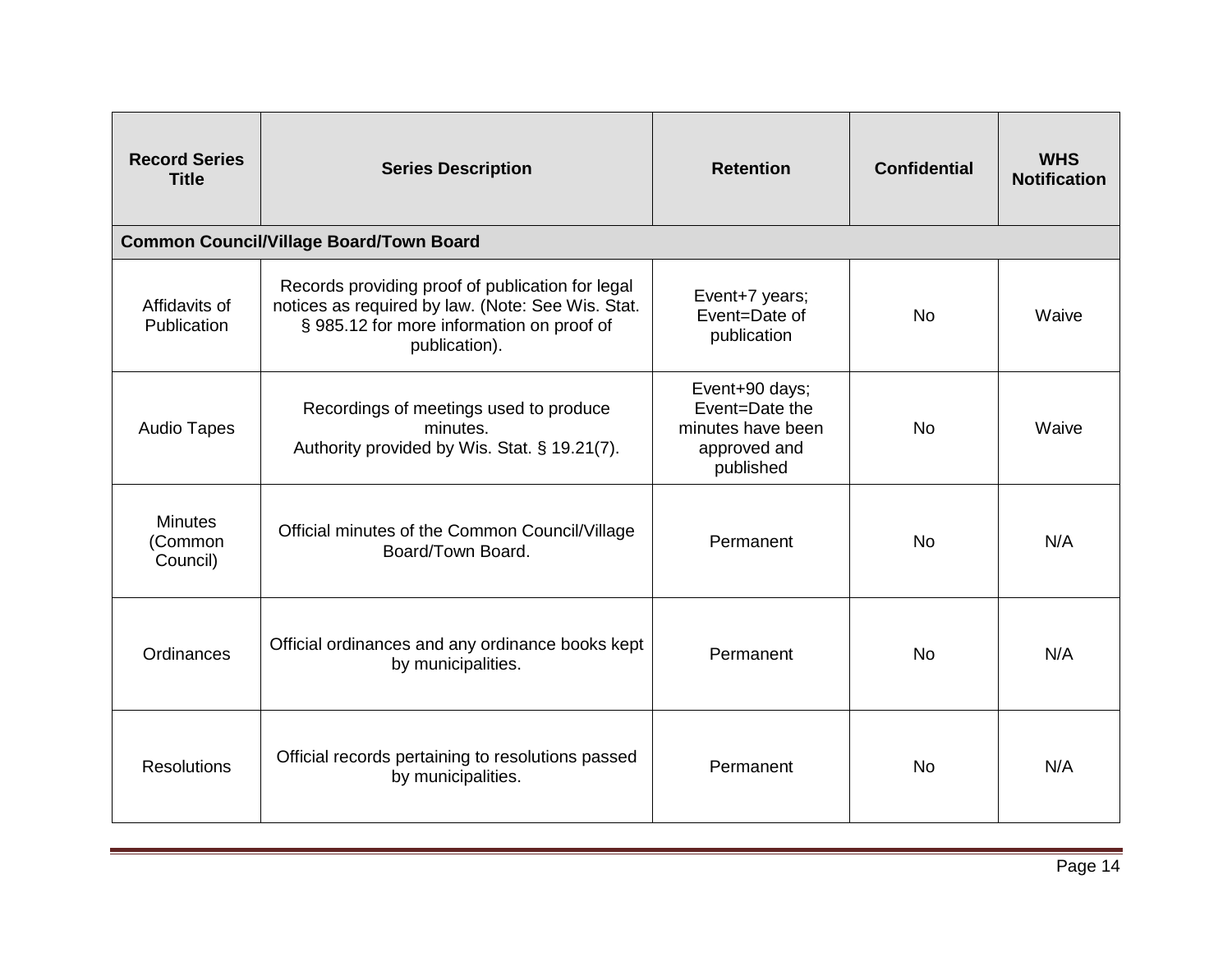| <b>Record Series</b><br><b>Title</b>                                                  | <b>Series Description</b>                                                                                                                    | <b>Retention</b>                                                         | <b>Confidential</b> | <b>WHS</b><br><b>Notification</b> |
|---------------------------------------------------------------------------------------|----------------------------------------------------------------------------------------------------------------------------------------------|--------------------------------------------------------------------------|---------------------|-----------------------------------|
| <b>Emergency Planning<sup>1</sup></b>                                                 |                                                                                                                                              |                                                                          |                     |                                   |
| Continuity of<br>Government<br><b>Operational Plan</b><br>and<br><b>Documentation</b> | Agency official plan and documentation of the<br>Continuity of Operations Plan/Continuity of<br>government plan.                             | Event:<br>Event=superseded by<br>revised plan                            | N <sub>0</sub>      | Waive                             |
| <b>Critical Incident</b><br>Management<br>Plans                                       | Critical incident management plans, local site<br>security plans, local emergency action plans, life<br>safety, and other similar documents. | Event+3 years;<br>Event=superseded by<br>revised plan                    | N <sub>0</sub>      | Waive                             |
| <b>Disaster</b><br>Recovery<br>Records                                                | Records created during the disaster recovery<br>process.                                                                                     | Event+3 years;<br>Event=Date recovery<br>effort is complete <sup>2</sup> | <b>No</b>           | Waive                             |
| <b>Human Resources/Personnel</b>                                                      |                                                                                                                                              |                                                                          |                     |                                   |
| Grievance Case<br>File                                                                | Records of grievances filed by employees.                                                                                                    | Event+7 years;<br>Event=Date grievance<br>is closed                      | Yes <sup>3</sup>    | Waive                             |

l <sup>1</sup> No specific statutes restrict the records in this series. However, the balancing test per Wis. Stat. § 19.35(1)(a) should be applied prior to release. <sup>2</sup> Note: When Federal Grant money is involved, the retention is 3 years from the date of the final Financial Services Report.

<sup>&</sup>lt;sup>3</sup> No specific statutes restrict this type of record. However, the balancing test per Wis. Stat. § 19.35(1)(a) should be applied prior to releasing this type of record. Personnel files may contain patient health records which may be protected by Wis. Stat. § 146.82 and/or the Health Insurance Portability and Accountability Act (HIPAA).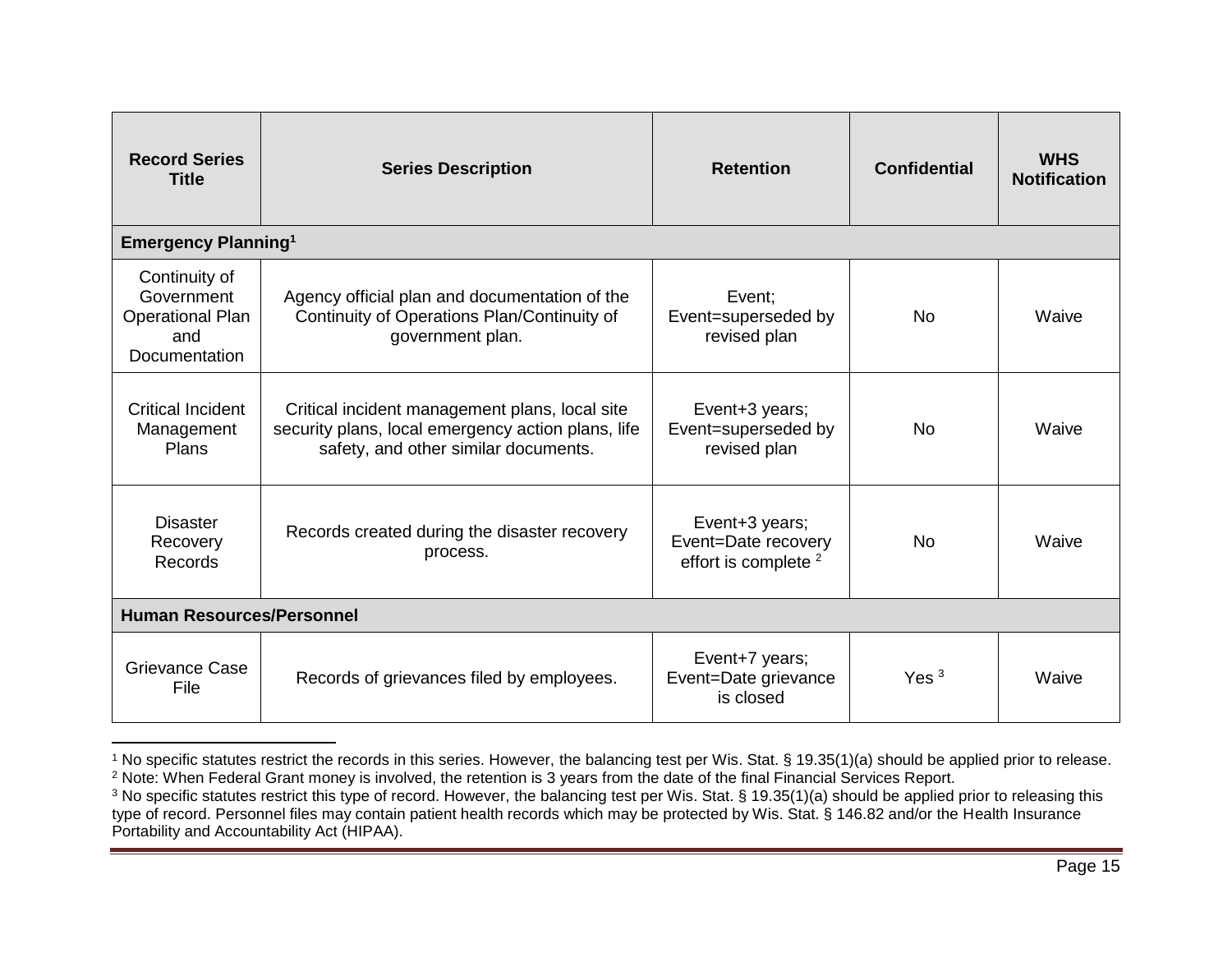| <b>Record Series</b><br>Title | <b>Series Description</b>                                                                                                                                                | <b>Retention</b>                                     | <b>Confidential</b> | <b>WHS</b><br><b>Notification</b>                        |
|-------------------------------|--------------------------------------------------------------------------------------------------------------------------------------------------------------------------|------------------------------------------------------|---------------------|----------------------------------------------------------|
| <b>Personnel Files</b>        | Documents employee personnel actions during<br>the employment of the employee.<br>Applies to ALL employees.                                                              | Event+7 years;<br>Event=End of<br>employment/service | No <sup>4</sup>     | Waive                                                    |
| Legal                         |                                                                                                                                                                          |                                                      |                     |                                                          |
| Attorney<br>Opinions          | Municipal attorney opinions given to answer<br>specific questions regarding the interpretation<br>and application of statutes and ordinances, or<br>other legal matters. | Permanent                                            | No <sup>5</sup>     | N/A                                                      |
| Case Files                    | Files include, but are not limited to, pleadings<br>and legal arguments, evidence, research, orders,<br>legal summons and subpoenas issued. <sup>6</sup>                 | Event+7 years;<br>Event=Close of case                | No <sup>7</sup>     | Notify on<br>historically<br>significant<br>cases only 8 |

<sup>4</sup> No specific statutes restrict this type of record. However, the balancing test per Wis. Stat. § 19.35(1)(a) should be applied prior to releasing this type of record. Personnel files may contain patient health records which may be protected by Wis. Stat. § 146.82 and/or the Health Insurance Portability and Accountability Act (HIPAA).

<sup>5</sup> Records may contain material protected by Attorney-Client Privilege Wis. Stat. § 905.03.

 $\overline{\phantom{a}}$ 

<sup>6</sup> Records may contain the client file with information pertaining to expenses, attorney notes, medical records, government agency filings, discovery such as requests for production of documents, deposition transcripts, and evidence.

<sup>7</sup> Records may contain material protected by Attorney-Client Privilege Wis. Stat. § 905.03.

<sup>8</sup> Historically significant case files include those that have established legal precedents; cases that received widespread attention from the public and news media; and cases recognized for their uniqueness. Examples of such cases include, but are not limited to, major civil rights cases, major labor relations cases, major environmental cases, cases dealing tribal governments and treaty rights, major cases with constitutional implications, and cases related to major prosecutions of public officials.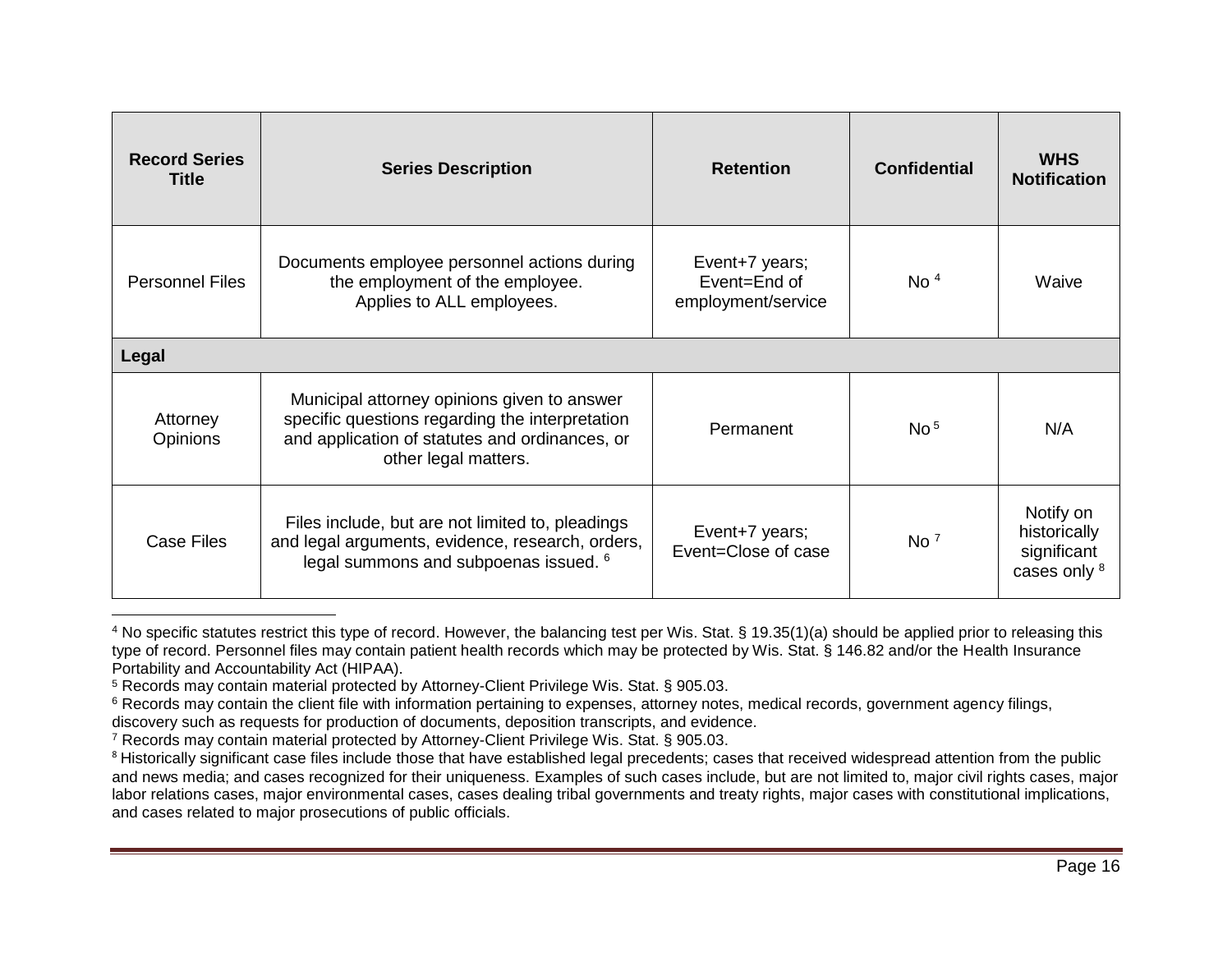| <b>Record Series</b><br><b>Title</b> | <b>Series Description</b>                                                                                                                                                                                                                                                                                                                                                                                                 | <b>Retention</b> | <b>Confidential</b> | <b>WHS</b><br><b>Notification</b> |
|--------------------------------------|---------------------------------------------------------------------------------------------------------------------------------------------------------------------------------------------------------------------------------------------------------------------------------------------------------------------------------------------------------------------------------------------------------------------------|------------------|---------------------|-----------------------------------|
| <b>Licenses and Permits</b>          |                                                                                                                                                                                                                                                                                                                                                                                                                           |                  |                     |                                   |
| License<br>Applications              | Includes license applications (approved and<br>unapproved) and license stubs. Includes all non-<br>alcohol related licenses including, but not limited<br>to, non-intoxicating beverages, soda water<br>beverages, food handling and sales, mobile<br>home park licenses, restaurant, retail dairy<br>products, pet, and animals. Also includes permits<br>for the excavation of streets by private utility<br>companies. | Creation+3 years | No.                 | Waived                            |
| Liquor and Beer<br>Licenses          | Includes license applications (approved and<br>unapproved) and license stubs.<br>Authority provided by Wis. Stat. § 125.04(3)(i).                                                                                                                                                                                                                                                                                         | Creation+4 years | <b>No</b>           | Waived                            |
| Permits                              | Permits for public space usage. Includes, but not<br>limited to, burning, street usage, and parking<br>permits.<br>NOTE: See Public Works Section for retention of<br>building permits.                                                                                                                                                                                                                                   | Creation+5 years | No.                 | Waived                            |
| Permits (septic<br>tanks)            | Permit for a septic tank. The permit records the<br>location and ownership of the tank.                                                                                                                                                                                                                                                                                                                                   | Permanent        | <b>No</b>           | N/A                               |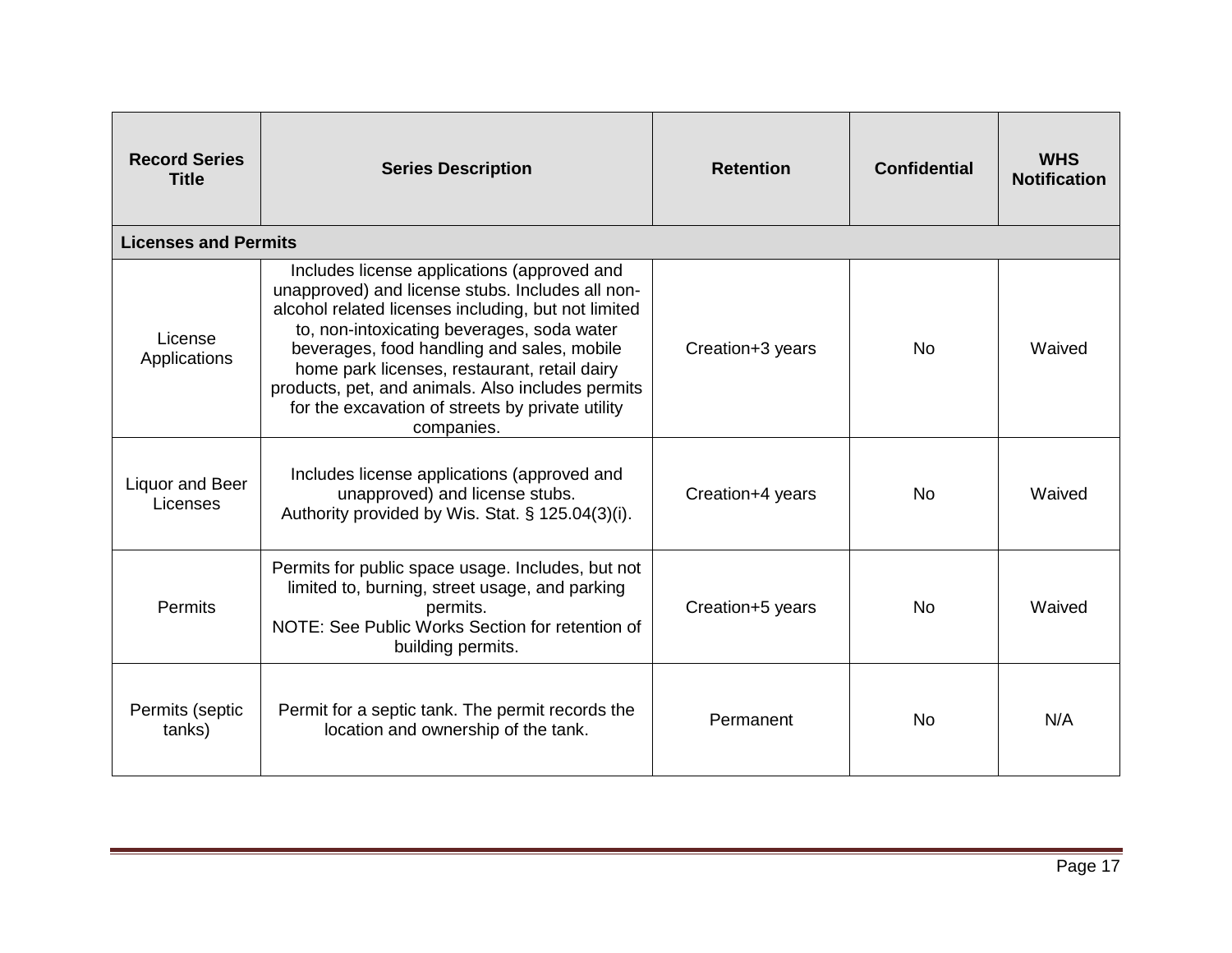| <b>Record Series</b><br><b>Title</b>                                     | <b>Series Description</b>                                                                                                                                                                                                                                                                   | <b>Retention</b>                                                        | <b>Confidential</b> | <b>WHS</b><br><b>Notification</b> |
|--------------------------------------------------------------------------|---------------------------------------------------------------------------------------------------------------------------------------------------------------------------------------------------------------------------------------------------------------------------------------------|-------------------------------------------------------------------------|---------------------|-----------------------------------|
| <b>Municipal Land Ownership</b>                                          |                                                                                                                                                                                                                                                                                             |                                                                         |                     |                                   |
| Land Titles,<br>Conveyances<br>and Easements                             | Documentation for municipal owned land. Also<br>includes any legal rights granted to others that<br>relate to municipal owned land.                                                                                                                                                         | Permanent                                                               | <b>No</b>           | N/A                               |
| Sales of<br>Facilities and/or<br>Land (Case<br>Files)                    | Includes appraisals and related valuations.<br>Projects where a municipality plans or actually<br>sells either facilities and/or land assets.                                                                                                                                               | Event+6 years;<br>Event=date of the<br>completion of the<br>transaction | No                  | Waived                            |
| <b>Municipal Vehicles</b>                                                |                                                                                                                                                                                                                                                                                             |                                                                         |                     |                                   |
| <b>Motor Vehicle</b><br>Control and<br>Assignment<br>Records             | Documentation of agency motor vehicle<br>assignments to employees. Includes completed<br>documentation on reservations for pool cars,<br>individual trips, driver profiles, check-in and<br>checkout logs.                                                                                  | Event+1 year;<br>Event=date the vehicle<br>is disposed                  | <b>No</b>           | Waived                            |
| <b>Motor Vehicle</b><br>and Heavy<br>Equipment<br>Maintenance<br>Records | Records documenting service and repair orders<br>to motor vehicles. These records normally<br>include maintenance orders, logs, fiscal<br>documents, such as requisitions or purchase<br>orders for parts or services, vehicle warranties,<br>operation and repair manuals and parts lists. | Event+1 year;<br>Event=date the vehicle<br>is disposed                  | <b>No</b>           | Waived                            |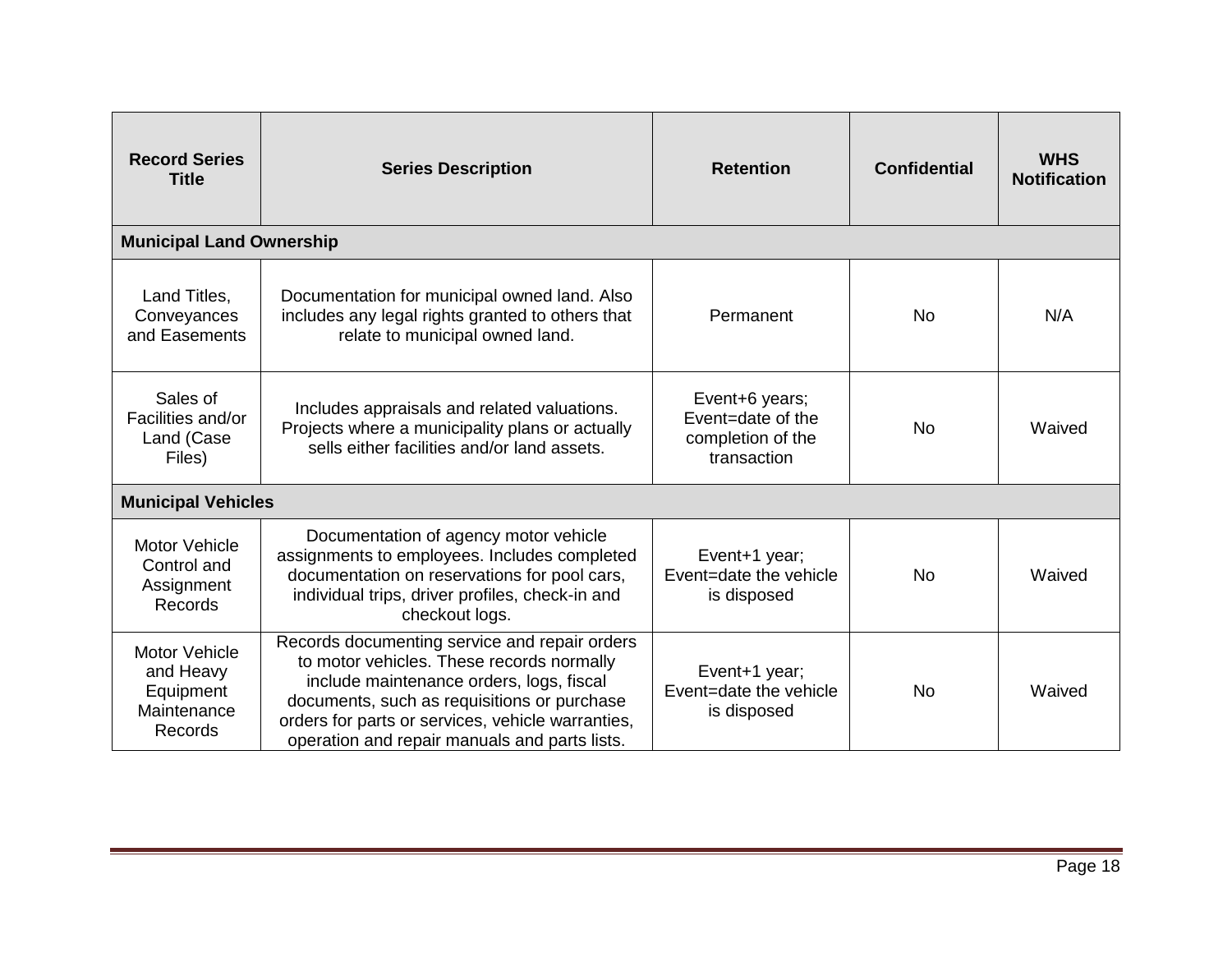| <b>Record Series</b><br><b>Title</b>               | <b>Series Description</b>                                                                                                                                                                            | <b>Retention</b>                                                               | <b>Confidential</b> | <b>WHS</b><br><b>Notification</b> |
|----------------------------------------------------|------------------------------------------------------------------------------------------------------------------------------------------------------------------------------------------------------|--------------------------------------------------------------------------------|---------------------|-----------------------------------|
| <b>Vehicle Use</b><br>Agreements                   | Agreements between individuals and<br>municipalities required before driving a municipal<br>owned vehicle.                                                                                           | Event+1 year;<br>Event=termination of<br>agreement or<br>employment            | <b>No</b>           | Waived                            |
| Vehicle<br>Inspection<br>Reports                   | Inspections of municipal vehicles.                                                                                                                                                                   | Event+1 years;<br>Event=date the vehicle<br>is disposed                        | N <sub>0</sub>      | Waive                             |
| <b>Payroll</b> <sup>9</sup>                        |                                                                                                                                                                                                      |                                                                                |                     |                                   |
| Employee<br>Payroll & Benefit<br>File              | Includes various documents that are maintained<br>throughout the employee's term of employment.                                                                                                      | Event+7 years;<br>Event=Employee<br>retirement, transfer or<br>termination     | <b>No</b>           | Waived                            |
| Monthly and<br><b>Quarterly Payroll</b><br>Reports | Includes, but is not limited to, quarterly report of<br>federal income tax withheld; quarterly report,<br>payroll summary; state's quarterly report of<br>wages paid, and monthly memorandum report. | Event+5 years;<br>Event=Report Issued<br>(provided record has<br>been audited) | N <sub>0</sub>      | Waived                            |

 $\overline{a}$ 

<sup>&</sup>lt;sup>9</sup> No specific statutes restrict this record series. However, the balancing test per Wis. Stat. § 19.35(1)(a) should be applied prior to releasing this type of information.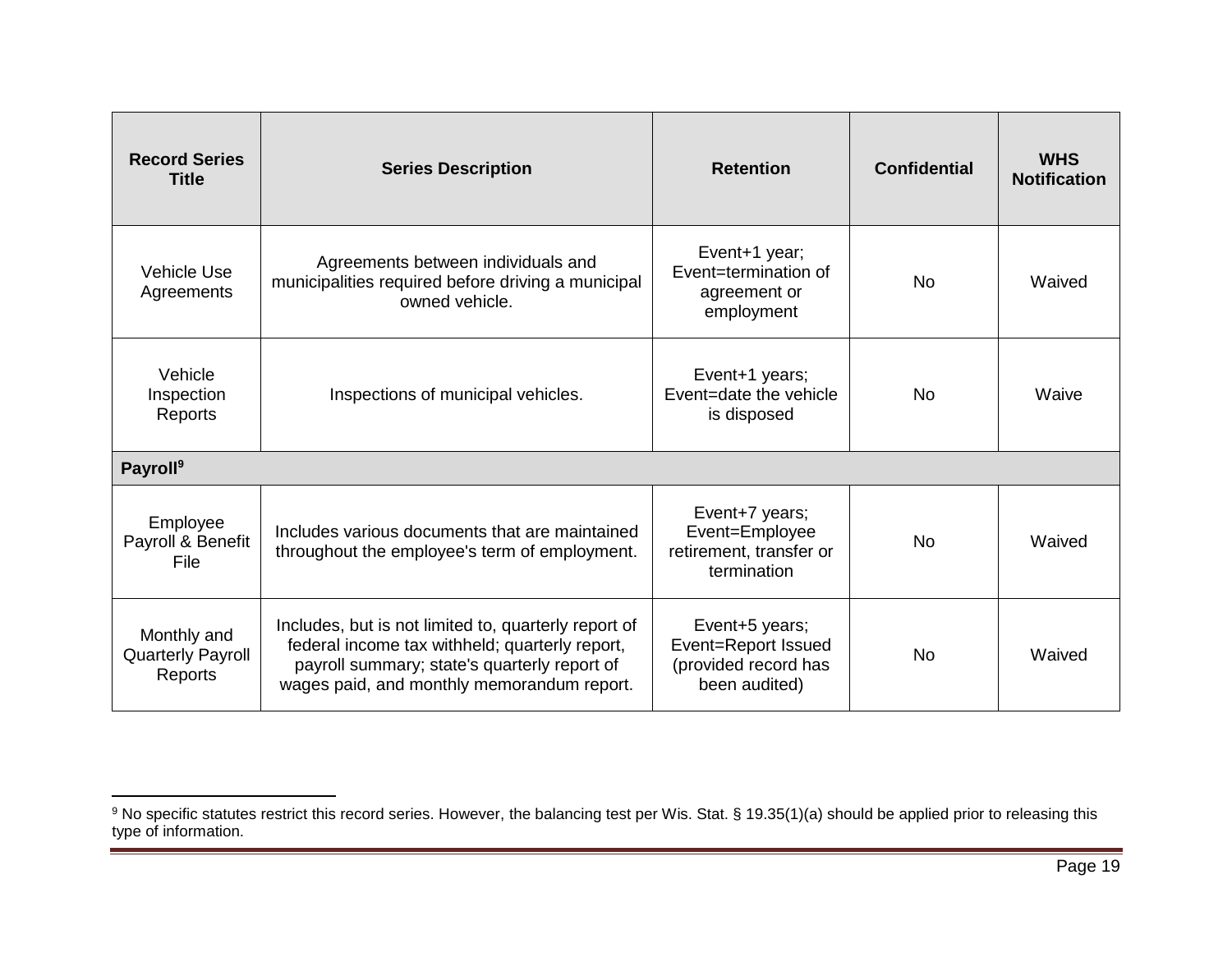| <b>Record Series</b><br><b>Title</b>     | <b>Series Description</b>                                                                                                                                                  | <b>Retention</b> | <b>Confidential</b> | <b>WHS</b><br><b>Notification</b> |
|------------------------------------------|----------------------------------------------------------------------------------------------------------------------------------------------------------------------------|------------------|---------------------|-----------------------------------|
| Payrolls and<br><b>Payroll Registers</b> | Payroll listings showing gross and net pay, as<br>well as deductions for state employees. Referred<br>to on questions of back pay and income taxes.                        | Creation+4 years | No.                 | Waived                            |
| <b>Real Property Titles</b>              |                                                                                                                                                                            |                  |                     |                                   |
| Title<br>Documentation                   | Records documenting the title of land owned by<br>the municipality including the abstract and<br>certificate of title, opinions of title, and title<br>insurance policies. | Permanent        | No                  | N/A                               |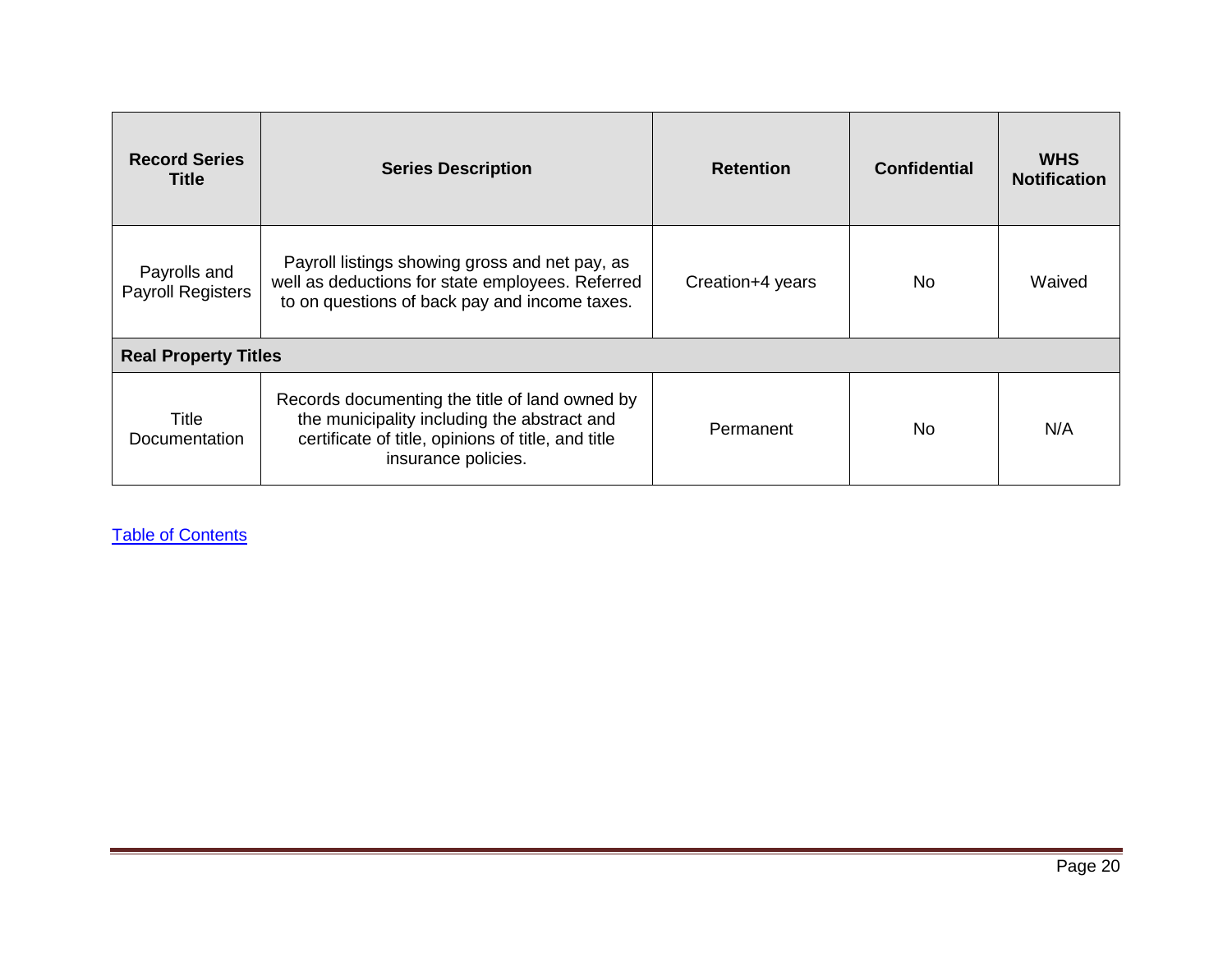# <span id="page-21-0"></span>**Cemetery Records**

# Requirements Specific to Cemetery Records

Municipalities and towns are required to assume ownership of abandoned private cemeteries. Cemeteries are considered abandoned if the cemetery association or other organization that once cared for the cemetery no longer exists and no legal owner can be found [\(Wis. Stat. § 157.115\(1\)\)](https://www.wisconsinhistory.org/pdfs/hp/HPR-Wisconsin-Statutes-Concern-Abandond-Cemeteries-157.115.pdf).

- The municipality or town must care for the cemetery to the same standards as other municipal or town cemeteries.
- Six or more residents of your town or municipality may petition the circuit court to require that the town or municipality assume ownership or move any graves to another location.

| <b>Record Series</b><br><b>Title</b>         | <b>Series Description</b>                                                                                                                                                                                                                                                                                                                                                                                                                                                                                              | <b>Retention and</b><br><b>Disposition</b> | <b>Confidential</b>                                     | <b>WHS</b><br><b>Notification</b> |
|----------------------------------------------|------------------------------------------------------------------------------------------------------------------------------------------------------------------------------------------------------------------------------------------------------------------------------------------------------------------------------------------------------------------------------------------------------------------------------------------------------------------------------------------------------------------------|--------------------------------------------|---------------------------------------------------------|-----------------------------------|
| <b>Annual Report</b><br>and<br>Documentation | Includes the annual report to the cemetery board<br>and the records needed to prepare the report.<br>Authority provided by Wis. Stat. § 157.62(4).                                                                                                                                                                                                                                                                                                                                                                     | Permanent                                  | No.                                                     | N/A                               |
| Care Funds                                   | An accounting of amounts deposited in, amounts<br>withdrawn from, other income accruing to, and<br>the balance at the end of the reporting period of<br>care funds of the cemetery, including the funds<br>in Wis. Stat. $\S$ 157.11(9g)(a), Wis. Stat. $\S$<br>157.12(3), and Wis. Stat. § 157.125. Including<br>records that show, for each deposit, the name of<br>the purchaser or beneficiary of the contract<br>relating to the deposit and the item purchased.<br>Authority provided by Wis. Stat. § 157.62(4). | Permanent                                  | Yes<br>Confidential per<br>Wis. Stat. §<br>157.62(2)(c) | N/A                               |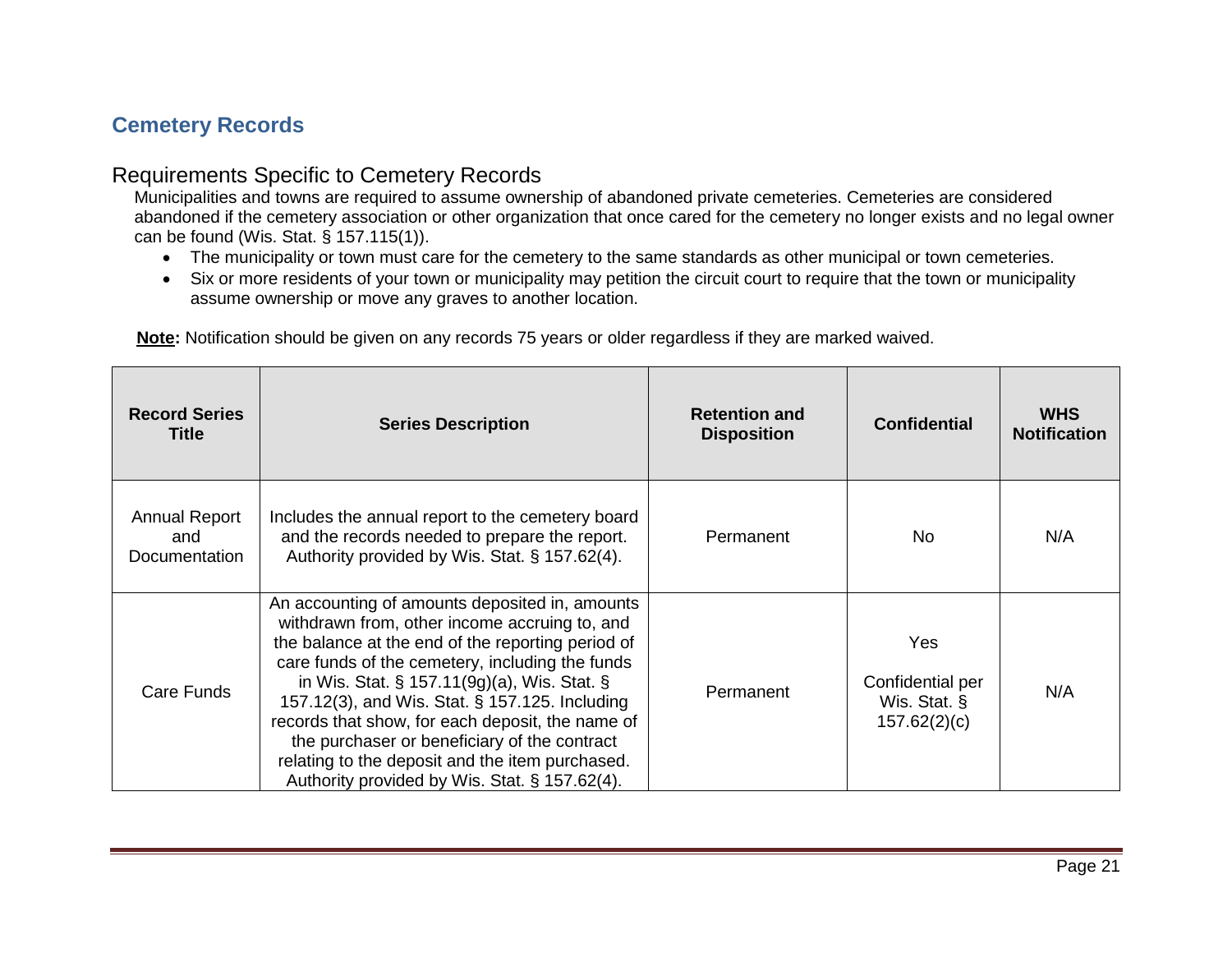| <b>Record Series</b><br><b>Title</b>    | <b>Series Description</b>                                                                                                                                                                                                                                                                                                                                                                                         | <b>Retention and</b><br><b>Disposition</b>                                                        | <b>Confidential</b>                                     | <b>WHS</b><br><b>Notification</b> |
|-----------------------------------------|-------------------------------------------------------------------------------------------------------------------------------------------------------------------------------------------------------------------------------------------------------------------------------------------------------------------------------------------------------------------------------------------------------------------|---------------------------------------------------------------------------------------------------|---------------------------------------------------------|-----------------------------------|
| <b>Contract for Sale</b>                | Copy of each contract for the sale of a cemetery<br>lot, mausoleum space, or cemetery<br>merchandise.<br>Authority provided by Wis. Stat. § 157.62(4).                                                                                                                                                                                                                                                            | Event=3 years;<br>Event=After all of the<br>obligations of the<br>contract have been<br>fulfilled | <b>No</b>                                               | Waive                             |
| Grave<br>Registration<br><b>Records</b> | Records that describe who is buried, the date of<br>death, interment and location of the remains.                                                                                                                                                                                                                                                                                                                 | Permanent                                                                                         | <b>No</b>                                               | N/A                               |
| <b>Preneed Trust</b><br><b>Funds</b>    | An accounting of amounts deposited in, amounts<br>withdrawn from, income accruing to, and the<br>balance at the close of the reporting period of<br>any preneed trust funds of the cemetery.<br>Including records that show, for each deposit,<br>the name of the purchaser or beneficiary of the<br>contract relating to the deposit and the item<br>purchased.<br>Authority provided by Wis. Stat. § 157.62(4). | Event+15 years;<br>Event=Date of the<br>deposit or withdrawal                                     | Yes<br>Confidential per<br>Wis. Stat. §<br>157.62(2)(c) | Waive                             |
| Reburial of<br><b>Human Remains</b>     | Includes records confirming an attempt to notify<br>individuals specified in Wis. Stat.<br>157.112(3)(b)1.-4. when none of the individuals<br>specified are available.<br>Authority provided by Wis. Stat. § 157.112(3m).                                                                                                                                                                                         | Permanent                                                                                         | No                                                      | N/A                               |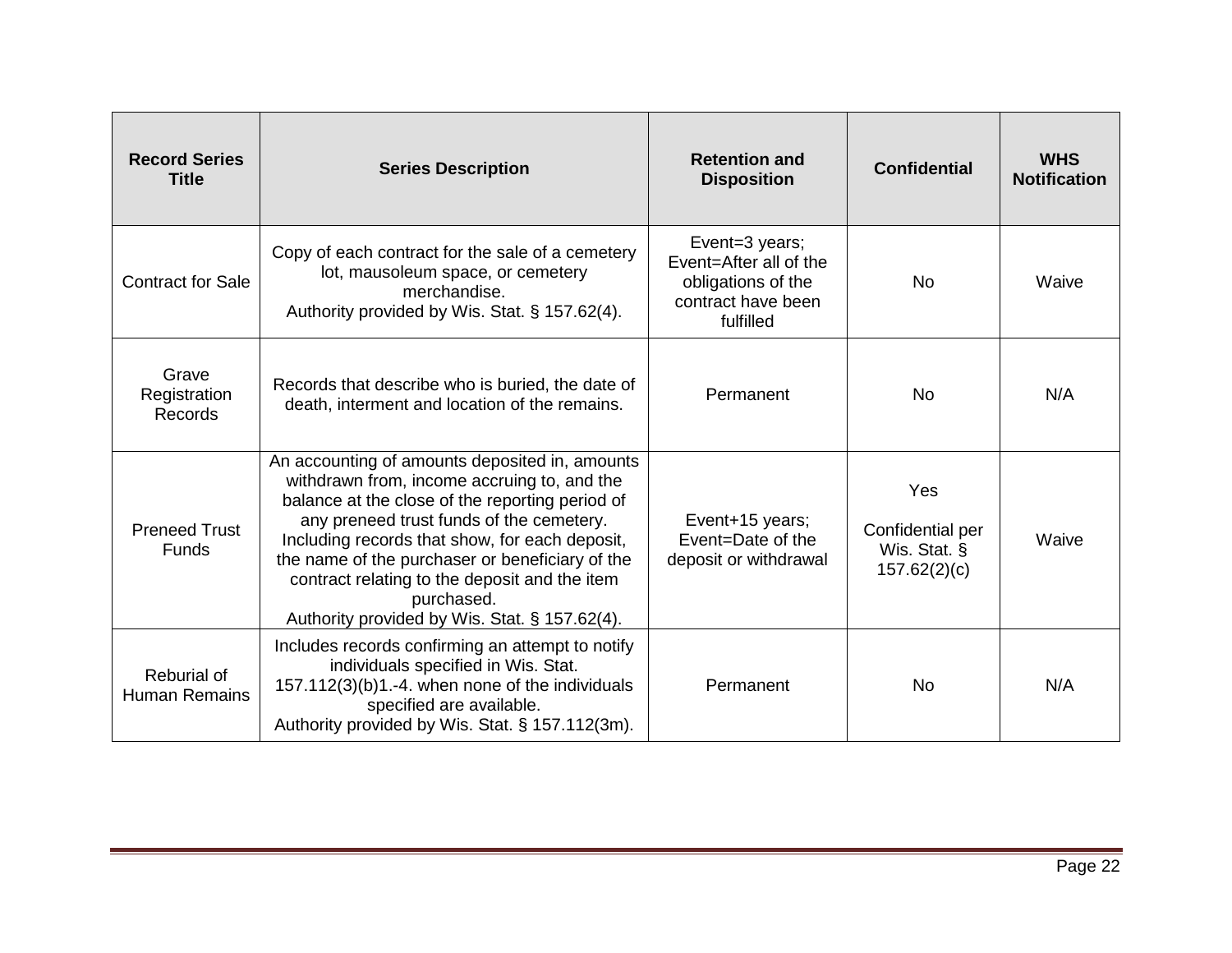| <b>Record Series</b><br><b>Title</b>          | <b>Series Description</b>                                                                                                                                                                                                                                                                                                                      | <b>Retention and</b><br><b>Disposition</b> | <b>Confidential</b> | <b>WHS</b><br><b>Notification</b> |
|-----------------------------------------------|------------------------------------------------------------------------------------------------------------------------------------------------------------------------------------------------------------------------------------------------------------------------------------------------------------------------------------------------|--------------------------------------------|---------------------|-----------------------------------|
| <b>Report for Final</b><br><b>Disposition</b> | Report for final disposition completed by the<br>funeral director or other person preparing the<br>body for burial or other final disposition. The<br>reports are filed with the local register, but may<br>also be filed with the cemetery to serve as a<br>record of interment.<br>Authority provided by Wis. Stat. §<br>$135.06(1)(a)(1)$ . | Permanent                                  | No                  | N/A                               |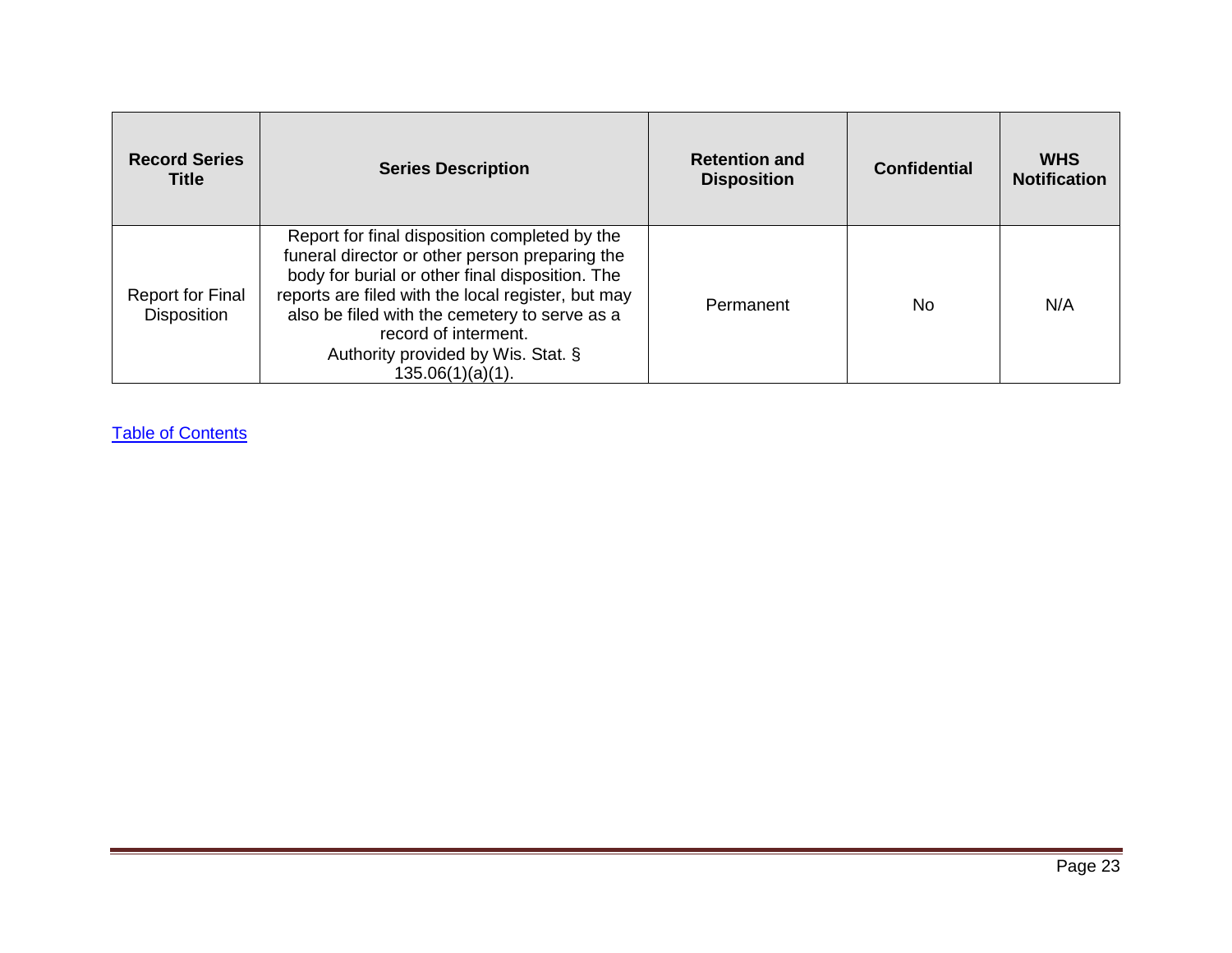# <span id="page-24-0"></span>**Community Development/Public Services**

# Requirements Specific to Community Development/Public Services

The Community Development/Public Services section is organized by the following subsections:

- Housing Program
- Outreach
- Parks
- Public Transportation
- Sanitation

This section is intended to provide municipalities with schedules for the most common record series generally grouped under this topic. Municipalities that are in need of schedules for records not covered in this section are encouraged to review the [County](http://publicrecordsboard.wi.gov/docview.asp?docid=19641&locid=165)  [General Schedule](http://publicrecordsboard.wi.gov/docview.asp?docid=19641&locid=165) for reference on scheduling similar records. The County General Schedule cannot be adopted by municipalities for use, but the schedules can be used for creating record schedules through municipal ordinances.

Municipalities that have records pertaining to Public Health should use the County General Schedule to create ordinances to schedule those records.

The retention of public transportation [surveillance recordings](#page-44-0) is covered by the schedule for surveillance recordings listed under the subsection Maintenance and Operations in the Public Works section.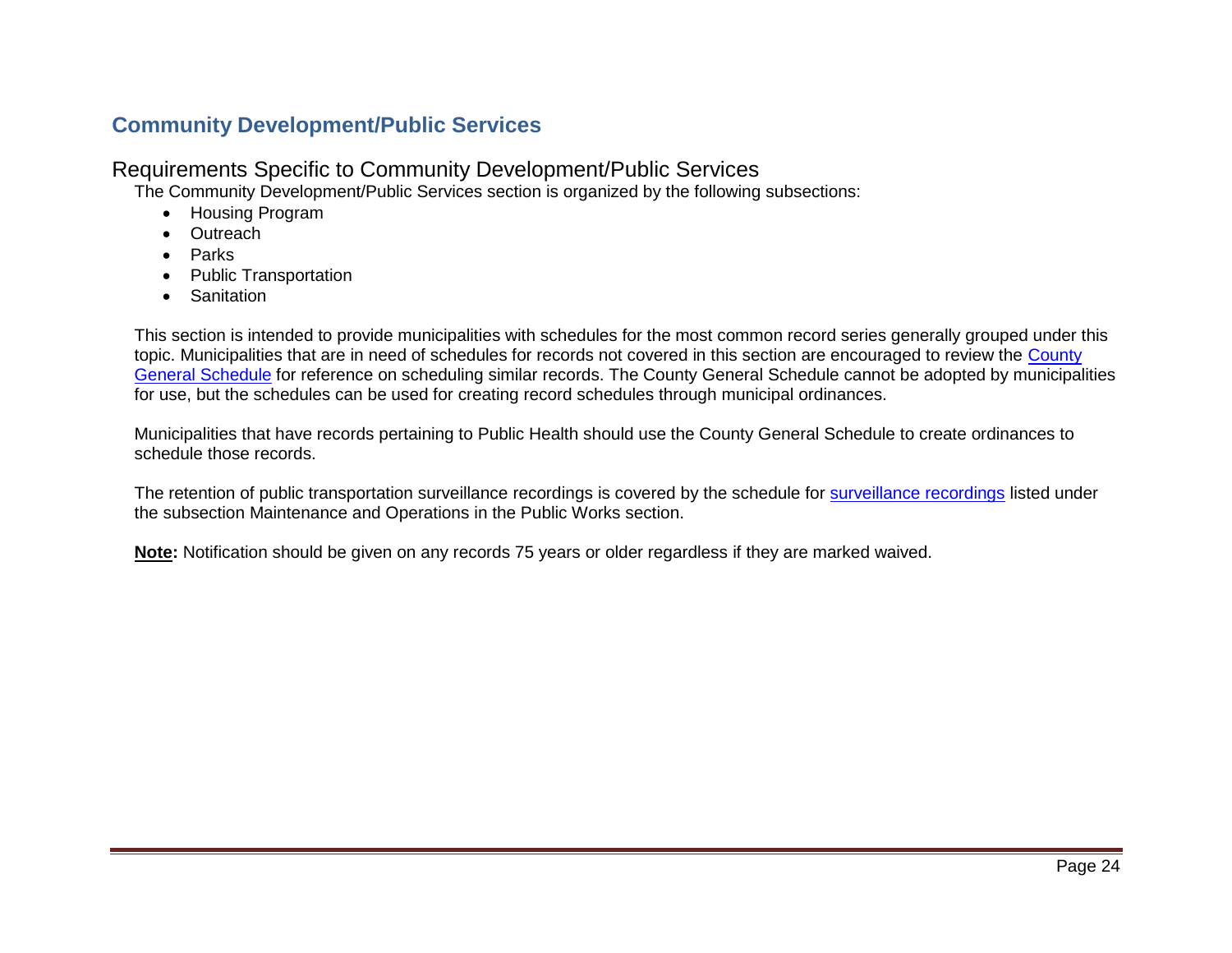| <b>Record Series</b><br><b>Title</b> | <b>Series Description</b>                                                                            | <b>Retention and</b><br><b>Disposition</b>                                     | <b>Confidential</b> | <b>Waive/Notify</b> |  |
|--------------------------------------|------------------------------------------------------------------------------------------------------|--------------------------------------------------------------------------------|---------------------|---------------------|--|
|                                      | <b>Housing Program</b>                                                                               |                                                                                |                     |                     |  |
| Program Files                        | Correspondence, breakdown of projects, HUD<br>regulations, and supporting files.                     | Event+7 years;<br>Event=Audit                                                  | <b>No</b>           | <b>Notify</b>       |  |
| <b>Outreach</b>                      |                                                                                                      |                                                                                |                     |                     |  |
| Public Program<br><b>Files</b>       | Outreach programs for municipality sponsored<br>programs.                                            | Event+7 years;<br>Event=Superseded or<br>end of program,<br>whichever is first | <b>No</b>           | <b>Notify</b>       |  |
| <b>Parks</b>                         |                                                                                                      |                                                                                |                     |                     |  |
| Park Master Plan                     | Master plans for parks and park systems. May<br>include maps, drawings, photographs, and<br>reports. | Superseded                                                                     | <b>No</b>           | <b>Notify</b>       |  |
| Program Files                        | Records relating to programs, events, and<br>activities.                                             | Creation+3 years                                                               | <b>No</b>           | Waived              |  |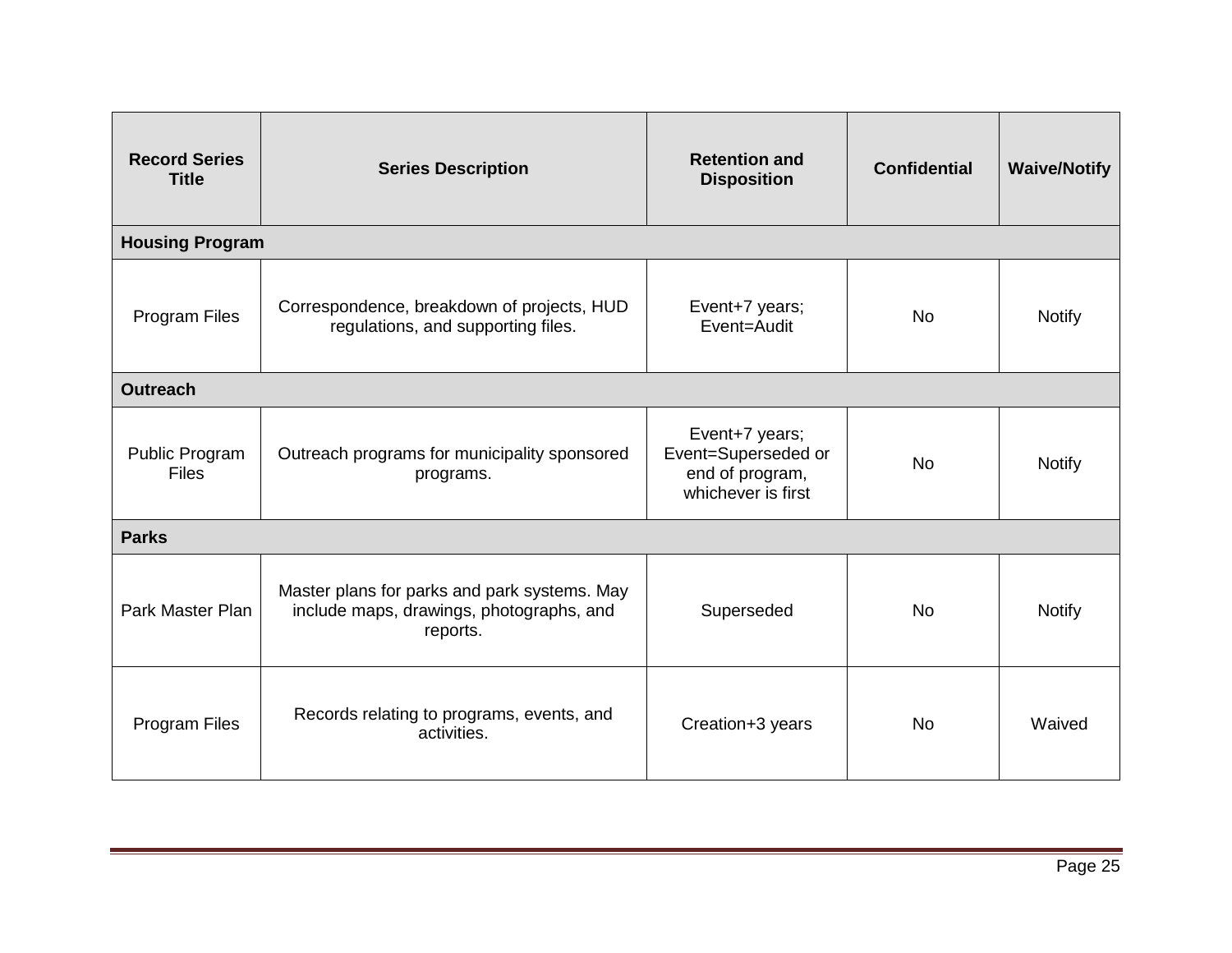| <b>Record Series</b><br><b>Title</b>                                                    | <b>Series Description</b>                                                                                           | <b>Retention and</b><br><b>Disposition</b>                                        | <b>Confidential</b>                                                                   | <b>Waive/Notify</b> |
|-----------------------------------------------------------------------------------------|---------------------------------------------------------------------------------------------------------------------|-----------------------------------------------------------------------------------|---------------------------------------------------------------------------------------|---------------------|
| Reservation<br>Requests, Rental<br>Agreements,<br>Use Permits, and<br>Contracts         | Permits, agreements, and contracts for the use<br>of parks, shelters, and facilities.                               | Event+3 years;<br>Event=Date of<br>reservation                                    | <b>No</b>                                                                             | Waived              |
| Supervisors<br>Daily Report of<br><b>Work Completed</b>                                 | Summarizes progress made on a particular job,<br>noting the time required, employees assigned<br>and vehicles used. | Creation+2 years                                                                  | <b>No</b>                                                                             | Waived              |
| <b>Public Transportation</b>                                                            |                                                                                                                     |                                                                                   |                                                                                       |                     |
| Accessible<br>Boarding<br>Reports                                                       | Reports documenting the accessibility of<br>vehicles.                                                               | Creation+5 years                                                                  | <b>No</b>                                                                             | Waive               |
| Americans with<br><b>Disabilities Act</b><br>(ADA) Customer<br><b>Eligibility Files</b> | Files determining the eligibility of customers for<br>ADA transit programs.                                         | Event+6 years;<br>Event=Termination of<br>service or participation<br>by customer | Yes<br>Patient health<br>information may<br>be protected by<br>Wis. Stat. §<br>146.82 | Waive               |
| <b>Bus Route</b><br>Schedules and<br><b>Timetables</b>                                  | Documentation of transit schedules, timetables,<br>routes, and route history.                                       | Event+3 years;<br>Event=Superseded                                                | <b>No</b>                                                                             | Waive               |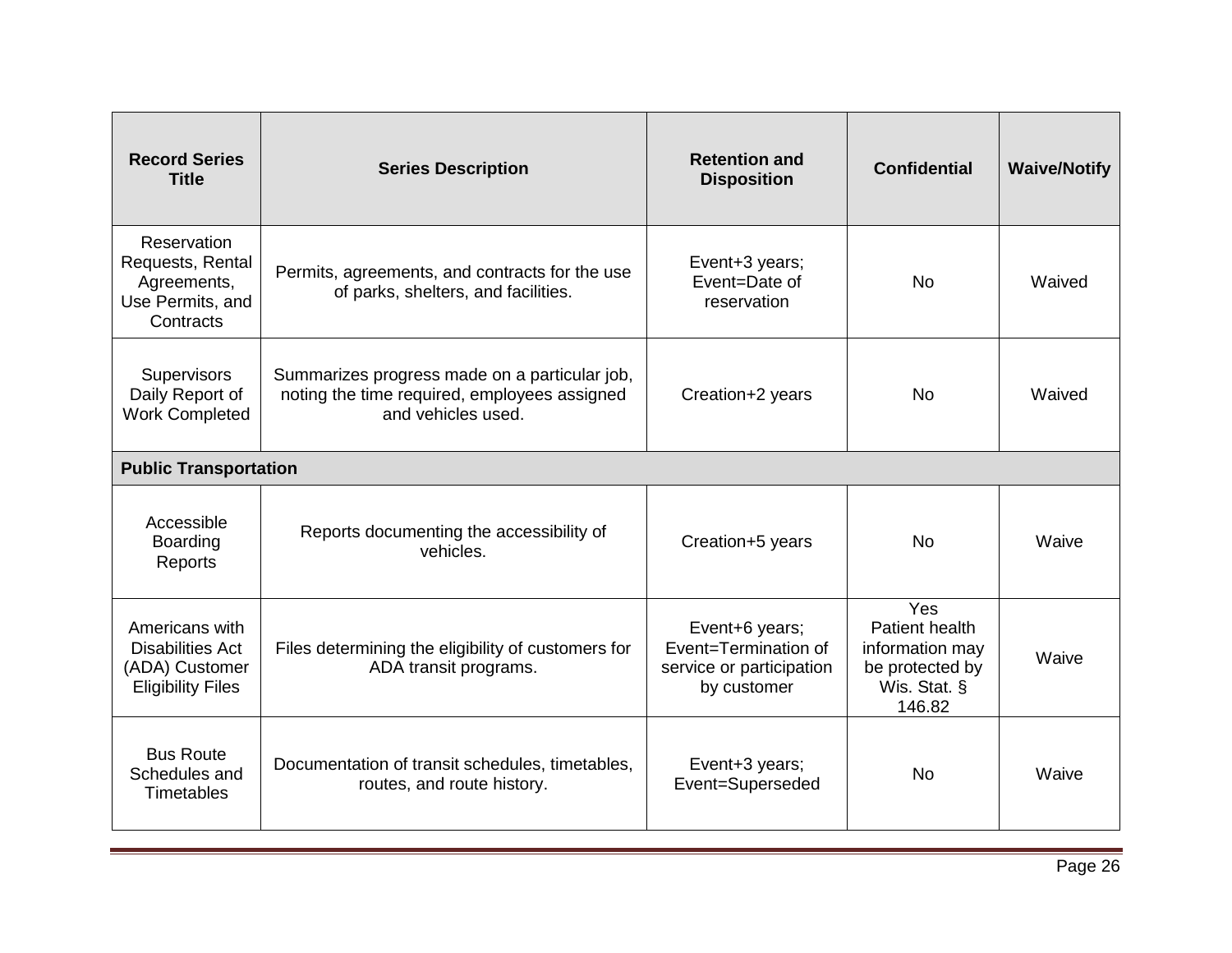| <b>Record Series</b><br><b>Title</b> | <b>Series Description</b>                                                                                                      | <b>Retention and</b><br><b>Disposition</b> | <b>Confidential</b> | <b>Waive/Notify</b> |
|--------------------------------------|--------------------------------------------------------------------------------------------------------------------------------|--------------------------------------------|---------------------|---------------------|
| <b>Dispatch Files</b>                | Boarding and alighting, extra board weekly<br>projections and assignments, daily work<br>schedules, and bid mark-ups.          | Creation+7 years                           | <b>No</b>           | Waive               |
| Fare Information<br><b>Files</b>     | Research, background, studies, and other<br>materials used to determine fares.                                                 | Creation+7 years                           | <b>No</b>           | Waive               |
| Operation<br>Reports                 | Daily, weekly, or other periodic reports<br>summarizing transit system operations and<br>ridership and lost and found reports. | Creation+3 years                           | <b>No</b>           | Waive               |
| Operator<br>Assignment<br>Records    | Documentation of assignment of individual<br>operators to routes and shifts.                                                   | Creation+3 years                           | <b>No</b>           | Waive               |
| <b>Sanitation</b>                    |                                                                                                                                |                                            |                     |                     |
| Composting<br>Regulations            | Documents pertaining to the disposal of yard<br>waste.                                                                         | Event+7 years;<br>Event=superseded         | <b>No</b>           | Waive               |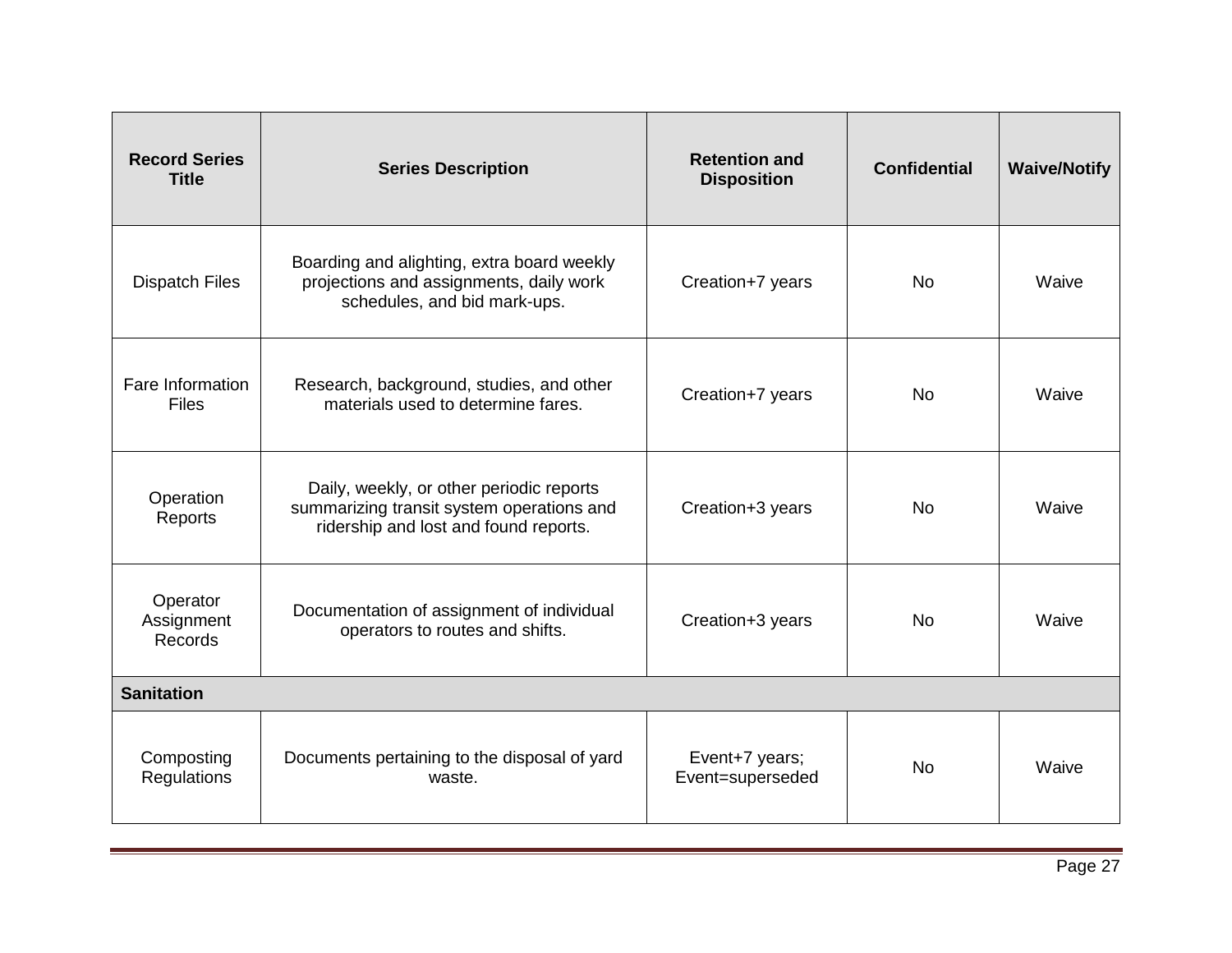| <b>Record Series</b><br><b>Title</b>                        | <b>Series Description</b>                                                                                                                                                                                                                              | <b>Retention and</b><br><b>Disposition</b> | <b>Confidential</b> | <b>Waive/Notify</b> |
|-------------------------------------------------------------|--------------------------------------------------------------------------------------------------------------------------------------------------------------------------------------------------------------------------------------------------------|--------------------------------------------|---------------------|---------------------|
| Curbside<br>Recycling<br>Program                            | Documentation of the curbside recycling<br>program including policies, procedures, and<br>administration of the program.                                                                                                                               | Event+7 years;<br>Event=superseded         | No.                 | Waive               |
| Drop Off<br>Site/Recycling<br><b>Yard Waste</b>             | Site operation files and records.                                                                                                                                                                                                                      | Creation+7 years                           | No.                 | Waive               |
| Household<br>Hazardous<br><b>Waste Collection</b><br>Center | Records related to the collection and disposal of<br>paints, corrosives, flammables, toxics, used<br>motor oil, and car/truck batteries.                                                                                                               | Creation+30 years                          | No.                 | Waive               |
| Landfill/Garbage<br><b>Dump Sites</b>                       | Location of any fill, records of materials<br>deposited, cover materials used, reports of<br>leachate and methane leakage and treatment,<br>source of fill materials, (household, commercial)<br>source of cover materials, and inspection<br>reports. | Permanent                                  | No.                 | N/A                 |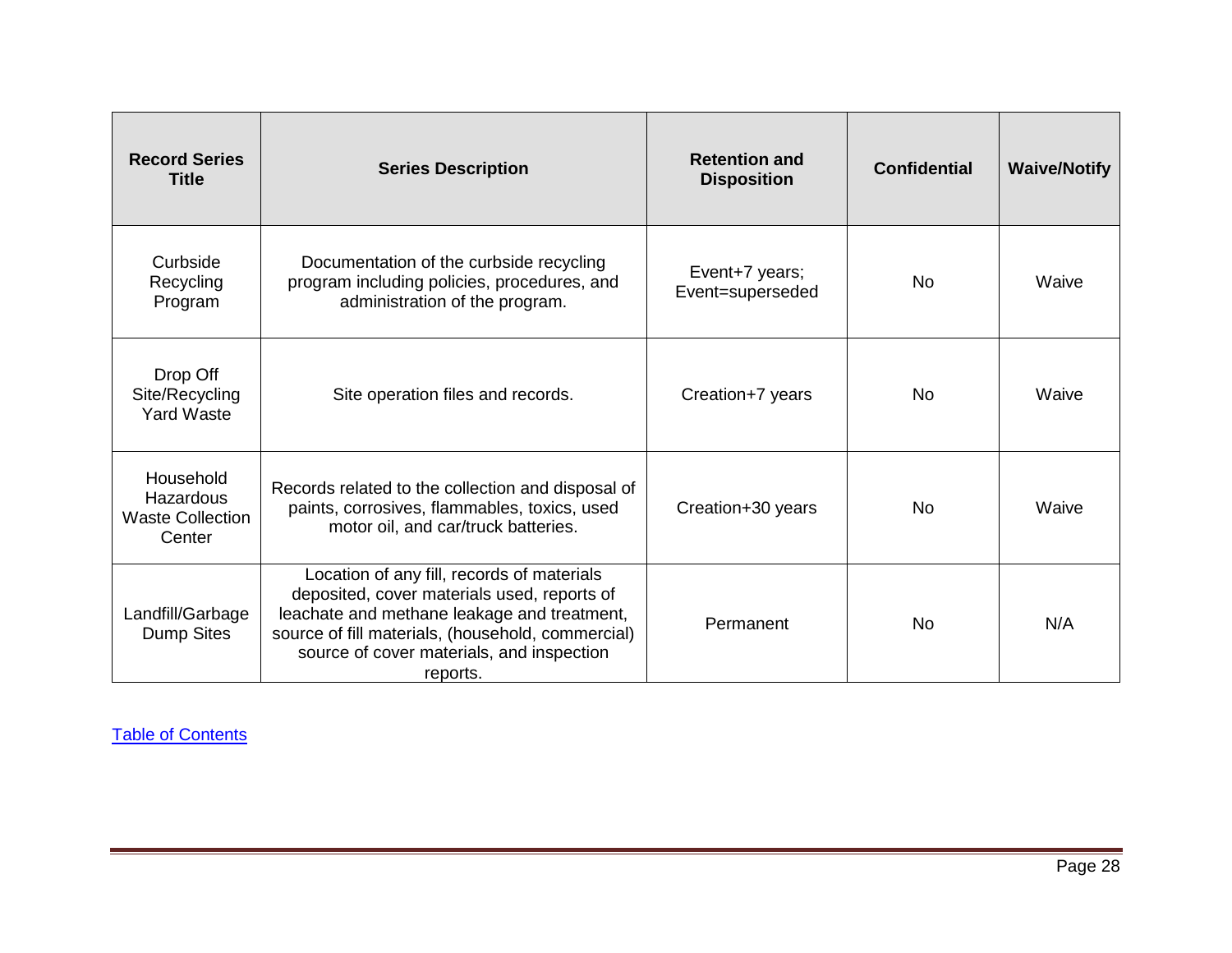# <span id="page-29-0"></span>**Election Records**

 $\overline{a}$ 

# Requirements Specific to Election Records

Additional information regarding election records is available through the Wisconsin Election Commission. Municipalities are encouraged to review the *[Election Administration Manual](http://elections.wi.gov/clerks/education-training/election-administration-manual)* available on the Wisconsin Elections Commission Website for more indepth information about managing election related records. Retention times in this section that are not specifically stated in Wisconsin Statutes are taken from the *Election Administration Manual.*

- Federal Election records must be maintained for 22 months as specified in Wis. Stat. § 7.23(1)(f).
- Recounts or Pending Litigation are subject to a longer retention pending litigation or recounts as specified in Wis. Stat. § 7.23(2).
- All other material not described below are identified by Wis. Stat. § 7.23(1)(k) as having a retention period of 90 days after the election.

| <b>Record Series</b><br><b>Title</b>                                  | <b>Series Description</b>                                                                                                        | <b>Retention and</b><br><b>Disposition</b> | <b>Confidential</b> | <b>WHS</b><br><b>Notification</b> |  |
|-----------------------------------------------------------------------|----------------------------------------------------------------------------------------------------------------------------------|--------------------------------------------|---------------------|-----------------------------------|--|
| <b>Ballots and Equipment</b>                                          |                                                                                                                                  |                                            |                     |                                   |  |
| Applications for<br><b>Absentee Ballots</b><br>(Federal<br>Elections) | Includes copies of proof of identification when<br>submitted with application.<br>Authority provided by Wis. Stat. § 7.23(1)(f). | Event+22 months;<br>Event=Election 10      | No.                 | Waived                            |  |

<sup>&</sup>lt;sup>10</sup> All materials and documentation associated with a federal election must be retained at least 22 months after the election. Federal elections include those for the office of President of the U.S., U.S. Senator, and U.S. House of Representatives (Wis. Stat. § 7.23(1)(f)).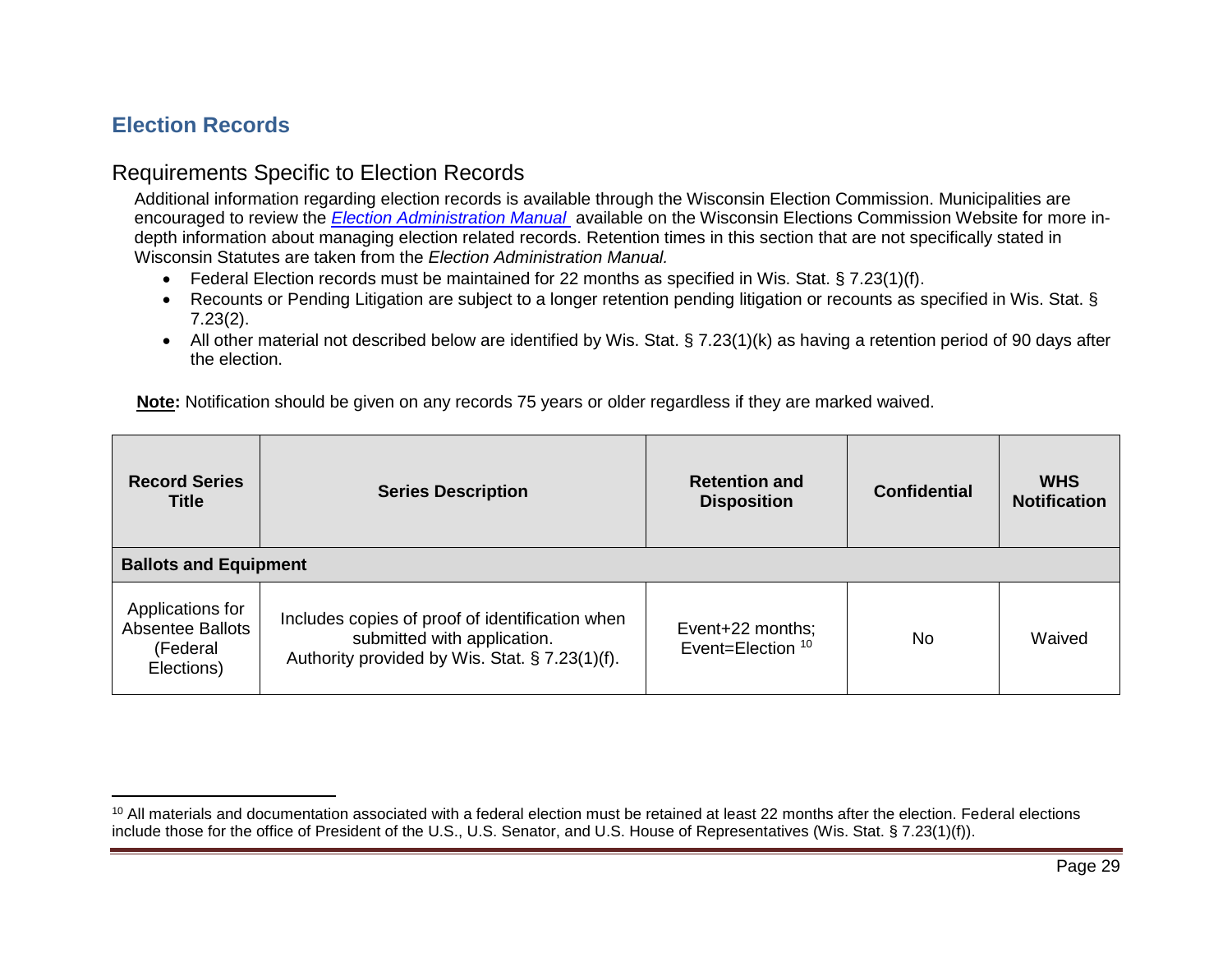| <b>Record Series</b><br><b>Title</b>                                               | <b>Series Description</b>                                                                                                        | <b>Retention and</b><br><b>Disposition</b>                                            | <b>Confidential</b> | <b>WHS</b><br><b>Notification</b> |
|------------------------------------------------------------------------------------|----------------------------------------------------------------------------------------------------------------------------------|---------------------------------------------------------------------------------------|---------------------|-----------------------------------|
| Applications for<br><b>Absentee Ballots</b><br>(State, County,<br>Local Elections) | Includes copies of proof of identification when<br>submitted with application.<br>Authority provided by Wis. Stat. § 7.23(1)(k). | Event+90 days;<br>Event=Election                                                      | No.                 | Waived                            |
| <b>Ballots (Federal</b><br>Elections)                                              | Federal election ballots.<br>Authority provided by Wis. Stat. § 7.23(1)(f).                                                      | Event+22 months:<br>Event=Election                                                    | No.                 | Waived                            |
| Ballots (State,<br>County, Local<br>Elections)                                     | State, county, local offices.<br>Authority provided by Wis. Stat. § 7.23(1)(h).                                                  | Event+30 days;<br>Event=Election                                                      | No.                 | Waived                            |
| <b>Ballots (Unused</b><br>and related<br>Materials)                                | Only applies to unused ballots and materials.<br>Authority provided by Wis. Stat. § 7.23(1)(a).                                  | Event+3 business days;<br>Event=Completion of all<br>election canvasses <sup>11</sup> | No.                 | Waived                            |

 $\overline{\phantom{a}}$ <sup>11</sup> Materials must be retained in event a petition for recount has been filed.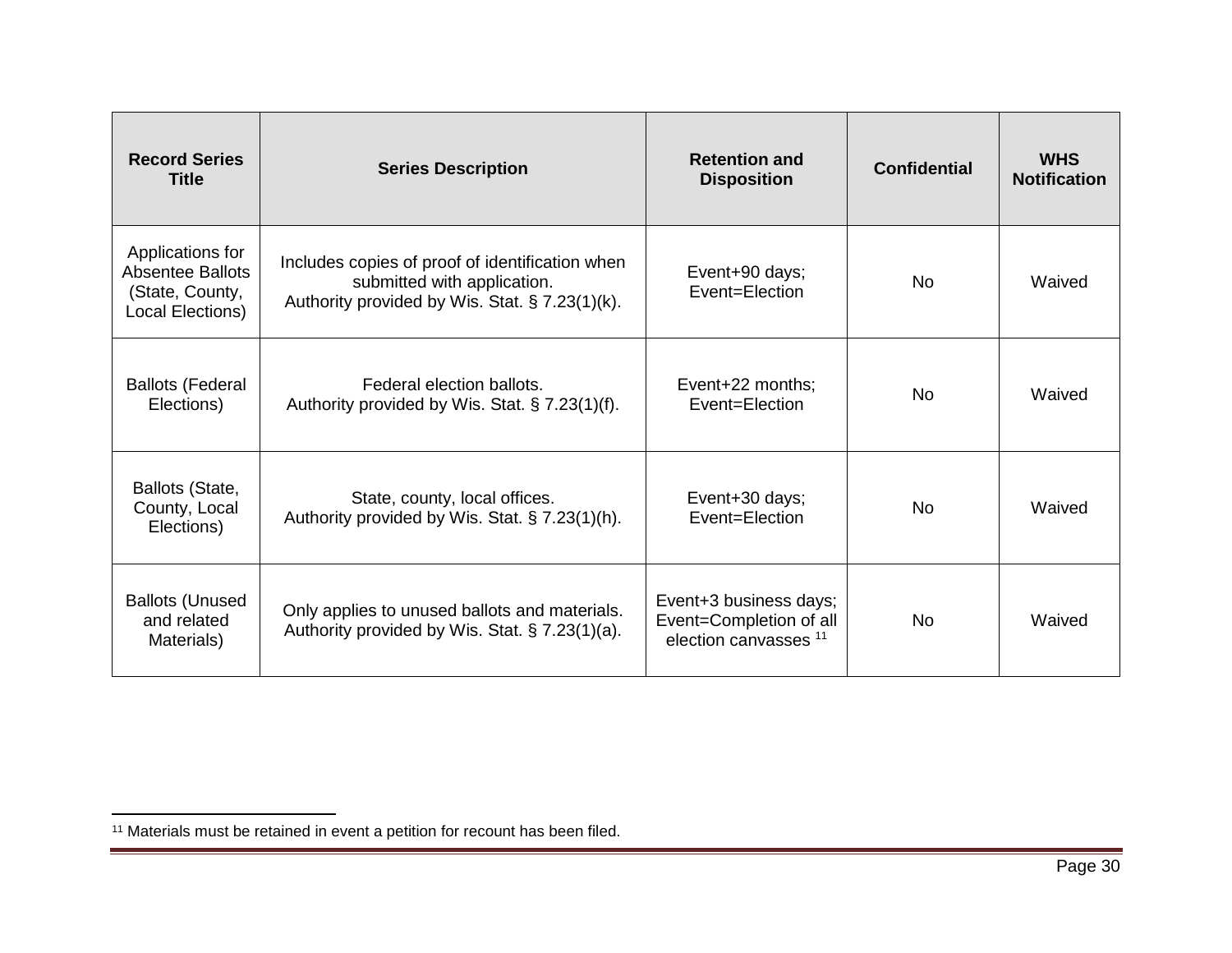| <b>Record Series</b><br><b>Title</b>                           | <b>Series Description</b>                                                                                                        | <b>Retention and</b><br><b>Disposition</b>     | <b>Confidential</b> | <b>WHS</b><br><b>Notification</b> |
|----------------------------------------------------------------|----------------------------------------------------------------------------------------------------------------------------------|------------------------------------------------|---------------------|-----------------------------------|
| Detachable<br><b>Recording Units</b>                           | Data storage devices used in electronic voting<br>equipment.<br>Authority provided by Wis. Stat. § 7.23(1)(g).                   | Event+21 days;<br>Event=Election <sup>12</sup> | No                  | Waived                            |
| Detachable<br><b>Recording Units</b><br>(Primary<br>Elections) | Data storage devices used in electronic voting<br>equipment.<br>Authority provided by Wis. Stat. § 7.23(1)(g).                   | Event+14 days;<br>Event=Election <sup>13</sup> | No.                 | Waived                            |
| Campaign                                                       |                                                                                                                                  |                                                |                     |                                   |
| Campaign<br><b>Finance Reports</b>                             | Financial disclosure reports filed by candidates<br>during election campaigns.<br>Authority provided by Wis. Stat. § 7.23(1)(d). | Event+6 years;<br>Event=date of receipt        | No.                 | Waived                            |

 $\overline{a}$ 

<sup>&</sup>lt;sup>12</sup> Before clearing or erasing the units or compartments, a municipal clerk shall transfer the data contained in the units or compartments to a disk or other recording medium which may be erased or destroyed 22 months after the election to which the data relates. The requirement to transfer data does not apply to units or compartments for use with tabulating equipment for an electronic voting system that was approved for use prior to January 1, 2009, and that is not used in a federal election.

<sup>&</sup>lt;sup>13</sup> Before clearing or erasing the units or compartments, a municipal clerk shall transfer the data contained in the units or compartments to a disk or other recording medium which may be erased or destroyed 22 months after the election to which the data relates. The requirement to transfer data does not apply to units or compartments for use with tabulating equipment for an electronic voting system that was approved for use prior to January 1, 2009, and that is not used in a federal election.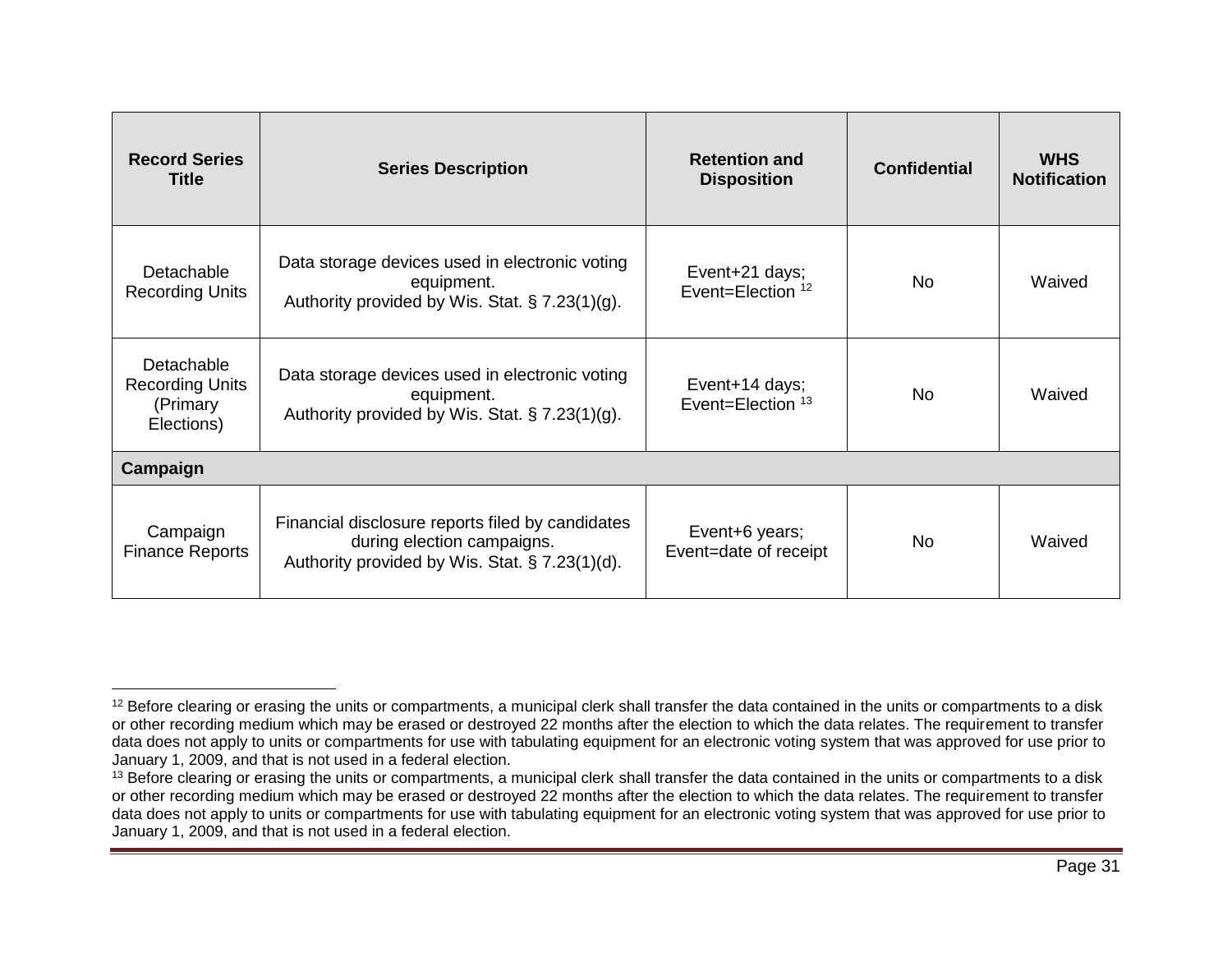| <b>Record Series</b><br><b>Title</b>                                       | <b>Series Description</b>                                                                                                                                              | <b>Retention and</b><br><b>Disposition</b>                      | <b>Confidential</b> | <b>WHS</b><br><b>Notification</b> |
|----------------------------------------------------------------------------|------------------------------------------------------------------------------------------------------------------------------------------------------------------------|-----------------------------------------------------------------|---------------------|-----------------------------------|
| Campaign<br>Registration<br><b>Statements</b>                              | Statements filed by candidates for public office.<br>Includes Notification of Non-candidacy for<br>reelection forms.<br>Authority provided by Wis. Stat. § 7.23(1)(d). | Event+6 years;<br>Event=termination<br>issued by the registrant | <b>No</b>           | Waived                            |
| <b>Reports and Lists</b>                                                   |                                                                                                                                                                        |                                                                 |                     |                                   |
| Official<br>Canvassers<br><b>Statements</b>                                | Prepared statement showing the results of each<br>election.<br>Authority provided by Wis. Stat. § 7.23(1)(i).                                                          | Event+10 years;<br>Event=election                               | No.                 | Waived                            |
| <b>Election Notices</b>                                                    | Includes proofs of publication and<br>correspondence filed in connection with such<br>notices.<br>Authority provided by Wis. Stat. § 7.23(1)(j).                       | Event+1 year;<br>Event=Election                                 | No.                 | Waived                            |
| <b>Election Notices</b><br>(Federal<br>Elections)                          | Includes proofs of publication and<br>correspondence filed in connection with such<br>notices.<br>Authority provided by Wis. Stat. § 7.23(1)(j).                       | Event=22 months;<br>Event=Election                              | <b>No</b>           | Waived                            |
| <b>Election Voting</b><br>and Registration<br><b>Statistics</b><br>Reports | Reports filed by municipal clerks on registration,<br>voting, and absentee voting.<br>Authority provided by Wis. Stat.<br>§§ 6.275-6.276.                              | Event+22 months;<br>Event=Election                              | No.                 | Waived                            |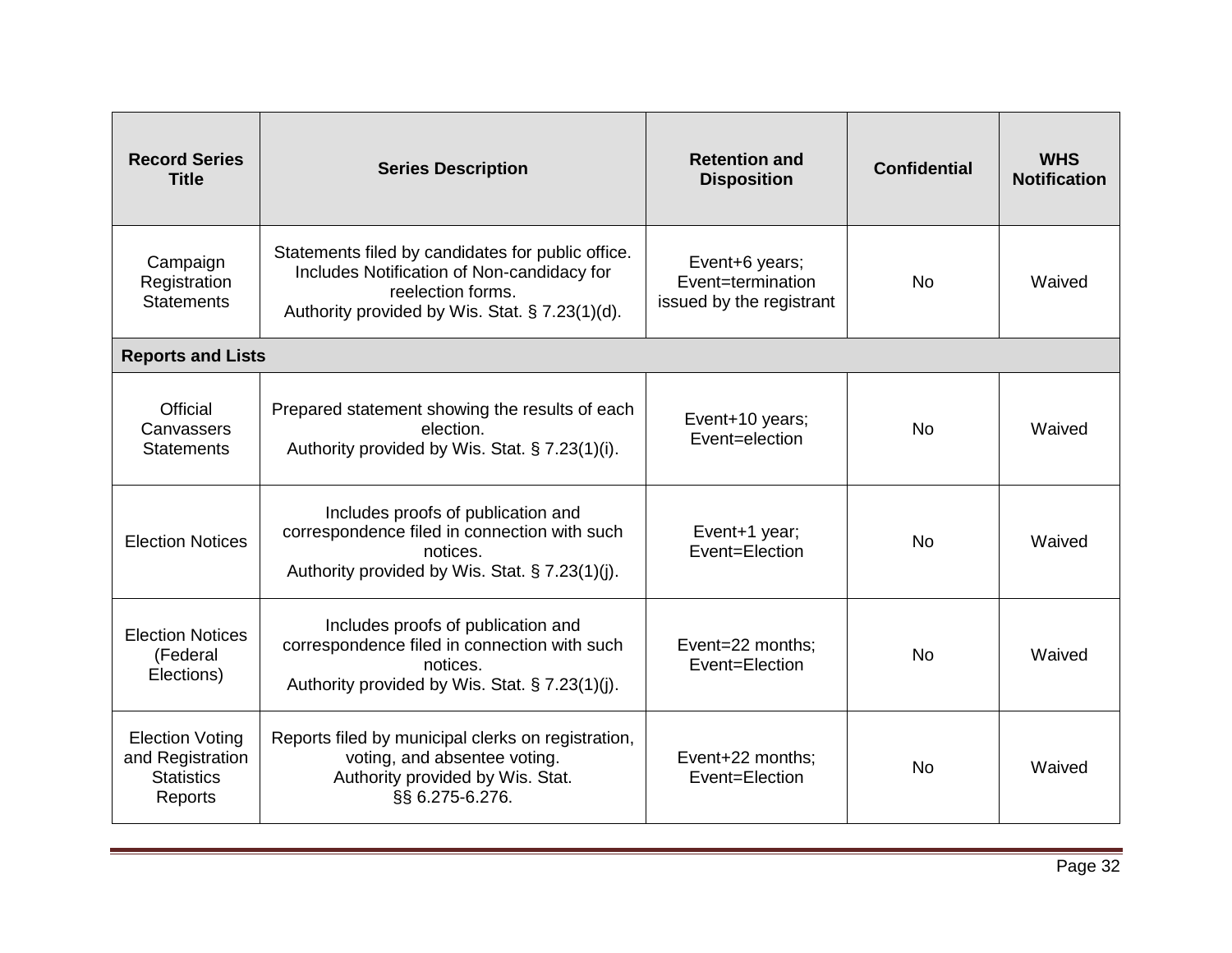| <b>Record Series</b><br>Title       | <b>Series Description</b>                                                                                                                                                                                                           | <b>Retention and</b><br><b>Disposition</b>        | <b>Confidential</b> | <b>WHS</b><br><b>Notification</b> |
|-------------------------------------|-------------------------------------------------------------------------------------------------------------------------------------------------------------------------------------------------------------------------------------|---------------------------------------------------|---------------------|-----------------------------------|
| Ineligible Elector<br>Registrations | Elector registrations deemed ineligible for<br>voting. Status and reasons for ineligibility should<br>be noted.<br>Authority provided by Wis. Stat. § 7.23(1)(c).                                                                   | Event+4 years;<br>Event=When deemed<br>ineligible | No.                 | Waived                            |
| Poll (Voter) Lists                  | List compiled by election officials on election day<br>showing the names and addresses of electors<br>who actually cast votes in an election defined in<br>Wis. Stat. § 5.02(14).<br>Authority provided by Wis. Stat. § 7.23(1)(e). | Event+22 months:<br>Event=Election                | No.                 | Waived                            |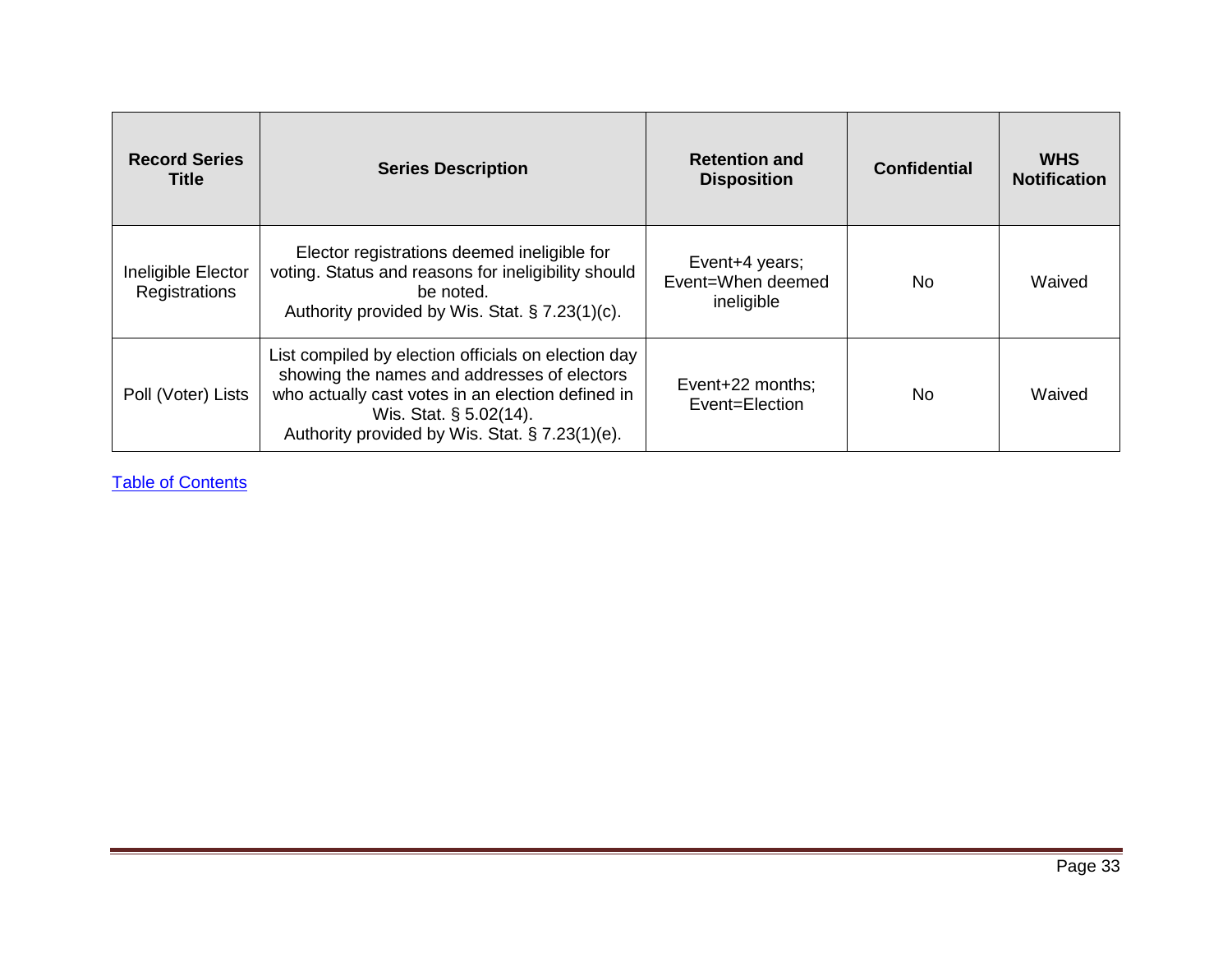# <span id="page-34-0"></span>**Finance Records**

## Requirements Specific to Finance Records

The Finance section is organized by the following subsections:

- Budget
- Fiscal
- Purchasing

Municipalities are encouraged to adopt the following general schedules in instances where this schedule does not adequately provide coverage for all types of records that could be created:

- [Budget and Related General Record Schedule](http://publicrecordsboard.wi.gov/docview.asp?docid=15864&locid=165)
- [Fiscal & Accounting Related Records General Schedule](http://publicrecordsboard.wi.gov/docview.asp?docid=15866&locid=165)
- [Purchasing & Procurement General Schedule](http://publicrecordsboard.wi.gov/docview.asp?docid=15888&locid=165)

**Note:** Records in this series may contain confidential or restricted information. Even when specific confidentiality statutes do not apply, application of substantive common law principles through the balancing test considerations under Wis. Stat. § 19.35(1)(a), may affect disclosure of the record under the public records law. Please consult Section V: Confidential Records and Personally [Identifiable Information \(PII\)](#page-6-1) of the Introduction for more information on this topic.

| <b>Record Series</b><br><b>Title</b>             | <b>Series Description</b>                                                                          | <b>Retention and</b><br><b>Disposition</b> | <b>Confidential</b> | <b>WHS</b><br><b>Notification</b> |
|--------------------------------------------------|----------------------------------------------------------------------------------------------------|--------------------------------------------|---------------------|-----------------------------------|
| <b>Budget</b>                                    |                                                                                                    |                                            |                     |                                   |
| Approved<br>Annual<br>Operating<br><b>Budget</b> | Records related to establishing the base level<br>agency annual operating budget each fiscal year. | Fiscal+6 years                             | <b>No</b>           | Waived                            |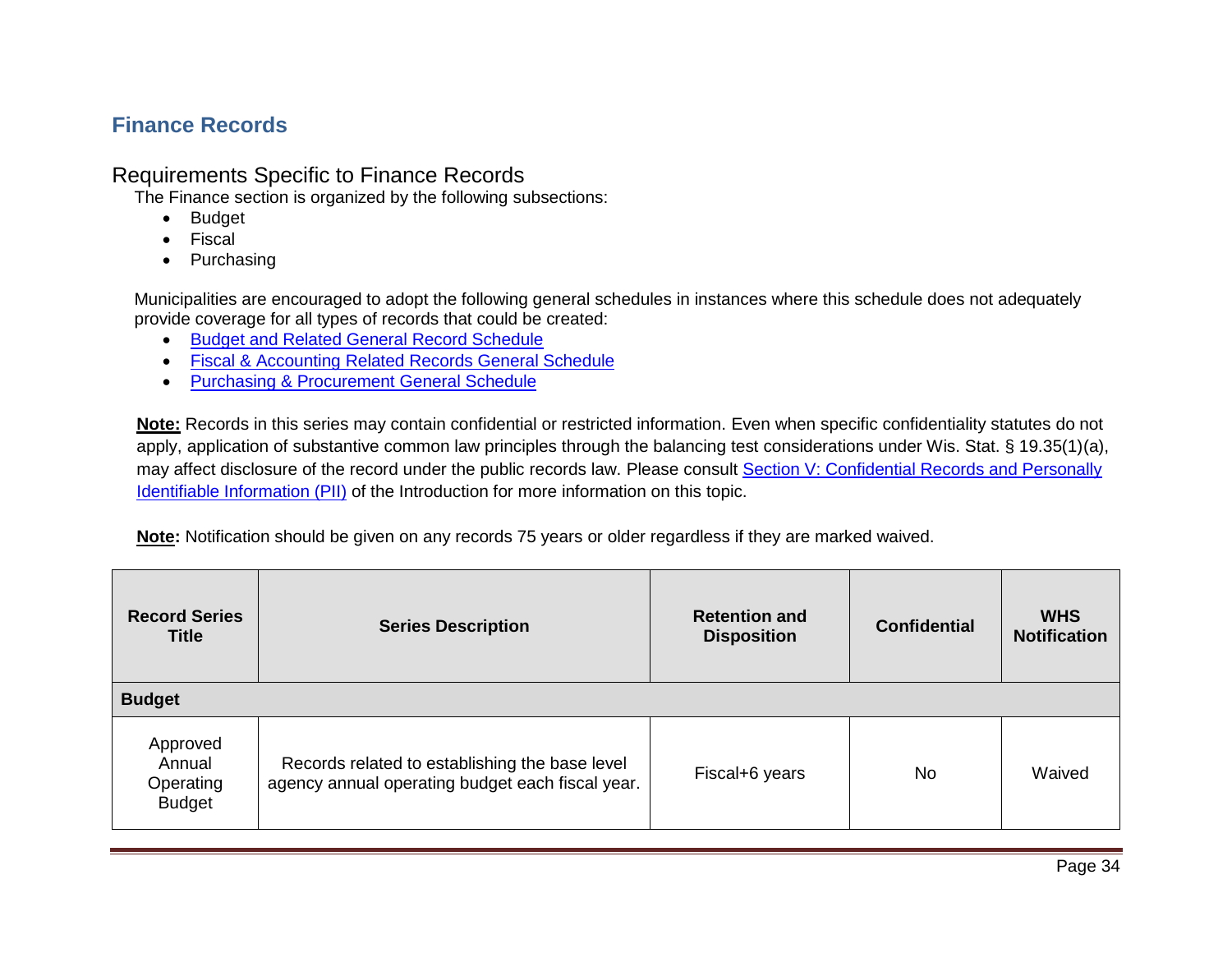| <b>Record Series</b><br><b>Title</b>       | <b>Series Description</b>                                                                                                                                                                                                                                  | <b>Retention and</b><br><b>Disposition</b>                                                                                                        | <b>Confidential</b> | <b>WHS</b><br><b>Notification</b> |
|--------------------------------------------|------------------------------------------------------------------------------------------------------------------------------------------------------------------------------------------------------------------------------------------------------------|---------------------------------------------------------------------------------------------------------------------------------------------------|---------------------|-----------------------------------|
| <b>Audit Reports</b>                       | Reports that evaluate the financial holdings of the<br>municipality.                                                                                                                                                                                       | Event+3 years;<br>Event=Final report<br>issued                                                                                                    | <b>No</b>           | Waived                            |
| <b>Budget</b><br>Documents/<br>Development | Records include final budget requests (forms or<br>their equivalents), justifications/analysis, policy<br>papers, related correspondence, and requests for<br>information.                                                                                 | Fiscal+6 years                                                                                                                                    | <b>No</b>           | Waived                            |
| <b>Final Budget</b><br>Submittal           | The final budget document for the municipality.                                                                                                                                                                                                            | Fiscal+6 years                                                                                                                                    | No.                 | Waived                            |
| <b>Municipal Borrowing</b>                 |                                                                                                                                                                                                                                                            |                                                                                                                                                   |                     |                                   |
| <b>Bond Records</b>                        | All records associated with municipal bonds. Also<br>includes the bond register, bond payment<br>register, and any certificates of destruction when<br>the bond agent has been authorized to destroy<br>cancelled bonds, coupons, and promissory<br>notes. | Event+7 years;<br>Event=Bond issue<br>expires or following<br>payment of all<br>outstanding matured<br>bonds/notes/coupons,<br>whichever is later | <b>No</b>           | Waived                            |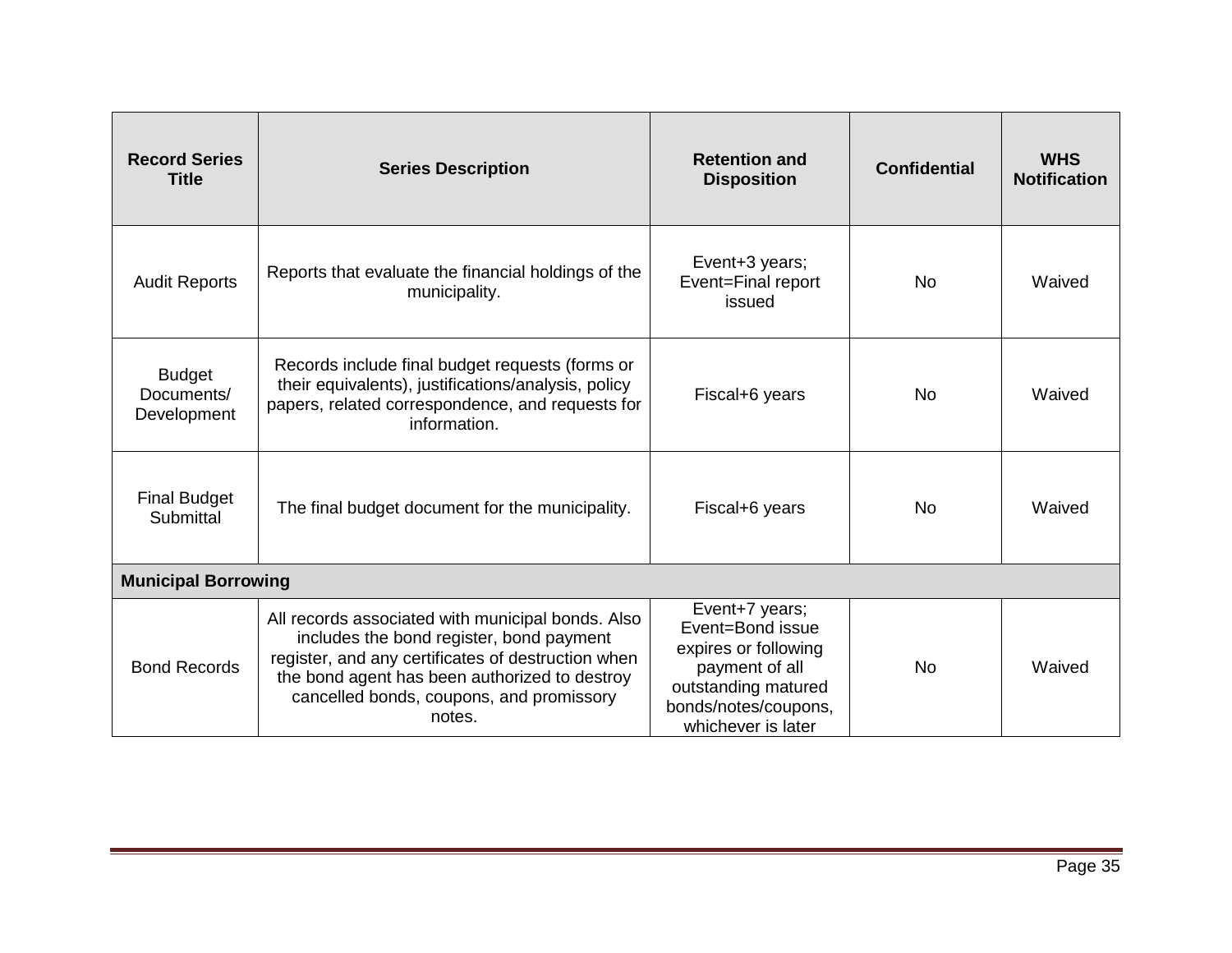| <b>Record Series</b><br><b>Title</b>                                              | <b>Series Description</b>                                                                                                                                                     | <b>Retention and</b><br><b>Disposition</b> | <b>Confidential</b> | <b>WHS</b><br><b>Notification</b> |
|-----------------------------------------------------------------------------------|-------------------------------------------------------------------------------------------------------------------------------------------------------------------------------|--------------------------------------------|---------------------|-----------------------------------|
| <b>Payments and Receipts</b>                                                      |                                                                                                                                                                               |                                            |                     |                                   |
| <b>Bank</b><br>Statements/<br><b>Reconciliations</b>                              | Statements received from institutions holding the<br>municipality's funds.                                                                                                    | Creation+7 years                           | <b>No</b>           | Waived                            |
| Cashbook                                                                          | Overall record accounting for receipts and<br>disbursements, usually for fiscal or calendar<br>year.                                                                          | Event+7 years;<br>Event=Audit              | <b>No</b>           | Waived                            |
| Collection &<br><b>Disbursement</b><br>Reports                                    | Reports showing the amounts collected, amounts<br>retained by county/local government, and portion<br>sent to state.                                                          | Event+3 years;<br>Event=Transaction date   | <b>No</b>           | Waived                            |
| <b>Credit Card</b><br>Receipts or<br>Information<br>Received from<br><b>Sales</b> | Credit card receipts and related documentation<br>associated with credit card transactions.                                                                                   | Event+3 years;<br>Event=Transaction date   | <b>No</b>           | Waived                            |
| Financial<br>support records                                                      | Records used in reconciling bank statements and<br>verifying expenditures. Includes, but not limited<br>to, credit/debit notices, cash reconciliations, and<br>deposit stubs. | Event+1 year;<br>Event=Audit               | <b>No</b>           | Waived                            |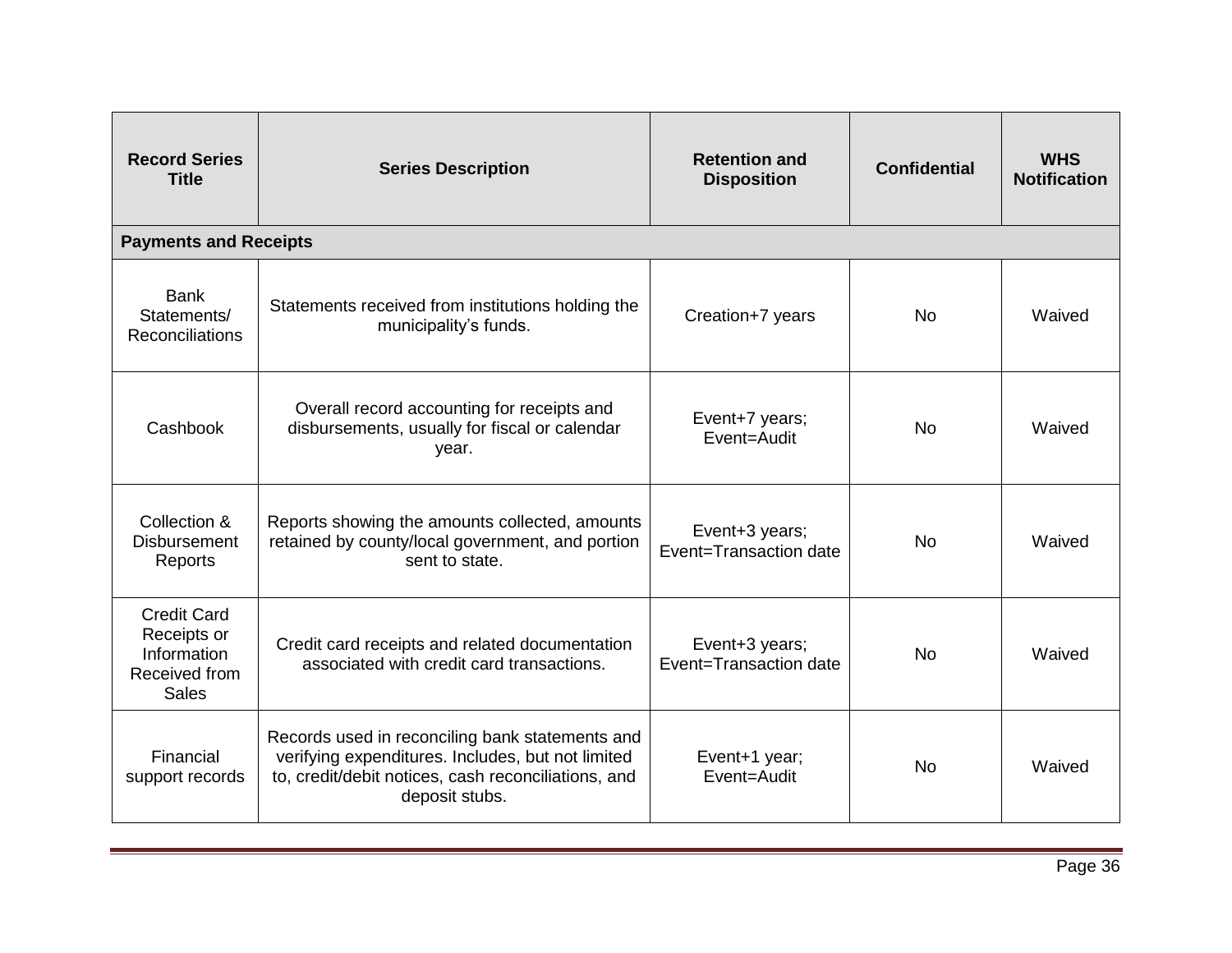| <b>Record Series</b><br><b>Title</b>                     | <b>Series Description</b>                                                                                                                                         | <b>Retention and</b><br><b>Disposition</b>                                                                       | <b>Confidential</b>                                                                                                      | <b>WHS</b><br><b>Notification</b> |
|----------------------------------------------------------|-------------------------------------------------------------------------------------------------------------------------------------------------------------------|------------------------------------------------------------------------------------------------------------------|--------------------------------------------------------------------------------------------------------------------------|-----------------------------------|
| <b>Issued Checks</b>                                     | Checks issued by the municipality that are<br>outstanding or have been cleared by the bank.                                                                       | Creation+7 years                                                                                                 | No.                                                                                                                      | Waived                            |
| <b>Purchasing</b>                                        |                                                                                                                                                                   |                                                                                                                  |                                                                                                                          |                                   |
| Contract and<br><b>Request for Bid</b><br>/Proposal File | Records pertaining to the procurement of all<br>commodities and services which may require a<br>contract. This includes both successful and<br>unsuccessful bids. | Event+6 years;<br>Event=End date of<br>resulting contract or<br>cancellation date of<br>contract or bid/proposal | Yes $14$<br>Some information<br>may qualify for<br><b>Trade Secret</b><br>protection per<br>Wis. Stat. §<br>$19.36(5)$ . | Waived                            |
| Vendor<br>Performance<br><b>Files</b>                    | Documentation of vendors and contractors who<br>fail to meet the terms and specifications of<br>purchasing contracts.                                             | Event+6 years;<br>Event=End of contract                                                                          | No.                                                                                                                      | Waived                            |

l

<sup>&</sup>lt;sup>14</sup> Some information may qualify for other legal protection such as copyright, patent, trademark or licensing. It is possible some vendors may identify information as confidential that is not actually protected by law.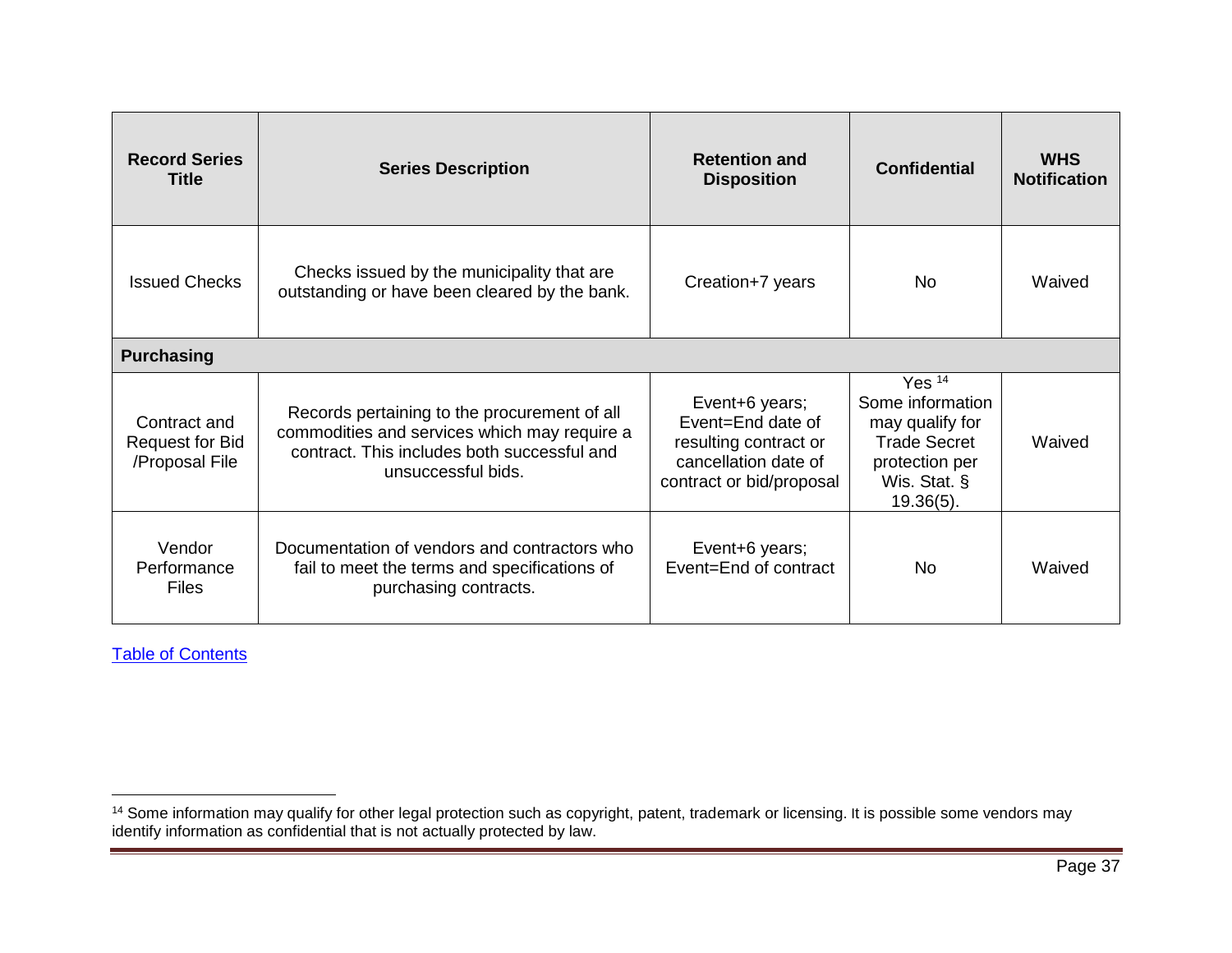# <span id="page-38-0"></span>**Public Works**

# Requirements Specific to Public Works

Records in the Public Works section are arranged under the following subsections:

- Building Inspection
- Engineering
- Maintenance and Operations
- Planning and Zoning
- Utilities

The Public Works section is intended to provide municipalities with schedules for the most common record series generally grouped under this topic. Municipalities that are in need of schedules for records not covered in this section are encouraged to review and consult the appropriate General Records Schedules listed below:

• [Facilities Management and Related Records](http://publicrecordsboard.wi.gov/docview.asp?docid=17293&locid=165)

Wis. Stat. § 19.21(4)(b) defines the minimum retention cities, villages, and towns may set for water stubs, receipts of current billing, and customer's ledgers of any municipal utility as 2 years. In addition, municipalities should check the schedule set by the Public Service Commission of Wisconsin (PSC) for Municipal Utilities. A complete list of records and schedules is located in ["Investigation to Consider Proposed Changes to Records Retention Requirements for Electric, Gas and Water Utilities."](https://psc.wi.gov/Documents/recordsRetentionGuidelines.pdf)

Schedules specific to Police/First Responder records are not included in the WMRS. Consult the County General Schedule for records schedules for similar records which can be used as a basis for the creation of schedules and/or ordinances.

Surveillance recording schedule applies to municipally operated security footage for public buildings, street cameras, and public transportation. The schedule **does not apply** to footage recorded by police body cameras, patrol dashboard cameras, or any similar police recording device.

Municipalities should have adequate and clear procedures in place that explain the proper handling and destruction of surveillance recordings. Clear communication with appropriate municipal personnel will help to ensure that the record is not destroyed prematurely and public requests and/or any legal or program needs are met in a timely manner.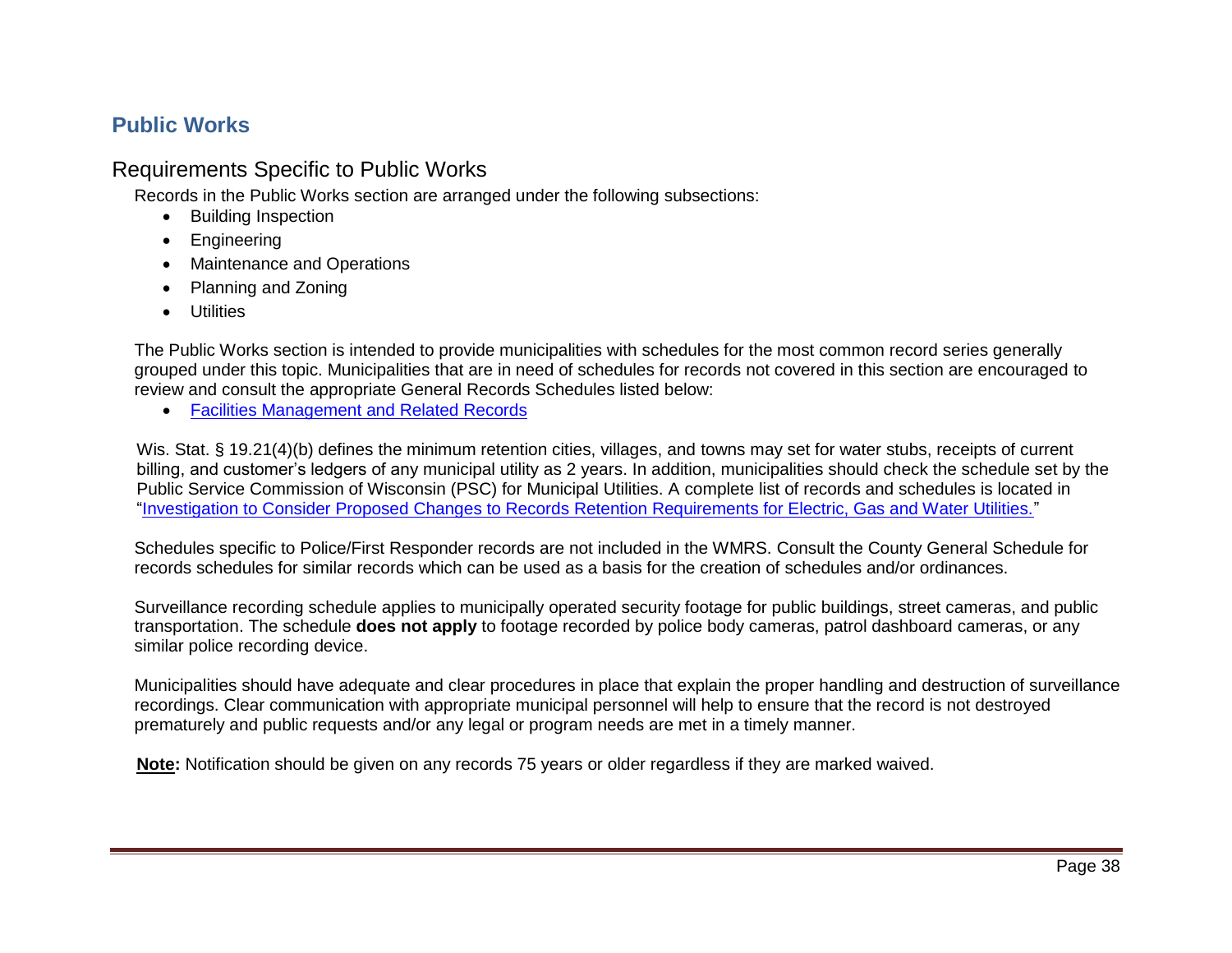| <b>Record Series</b><br><b>Title</b>             | <b>Series Description</b>                                                                                                                                                                                                                                                                                                                                                          | <b>Retention and</b><br><b>Disposition</b>        | <b>Confidential</b> | <b>WHS</b><br><b>Notification</b> |
|--------------------------------------------------|------------------------------------------------------------------------------------------------------------------------------------------------------------------------------------------------------------------------------------------------------------------------------------------------------------------------------------------------------------------------------------|---------------------------------------------------|---------------------|-----------------------------------|
| <b>Building Inspections</b>                      |                                                                                                                                                                                                                                                                                                                                                                                    |                                                   |                     |                                   |
| <b>Building</b><br>Inspection<br><b>Records</b>  | Summary of inspection history of a particular<br>property. Records include original building permit,<br>site plans, certificate of occupancy, conditional<br>use documents, comprehensive design reviews,<br>and violations for both residential and<br>commercial structures. Also includes inspection<br>of plumbing, electrical, ventilation, heating, and<br>air conditioning. | Event+1 year;<br>Event=Life of building           | No.                 | Waived                            |
| <b>Building Plan</b><br>Review and<br>Inspection | Conditionally approved building plans,<br>calculations, and correspondence.<br>Authority provided by Wis. Admin. Code § SPS<br>361.60(5)(f)1.b.<br>Note: applies to certified municipalities only (see<br>Wis. Admin. Code § SPS 361.60(2)). <sup>15</sup>                                                                                                                         | Event+4 years;<br>Event=Construction<br>completed | No.                 | Waived                            |

 $\overline{\phantom{a}}$ 

<sup>&</sup>lt;sup>15</sup> Note: Refer to Wis. Admin. Code § SPS 361.60(5) for detailed information on the specific types of buildings that first class, second class, and other municipalities are authorized by the Department of Safety and Professional Services to review. Prior to applying this schedule, the Municipality must review and take the steps outlined in Wis. Admin. Code § SPS 361.60.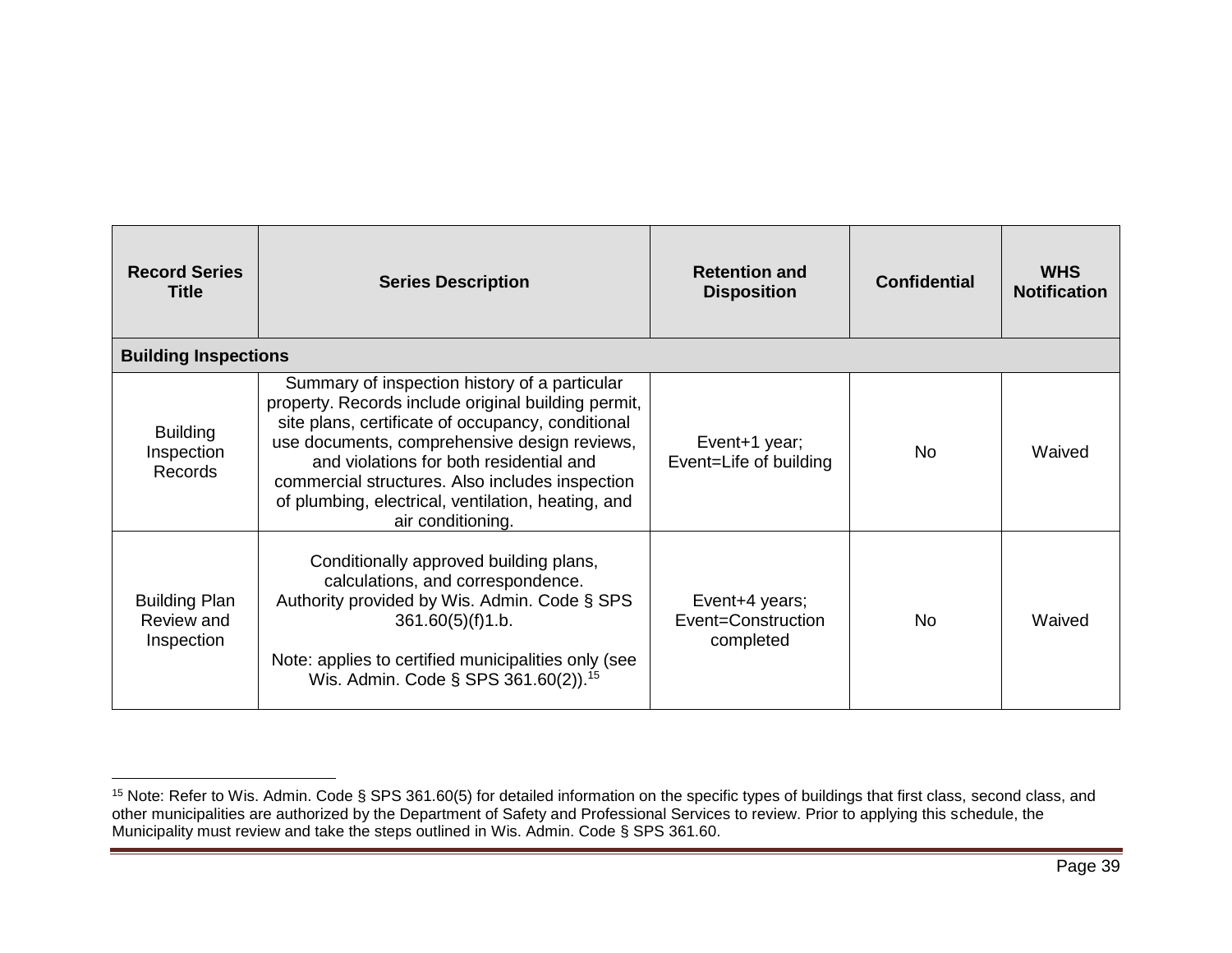| <b>Record Series</b><br><b>Title</b>                                                       | <b>Series Description</b>                                                                                                                                                                                                                   | <b>Retention and</b><br><b>Disposition</b>         | <b>Confidential</b> | <b>WHS</b><br><b>Notification</b> |
|--------------------------------------------------------------------------------------------|---------------------------------------------------------------------------------------------------------------------------------------------------------------------------------------------------------------------------------------------|----------------------------------------------------|---------------------|-----------------------------------|
| <b>Building Plans:</b><br><b>Residential 1</b><br>and 2 Family<br><b>Dwellings</b>         | Includes architectural, design specs, structural<br>and utility plans submitted for inspection review.<br>Authority provided by Wis. Admin. Code § SPS<br>320.10(6)(a)2.                                                                    | Event+4 years;<br>Event=Construction<br>completed  | <b>No</b>           | Waived                            |
| <b>Building</b><br>Inspection:<br><b>Residential 1</b><br>and 2 Family<br><b>Dwellings</b> | Applications forms, correction orders,<br>correspondence and inspection records.<br>Authority provided by Wis. Admin. Code § SPS<br>320.10(6)(a)3.                                                                                          | Event+ 7 years;<br>Event=Construction<br>completed | <b>No</b>           | Waived                            |
| Code<br>Compliance<br>Inspection<br>Reports                                                | Reports completed during field investigations to<br>determine if buildings and system installations<br>comply with the specifications of appropriate<br>codes.                                                                              | Permanent                                          | <b>No</b>           | N/A                               |
| <b>Engineering</b>                                                                         |                                                                                                                                                                                                                                             |                                                    |                     |                                   |
| Airport<br>Improvement<br><b>Petition File</b>                                             | Material submitted to the Department of<br>Transportation when a municipality wants to<br>make an improvement to the airport. Records<br>may include public hearing records, briefs,<br>reports and recommendations, and<br>correspondence. | Event $+7$ ;<br>Event=petition<br>submitted to DOT | <b>No</b>           | Waived                            |
| <b>Airport Master</b><br>Plan                                                              | The Airport Master Plan provides information<br>about the condition of the airport and projects<br>development for the next 20 years.                                                                                                       | Event+20 years;<br>Event=new plan issued           | <b>No</b>           | <b>Notify</b>                     |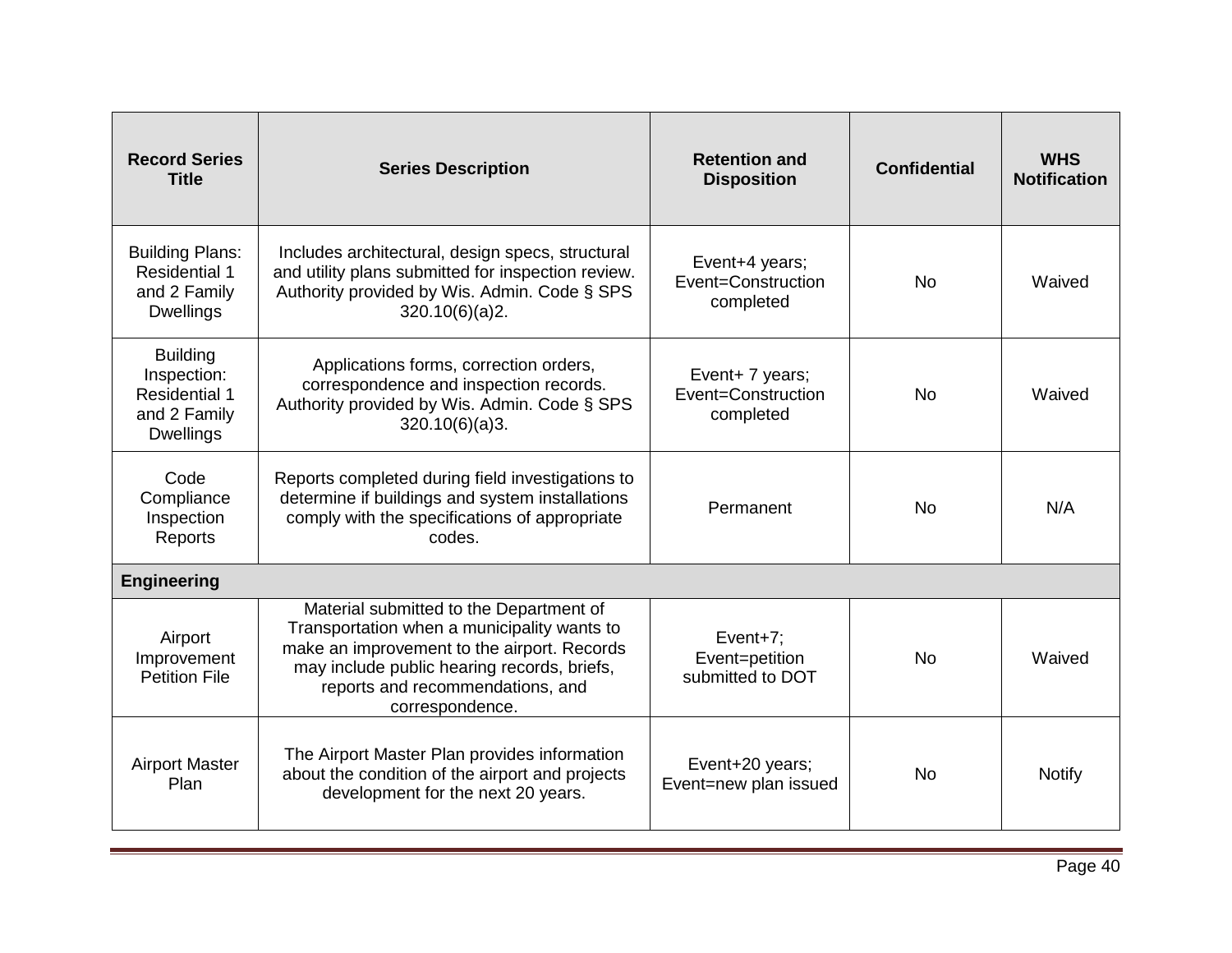| <b>Record Series</b><br><b>Title</b>                                                       | <b>Series Description</b>                                                                                                                                              | <b>Retention and</b><br><b>Disposition</b>                                   | <b>Confidential</b> | <b>WHS</b><br><b>Notification</b> |
|--------------------------------------------------------------------------------------------|------------------------------------------------------------------------------------------------------------------------------------------------------------------------|------------------------------------------------------------------------------|---------------------|-----------------------------------|
| Construction<br>Plans: Final As-<br><b>Built Projects</b>                                  | Final as-built plans and original drawings for<br>public for buildings, streets, sewers, sidewalks,<br>etc.                                                            | Event;<br>Event=life of structure                                            | <b>No</b>           | Waived                            |
| Construction<br>Plans: Final As-<br><b>Built Projects</b><br>(Historically<br>Significant) | Use for historically significant projects.                                                                                                                             | Event:<br>Event=life of structure                                            | N <sub>0</sub>      | <b>Notify</b>                     |
| Environmental<br>Assessment &<br>Impact<br><b>Statements</b>                               | Official copies of environmental assessments,<br>impact statements and related documentation<br>related to municipal construction projects. <sup>16</sup>              | Event+6 years;<br>Event=Termination of<br>municipal ownership of<br>the land | <b>No</b>           | <b>Notify</b>                     |
| Maps:<br>Construction<br>and<br>Topographical                                              | May include maps covering environmental<br>impact/changes, development of specific areas,<br>and the impact on public infrastructure (utilities,<br>roads, sidewalks). | Permanent                                                                    | N <sub>0</sub>      | N/A                               |

 $\overline{a}$ 

<sup>&</sup>lt;sup>16</sup> May include: environmental assessment reports and drafts, environmental impact statements (draft and final), legal notices, comments from the public, DNR and others, related correspondence and supporting materials.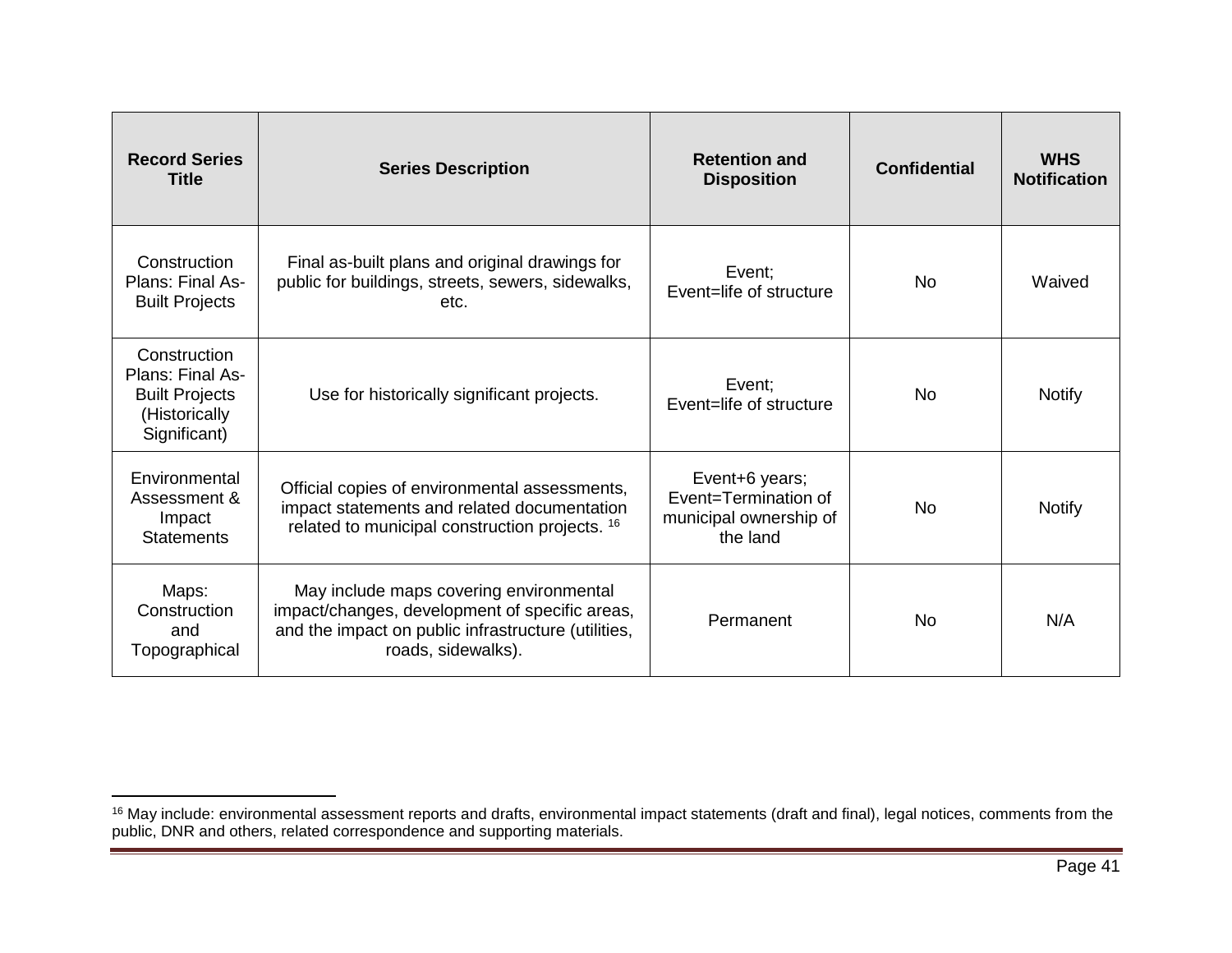| <b>Record Series</b><br><b>Title</b>                                                   | <b>Series Description</b>                                                                                                                                                                                                                                                                                                          | <b>Retention and</b><br><b>Disposition</b>            | <b>Confidential</b> | <b>WHS</b><br><b>Notification</b> |
|----------------------------------------------------------------------------------------|------------------------------------------------------------------------------------------------------------------------------------------------------------------------------------------------------------------------------------------------------------------------------------------------------------------------------------|-------------------------------------------------------|---------------------|-----------------------------------|
| <b>Project Records</b>                                                                 | All documents pertaining to a project including,<br>design and construction contracts, proposed and<br>approved amendments to all contracts, bidding<br>plans and specifications, details on materials<br>used on each project, and all other related<br>project materials. Use for buildings, streets,<br>sewers, sidewalks, etc. | Event+10 years;<br>Event=Date project is<br>completed | No                  | Waived                            |
| <b>Project Records</b><br>(Historically<br>Significant)                                | Use for historically significant projects.                                                                                                                                                                                                                                                                                         | Event:<br>Event=Life of structure                     | <b>No</b>           | <b>Notify</b>                     |
| <b>Maintenance and Operations</b>                                                      |                                                                                                                                                                                                                                                                                                                                    |                                                       |                     |                                   |
| American with<br><b>Disabilities Act</b><br>(ADA) Facility<br><b>Reviews</b>           | Records cover ADA inspections, investigations,<br>complaint investigations, facility logs and reports<br>regarding ADA compliance relating to facilities<br>and structures.                                                                                                                                                        | Event+6 years;<br>Event=Close of review<br>or audit   | <b>No</b>           | Waived                            |
| Asbestos and<br>Hazardous<br>Material and<br>Environmental<br>Remediation<br>Case File | Project files on asbestos abatement and<br>hazardous materials and environmental<br>remediation projects at state owned buildings. <sup>17</sup>                                                                                                                                                                                   | Event+30 years;<br>Event=Completion of<br>the project | Yes $18$            | Waived                            |

<sup>&</sup>lt;sup>17</sup> OSHA 29CFR 1926.1101 governs asbestos abatement projects. The records include medical surveillance records for certain people who wear protective equipment performing asbestos abatement work.

 $\overline{\phantom{a}}$ 

 $18$  Patient health care records in this series are confidential per Wis. Stat. § 146.82.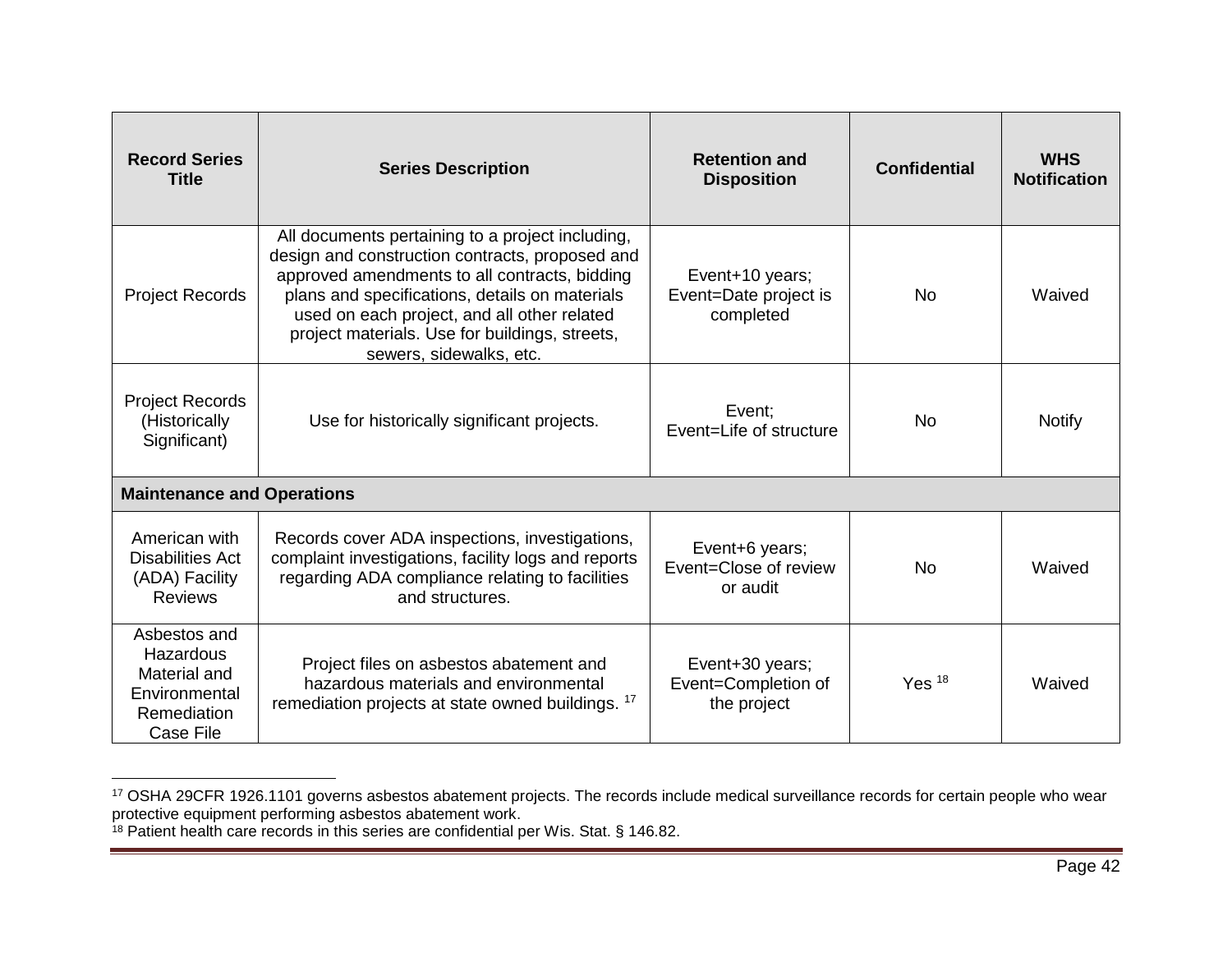| <b>Record Series</b><br><b>Title</b>                                                 | <b>Series Description</b>                                                                                                                                                                         | <b>Retention and</b><br><b>Disposition</b>                   | <b>Confidential</b> | <b>WHS</b><br><b>Notification</b> |
|--------------------------------------------------------------------------------------|---------------------------------------------------------------------------------------------------------------------------------------------------------------------------------------------------|--------------------------------------------------------------|---------------------|-----------------------------------|
| <b>Building</b><br>Maintenance:<br>Equipment<br>Repair and<br><b>Service Records</b> | Documents the installation, maintenance, service<br>and history of equipment commonly used to<br>maintain facilities.                                                                             | Event+1 month;<br>Event=Removal and<br>disposal of equipment | <b>No</b>           | Waived                            |
| <b>Building Lease</b><br><b>Files</b>                                                | Files on leased facilities.                                                                                                                                                                       | Event+7 years;<br>Event=End of lease                         | <b>No</b>           | Waived                            |
| <b>Maps</b>                                                                          | Series may document road locations or surfaces,<br>zoning information, parks, flood plains, soils, or<br>parcel boundaries. This record series may also<br>include indexes to maps. <sup>19</sup> | Permanent                                                    | <b>No</b>           | N/A                               |
| <b>Physical Plant</b><br>Monitoring and<br>Inspection<br>Reports                     | Records documenting the operation of all facets<br>of facilities: VAC; plumbing, mechanical,<br>electrical, structural as well as special monitoring<br>of building components.                   | Creation+6 years                                             | N <sub>0</sub>      | Waived                            |

 $\overline{\phantom{a}}$ 

<sup>&</sup>lt;sup>19</sup> Copies of maps that are retained by local government offices after originals have been sent to other government units for retention may be destroyed 90 days after they have been transferred. An example of this are copies of certified survey maps created by local units and then sent to the county register of deeds office for retention under Wis. Stat. § 236.34(2).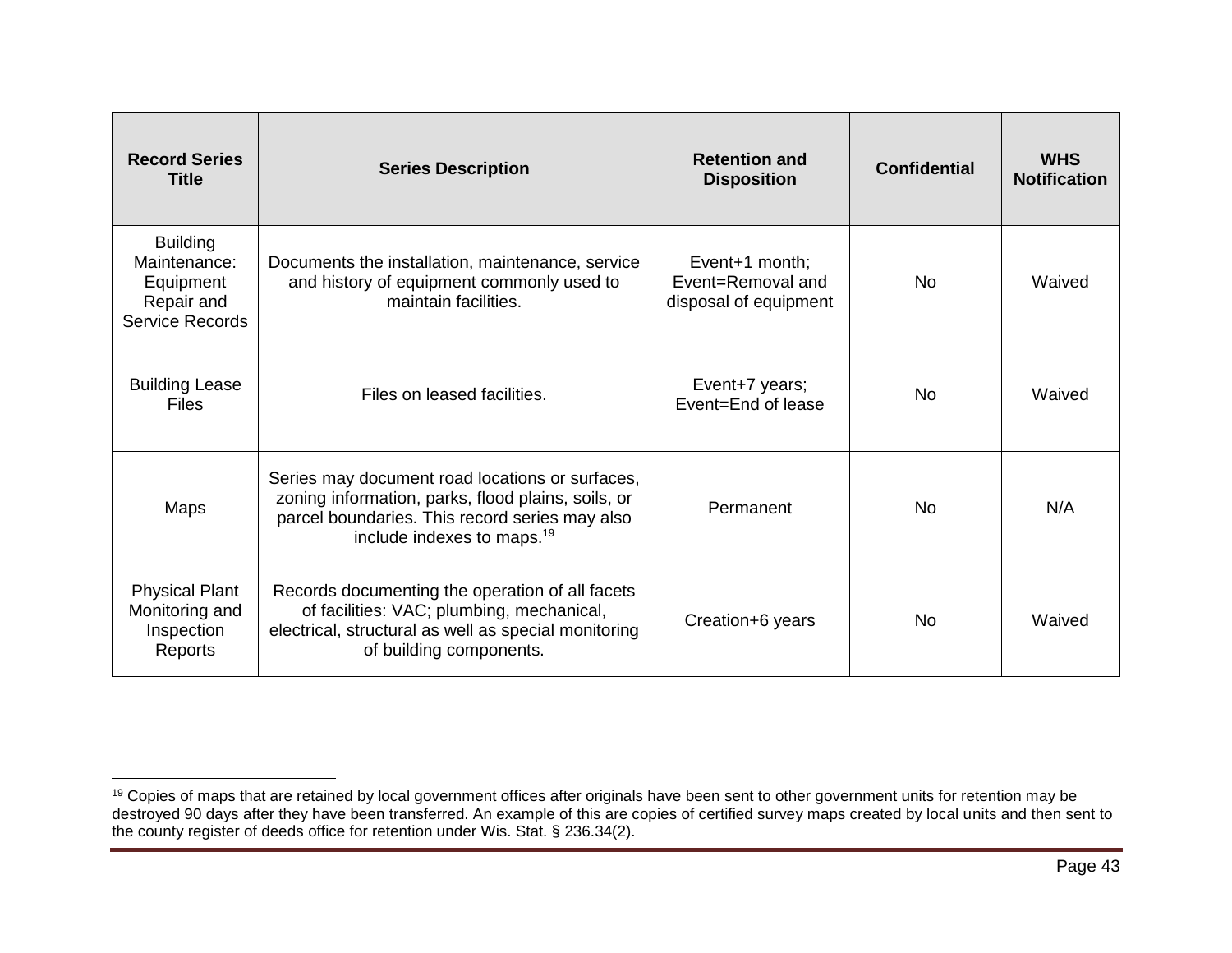| <b>Record Series</b><br><b>Title</b>             | <b>Series Description</b>                                                                                                                                                                                  | <b>Retention and</b><br><b>Disposition</b>                                                                                                                               | <b>Confidential</b> | <b>WHS</b><br><b>Notification</b> |
|--------------------------------------------------|------------------------------------------------------------------------------------------------------------------------------------------------------------------------------------------------------------|--------------------------------------------------------------------------------------------------------------------------------------------------------------------------|---------------------|-----------------------------------|
| Profile and<br><b>Grade Books</b>                | Documentation of landscape and features.                                                                                                                                                                   | Permanent                                                                                                                                                                | No.                 | N/A                               |
| <b>State Highway</b><br>Aids Program<br>Records  | Records of state aid pertaining to road<br>maintenance.                                                                                                                                                    | Creation+7 years                                                                                                                                                         | <b>No</b>           | Waived                            |
| Street and<br>Sidewalk<br><b>Operations File</b> | Documentation of the performance of tasks<br>related to street and sidewalk maintenance. This<br>may include solid waste management, street<br>cleaning, repairs, snow removal, and garbage<br>collection. | Creation+7 years                                                                                                                                                         | <b>No</b>           | Waived                            |
| Surveillance<br>Recordings                       | Monitoring and surveillance recordings for public<br>buildings, street cameras, and public<br>transportation. <sup>20</sup>                                                                                | Event+120 days <sup>21</sup><br>Event=Date of<br>recording<br>(Note: Recordings may be<br>subject to longer<br>retention. See footnote for<br>more information.) $^{22}$ | No.                 | Waive                             |

<span id="page-44-0"></span> $\overline{a}$ <sup>20</sup> The schedule <u>does not</u> apply to footage recorded by police body cameras, patrol dashboard cameras, or any similar police recording device.

 $^{21}$  120 days is the time within which a claim may be filed against a governmental body as defined in Wis. Stats. § 893.80.

 $22$  Surveillance recordings that are required for any legal or programming purpose (such as open records requests, claims, case file, or litigation holds) must be retained in accordance with any applicable records schedules and/or have completed their legal or programming requirements.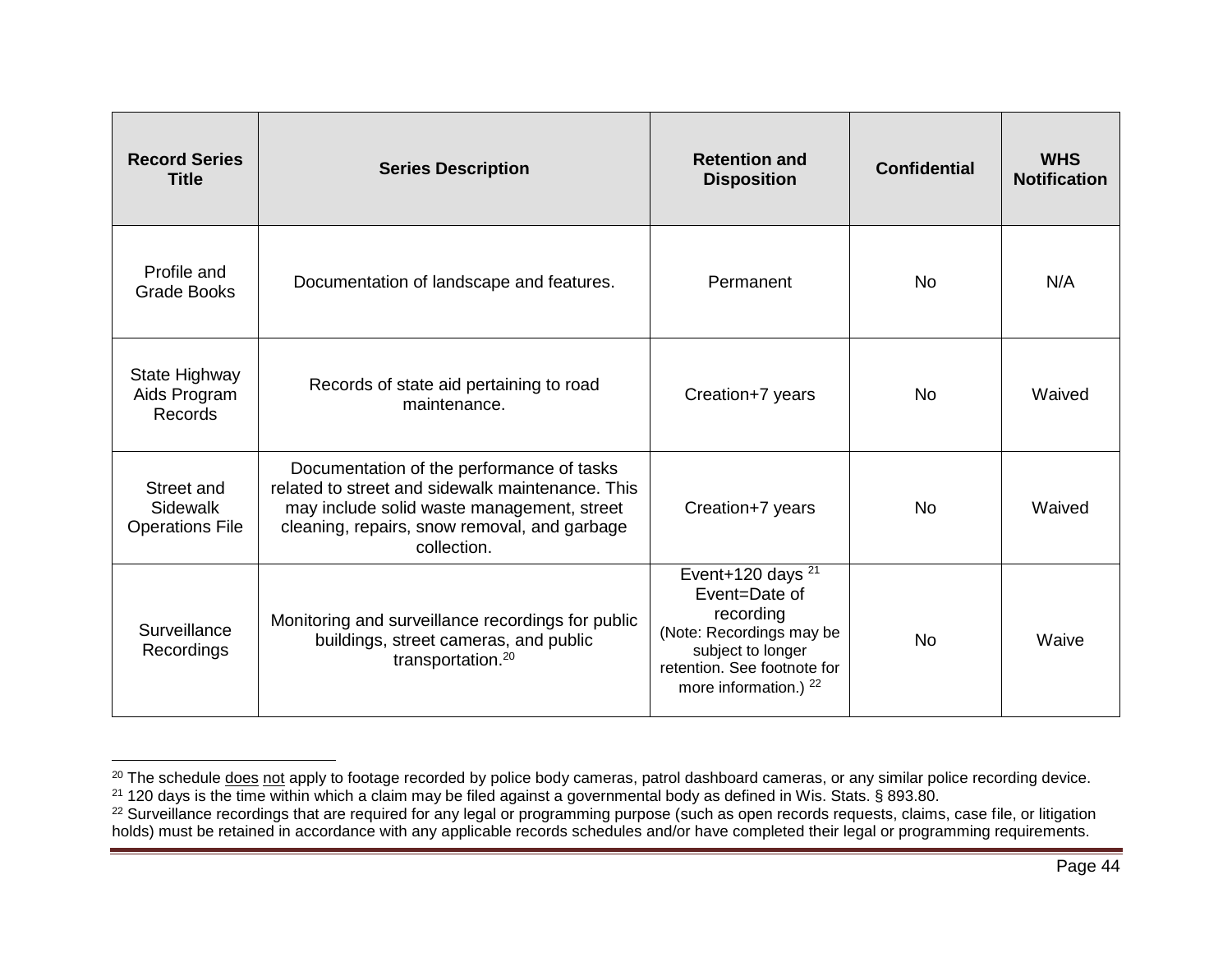| <b>Record Series</b><br><b>Title</b>               | <b>Series Description</b>                                                                                                                                                                                                                                                             | <b>Retention and</b><br><b>Disposition</b>                       | <b>Confidential</b> | <b>WHS</b><br><b>Notification</b> |
|----------------------------------------------------|---------------------------------------------------------------------------------------------------------------------------------------------------------------------------------------------------------------------------------------------------------------------------------------|------------------------------------------------------------------|---------------------|-----------------------------------|
| <b>Planning and Zoning</b>                         |                                                                                                                                                                                                                                                                                       |                                                                  |                     |                                   |
| Aerial<br>Photographs                              | Aerial photographs used for planning and map<br>creation.                                                                                                                                                                                                                             | Event;<br>Event=Superseded                                       | No                  | <b>Notify</b>                     |
| Annexation<br>Records                              | Incorporation records such as petitions, hearing<br>testimony and exhibits, court orders, notices,<br>resolutions, and related correspondence. <sup>23</sup>                                                                                                                          | Permanent                                                        | <b>No</b>           | N/A                               |
| Comprehensive<br>Growth and<br>Development<br>Plan | Provides general goals, objectives, policies and<br>implementation recommendations to guide the<br>future growth and development of the city.                                                                                                                                         | Event+14 years;<br>Event=Superseded by<br>new plan               | <b>No</b>           | <b>Notify</b>                     |
| <b>Conditional Use</b><br><b>Permits</b>           | Applications and related documents for a<br>conditional use permit. Applications include site<br>plan, applicate statement, and evidence<br>evidence/documentation.<br>This series may also include public hearing<br>notice, reports, public hearing documentation,<br>and decision. | Event+7 years;<br>Event=termination of<br>conditional use permit | No                  | Waived                            |

<sup>&</sup>lt;sup>23</sup> Records cover proposed incorporations of town areas into cities and villages pursuant to Wis. Stat. § 66.0201 - § 66.0209, and municipal consolidations of towns with cities and villages pursuant to Wis. Stat. § 66.0229.

 $\overline{a}$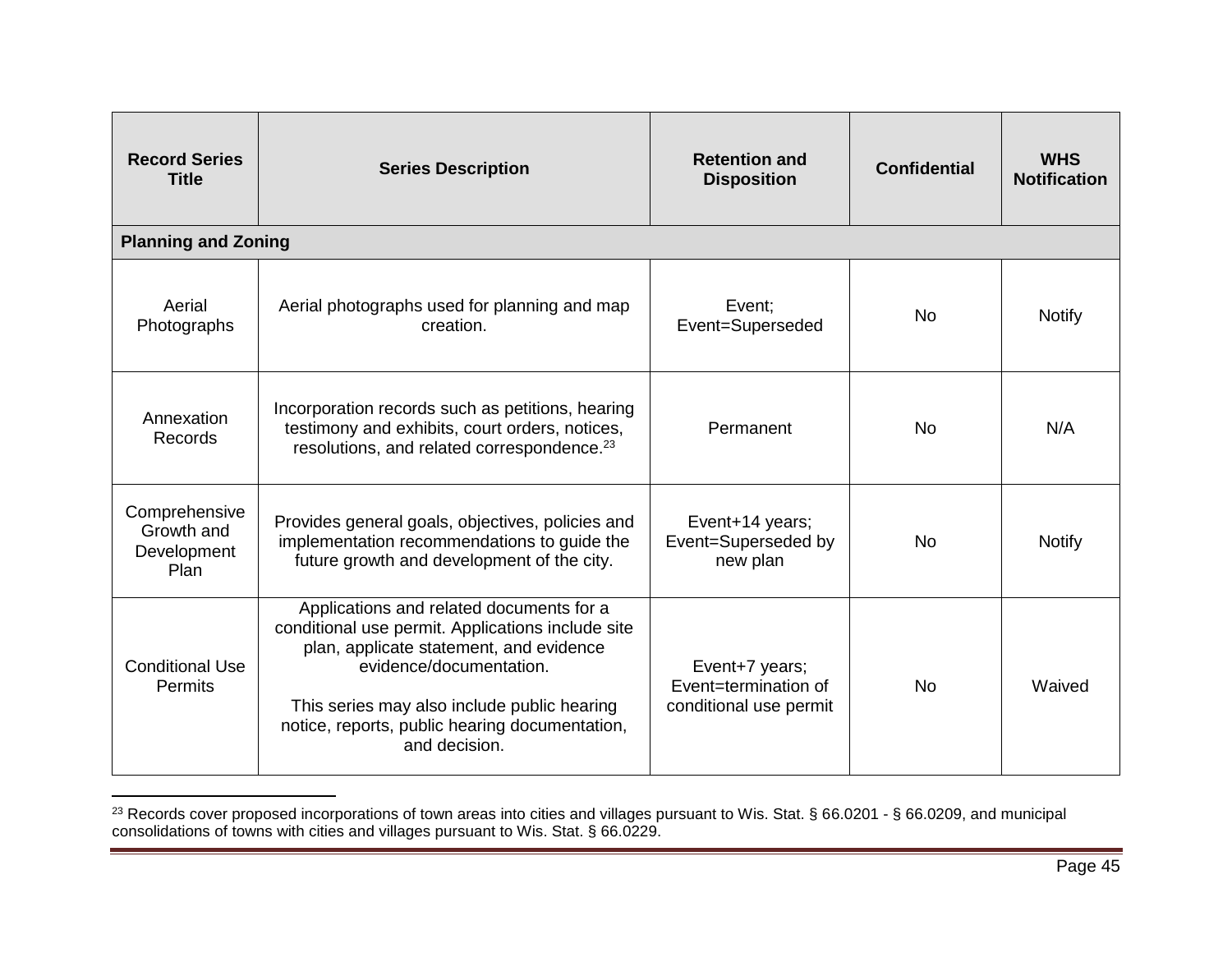| <b>Record Series</b><br><b>Title</b> | <b>Series Description</b>                                                                                                                                                                                                              | <b>Retention and</b><br><b>Disposition</b>  | <b>Confidential</b> | <b>WHS</b><br><b>Notification</b> |
|--------------------------------------|----------------------------------------------------------------------------------------------------------------------------------------------------------------------------------------------------------------------------------------|---------------------------------------------|---------------------|-----------------------------------|
| Easements                            | Grants of easement to the municipality.                                                                                                                                                                                                | Permanent                                   | <b>No</b>           | N/A                               |
| <b>Final Plats</b>                   | A map showing the divisions of a piece of land,<br>this series includes vacation or alterations of<br>plats, annexation plats, and final subdivision<br>plats.                                                                         | Permanent                                   | No.                 | N/A                               |
| <b>Preliminary Plats</b>             | Created during the development of subdivisions.                                                                                                                                                                                        | Event;<br>Event=Superseded by<br>final plat | <b>No</b>           | Waived                            |
| <b>Property Survey</b><br>Records    | Includes field notes, benchmark books, and<br>section corner monument logs.                                                                                                                                                            | Permanent                                   | <b>No</b>           | N/A                               |
| Zoning Appeals,<br>Approved          | Material submitted to appeal a zoning decision.<br>May include maps, rezoning application, written<br>local description of the proposed zoning<br>boundaries, and drawings of the boundaries.<br>Also includes public hearing records. | Permanent                                   | <b>No</b>           | N/A                               |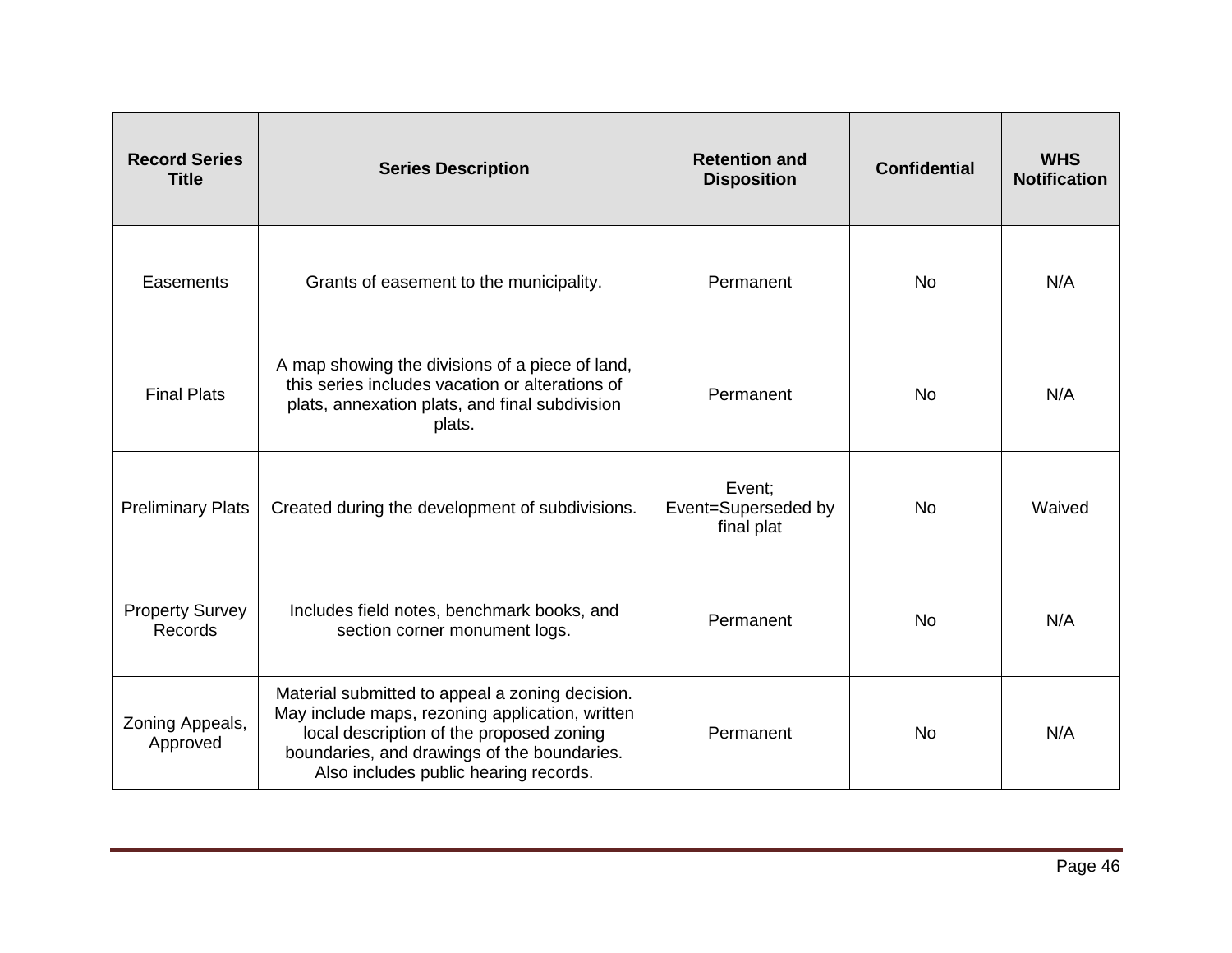| <b>Record Series</b><br><b>Title</b>                                                | <b>Series Description</b>                                                                                                                                                                                                                                                                                                                                   | <b>Retention and</b><br><b>Disposition</b>        | <b>Confidential</b> | <b>WHS</b><br><b>Notification</b> |
|-------------------------------------------------------------------------------------|-------------------------------------------------------------------------------------------------------------------------------------------------------------------------------------------------------------------------------------------------------------------------------------------------------------------------------------------------------------|---------------------------------------------------|---------------------|-----------------------------------|
| Zoning Appeals,<br>Unapproved                                                       | Material submitted to appeal a zoning decision.<br>May include maps, rezoning application, written<br>local description of the proposed zoning<br>boundaries, and drawings of the boundaries.<br>Also includes public hearing records.                                                                                                                      | Event+7 years;<br>Event=Final appeal is<br>closed | <b>No</b>           | <b>Notify</b>                     |
| <b>Zoning Board</b><br>and Zoning<br>Board of<br>Appeals<br><b>Meeting Material</b> | Agendas, minutes, reports, plans, and other<br>material submitted to the Zoning Board, and/or<br>Zoning Board of Appeals.                                                                                                                                                                                                                                   | Permanent                                         | <b>No</b>           | N/A                               |
| Zoning<br>Ordinance                                                                 | The text of the zoning ordinance spells out<br>uniform rules that apply to each zoning district<br>including: uses of the land (permitted, conditional<br>and prohibited uses), dimensional standards (lot<br>size, frontage, setbacks, building height, bulk,<br>floor area), and the density of development.<br>Authority provided by Wis. Stat. § 60.61. | Permanent                                         | No.                 | N/A                               |
| Zoning,<br><b>Rezoning Files</b>                                                    | May include, but is not limited to, maps, rezoning<br>application, written local description of the<br>proposed zoning boundaries, and drawings of the<br>boundaries. Also includes public hearing records.                                                                                                                                                 | Permanent                                         | <b>No</b>           | N/A                               |
| <b>Zoning Variance</b><br><b>Files</b>                                              | Records related to area and use variances.<br>Documentation submitted by landowners to<br>secure a variance to the zoning ordinance.                                                                                                                                                                                                                        | Permanent                                         | <b>No</b>           | N/A                               |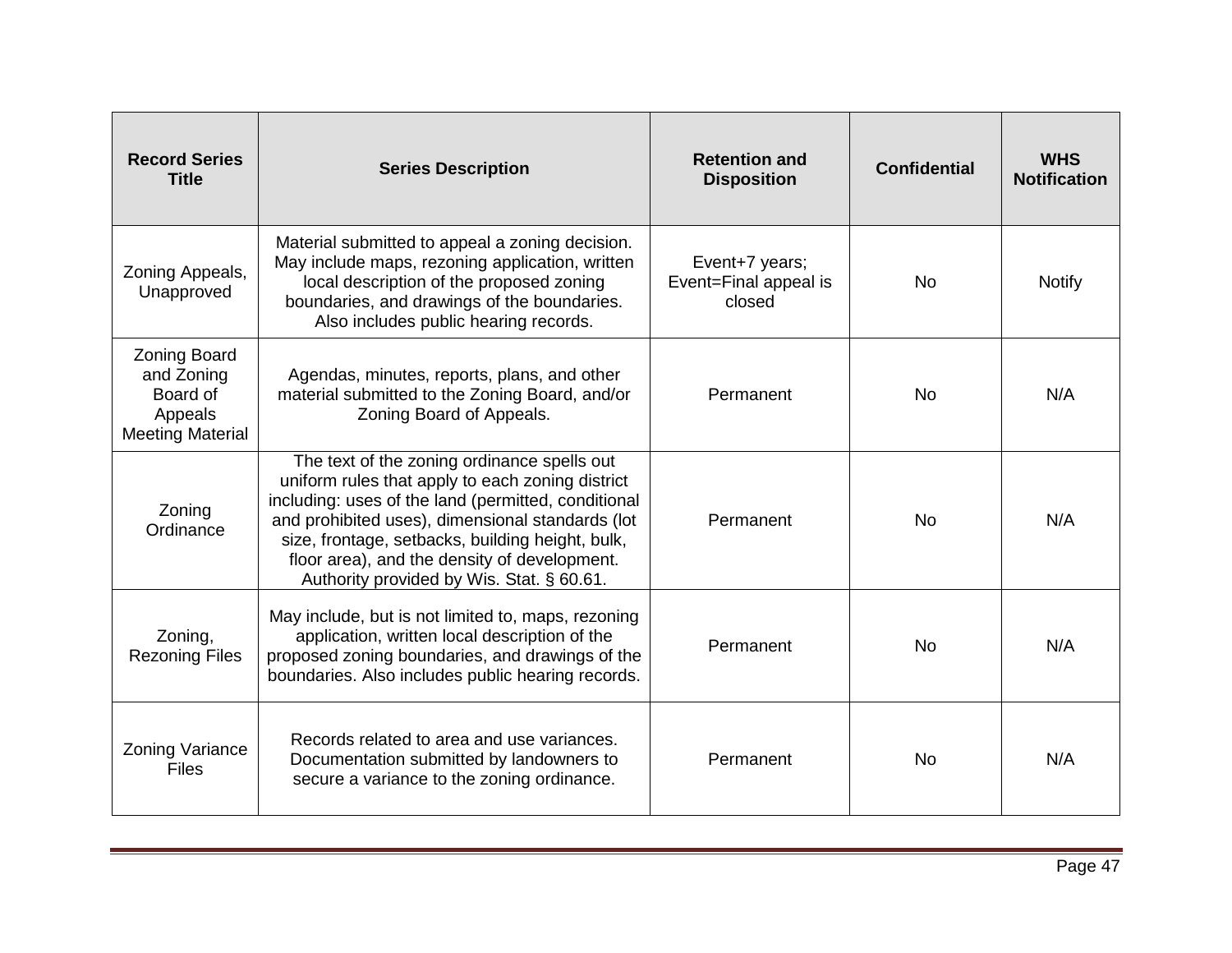| <b>Record Series</b><br><b>Title</b>                      | <b>Series Description</b>                                                                                     | <b>Retention and</b><br><b>Disposition</b> | <b>Confidential</b> | <b>WHS</b><br><b>Notification</b> |
|-----------------------------------------------------------|---------------------------------------------------------------------------------------------------------------|--------------------------------------------|---------------------|-----------------------------------|
| Utilities <sup>24</sup>                                   |                                                                                                               |                                            |                     |                                   |
| Abandoned<br>Mains and<br>Services As-<br><b>Built</b>    | Records may include final designs and location<br>maps. Includes plans of private sewer and water<br>systems. | Permanent                                  | <b>No</b>           | N/A                               |
| Excavation<br><b>Plans of Private</b><br><b>Utilities</b> | Plans submitted by utilities needing to excavate<br>to develop, expand, or repair utility lines.              | Permanent                                  | <b>No</b>           | N/A                               |
| Inspections                                               | Records documenting the inspection of water<br>and sewer lines.                                               | Permanent                                  | <b>No</b>           | N/A                               |
| Sewer<br>Inspection<br>Records                            | Indicates problems such as cracked or broken<br>pipes, improper alignment, or loose lateral<br>connections.   | Event;<br>Event=Superseded                 | <b>No</b>           | Waived                            |

 $\overline{a}$ <sup>24</sup> Wis. Stat. § 19.21(4)(b) defines the minimum retention cities, villages, and towns may set for water stubs, receipts of current billing, and customer's ledgers of any municipal utility is 2 years. Local governments should also consult the schedule set by the PSC for Municipal Utilities. A complete list of records and schedules is located in "Investigation to Consider Proposed Changes to Records Retention Requirements for Electric, Gas and Water Utilities."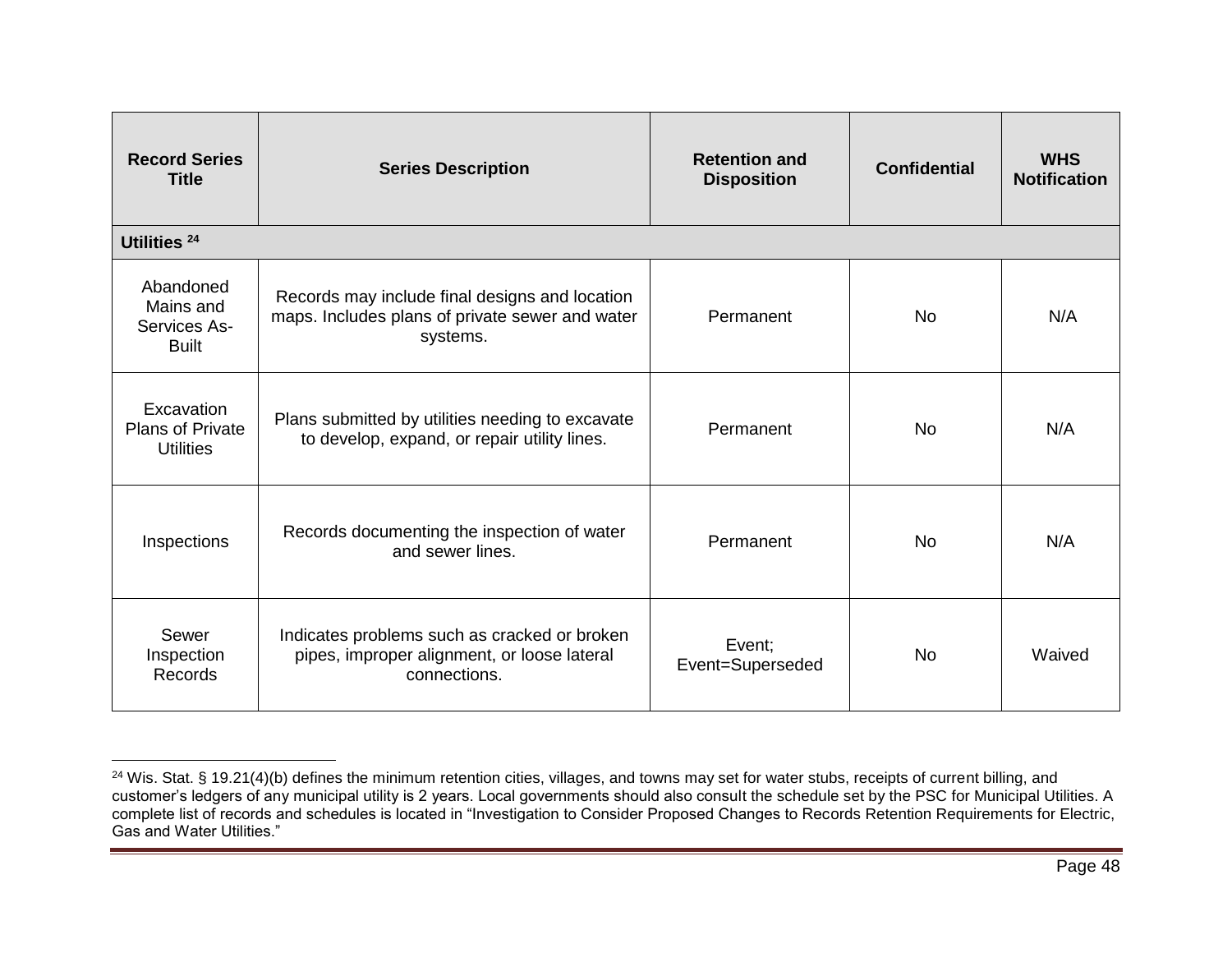| <b>Record Series</b><br><b>Title</b>                | <b>Series Description</b>                                                                                                                                                 | <b>Retention and</b><br><b>Disposition</b> | <b>Confidential</b> | <b>WHS</b><br><b>Notification</b> |
|-----------------------------------------------------|---------------------------------------------------------------------------------------------------------------------------------------------------------------------------|--------------------------------------------|---------------------|-----------------------------------|
| Water and<br>Sewer Main<br><b>Break Records</b>     | A record documenting the history of breaks in<br>water and sewer main lines.                                                                                              | Permanent                                  | No.                 | N/A                               |
| Water, Storm,<br>and Sanitary<br>Sewer Main<br>Maps | Maps providing the location of water, storm, and<br>sanitary sewer mains. Also provides information<br>about the depth, slope, size and composition of<br>these features. | Permanent                                  | No.                 | N/A                               |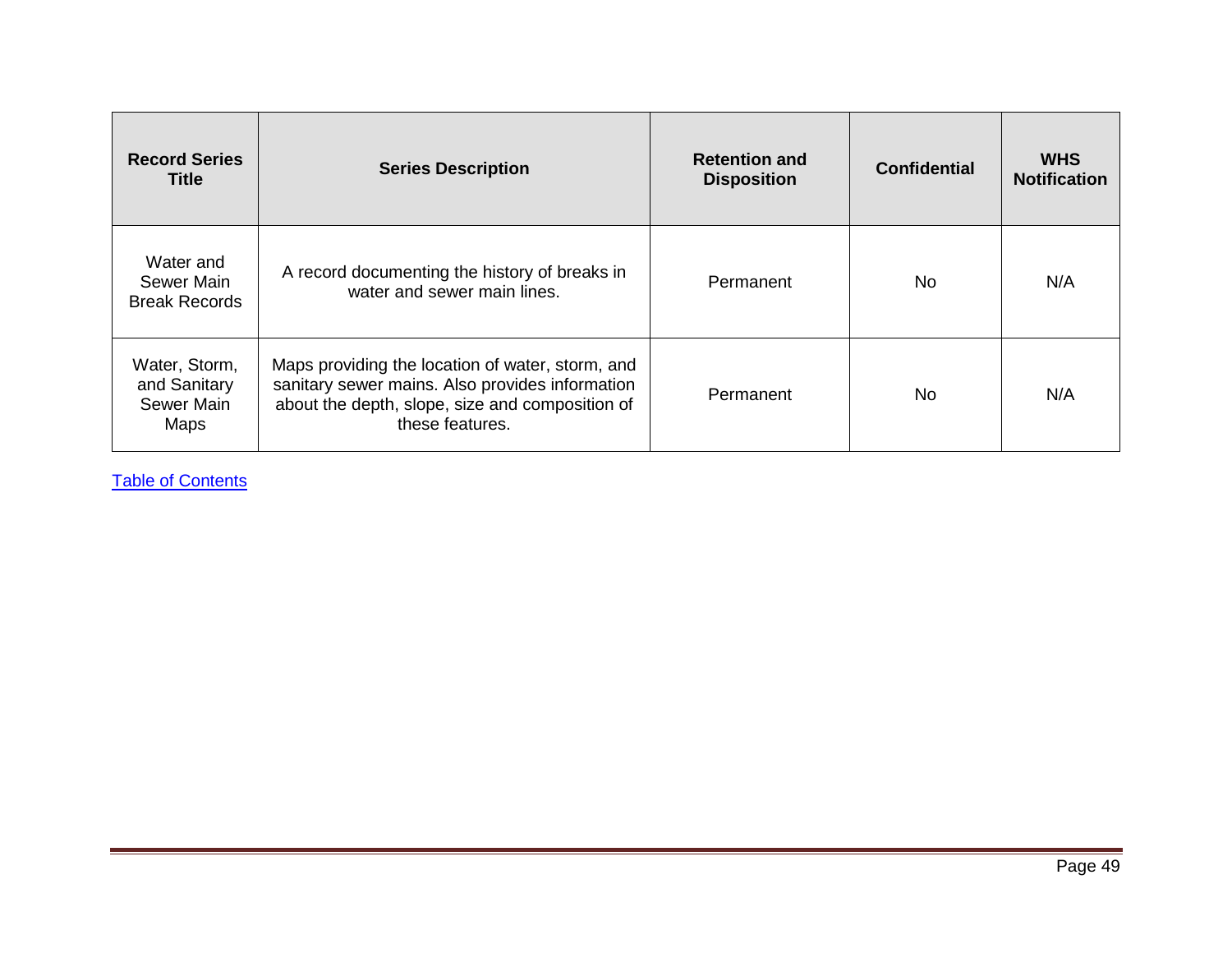# <span id="page-50-0"></span>**Revenue Records**

# Requirements Specific to Revenue Records

Records in the Revenue section are arranged under the following subsections:

- Assessment
- Board of Review
- Special Assessment
- Tax Calculation and Collection

The Revenue section is intended to provide municipalities with schedules for the most common record series generally grouped under this topic. Municipalities that are in need of schedules for records not covered in this section are encouraged to review the [County General Schedule](http://publicrecordsboard.wi.gov/docview.asp?docid=19641&locid=165) for reference on scheduling similar records. The County General Schedule cannot be adopted by municipalities for use, but the schedules can be used for creating record schedules through municipal ordinances.

Final real property assessment rolls have a retention period of 15 years and may be destroyed after that time has lapsed. However, Wis. Stat. § 59.52(4)(c)3 states that no assessment roll containing forest crop acreage may be destroyed without the prior approval of the secretary of the Department of Revenue. Municipalities should assume that assessment rolls from rural areas include forest crop acreage and that this provision applies to their assessment rolls. Municipalities should contact the Wisconsin Department of Revenue, Local Government Services Bureau for more information. This step is in ADDITION TO notifying the Wisconsin Historical Society of the upcoming record destruction.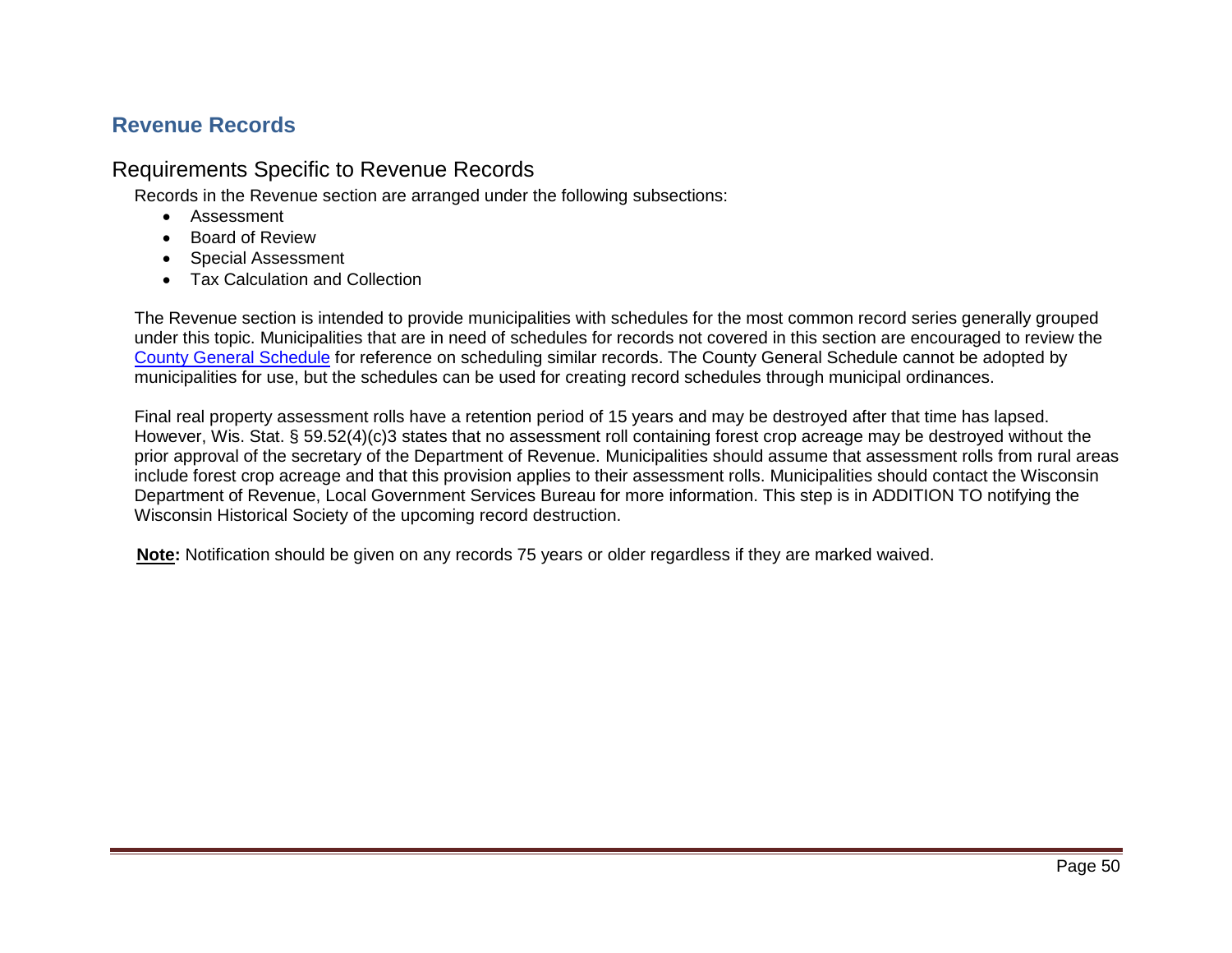| <b>Record Series</b><br><b>Title</b>     | <b>Series Description</b>                                                                                                    | <b>Retention and</b><br><b>Disposition</b>                                    | <b>Confidential</b> | <b>WHS</b><br><b>Notification</b> |
|------------------------------------------|------------------------------------------------------------------------------------------------------------------------------|-------------------------------------------------------------------------------|---------------------|-----------------------------------|
| <b>Assessment</b>                        |                                                                                                                              |                                                                               |                     |                                   |
| Assessor' Final<br>Reports               | Documents yearly changes to master property<br>record and personal property returns. Final report<br>is filed with DOR.      | Event+5 years;<br>Event=Final report filed<br>with DOR                        | <b>No</b>           | Waive                             |
| <b>Cadastral Maps</b>                    | Includes any plats, assessor's plats, certified<br>surveys, or aerial photographs used in<br>determining taxable boundaries. | Permanent                                                                     | <b>No</b>           | N/A                               |
| Final<br>Assessment<br>Rolls             | Both real and personal property rolls.                                                                                       | Creation+15 years<br>(Provided no Forest<br>Crop Acreage is<br>recorded) $25$ | <b>No</b>           | <b>Notify</b>                     |
| <b>Master Property</b><br><b>Records</b> | Details the appraisal of real property, based on<br>the field inspections of the assessor.                                   | Event+5 years;<br>Event=Life of structure                                     | <b>No</b>           | <b>Notify</b>                     |

 $\overline{a}$ 

 $25$  Wis. Stat. § 59.52(4)(c)3 states that no assessment roll that contains forest crop acreage may be destroyed without the prior approval of the secretary of revenue. Notification to the Wisconsin Historical Society is still required before approved assessment rolls can be destroyed.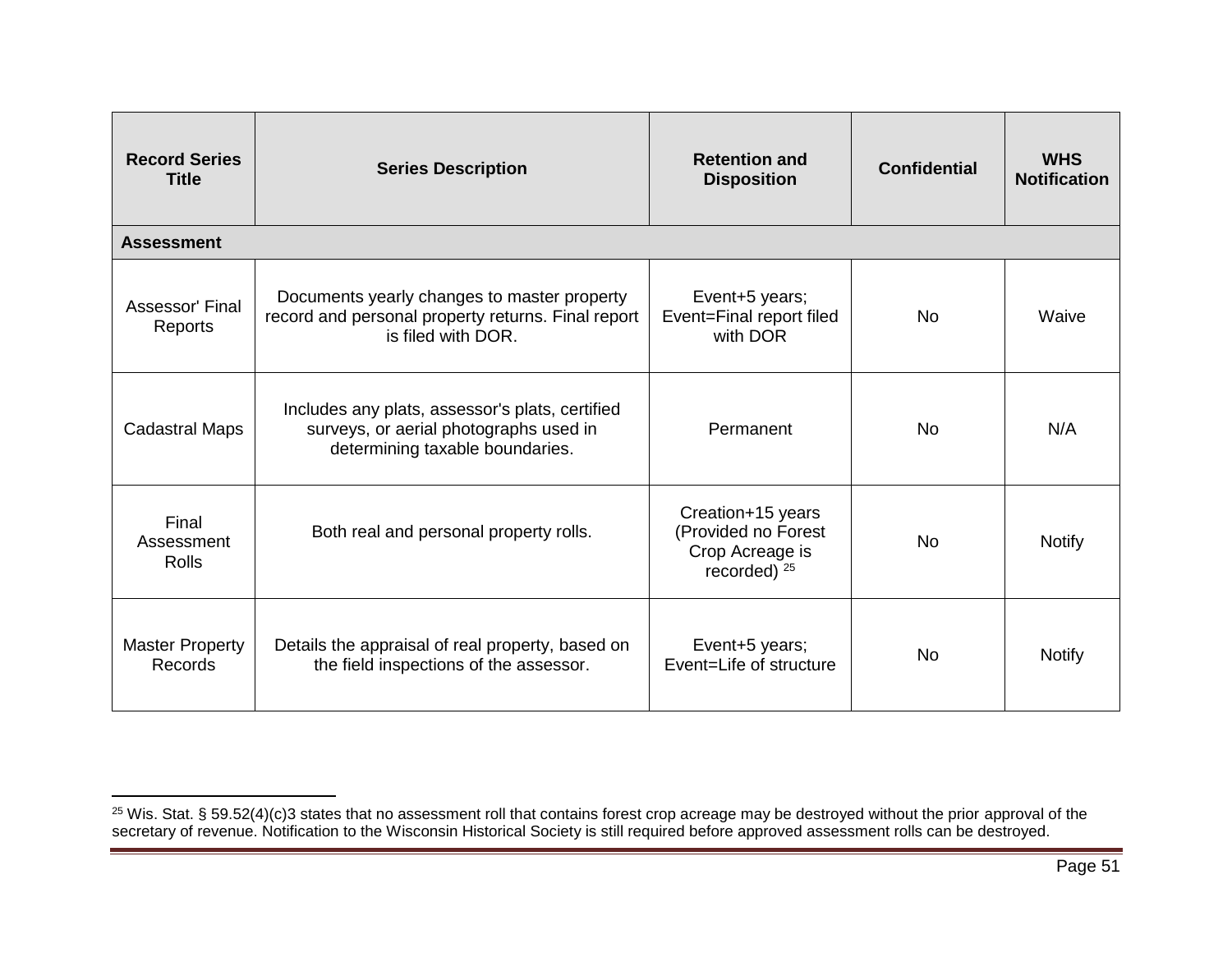| <b>Record Series</b><br><b>Title</b>      | <b>Series Description</b>                                                                                                                                                                                                         | <b>Retention and</b><br><b>Disposition</b>                                            | <b>Confidential</b>                                 | <b>WHS</b><br><b>Notification</b> |
|-------------------------------------------|-----------------------------------------------------------------------------------------------------------------------------------------------------------------------------------------------------------------------------------|---------------------------------------------------------------------------------------|-----------------------------------------------------|-----------------------------------|
| Notice of<br>Increased<br>Assessment      | Notices sent to property owners informing them<br>of increases on assessment.                                                                                                                                                     | Creation+7 years                                                                      | <b>No</b>                                           | Waive                             |
| Taxation<br>Exemption<br>Reports          | Reports filed by individuals who own property<br>exempt from personal property tax under Wis.<br>Stat. § 70.11. The reports are submitted to the<br>clerk of the taxation district.<br>Authority provided by Wis. Stat. § 70.339. | Creation+10 years                                                                     | <b>No</b>                                           | Waive                             |
| Personal<br>Property<br><b>Statements</b> | Statements filed with local assessor declaring<br>taxable personal property.                                                                                                                                                      | Creation+5 years                                                                      | Yes<br>Confidential per<br>Wis. Stat. §<br>70.35(3) | Waive                             |
| <b>Board of Review</b>                    |                                                                                                                                                                                                                                   |                                                                                       |                                                     |                                   |
| Form of<br>Objection                      | Objections submitted by taxpayers. Includes<br>written objections and all other material submitted<br>to the board of review.                                                                                                     | Event+7 years;<br>Event=Final action of<br>Board of Review or<br>completion of appeal | <b>No</b>                                           | Waive                             |
| <b>Minutes</b>                            | Record of all proceedings of the board of review.<br>Authority provided by Wis. Stat. § 70.47(5).                                                                                                                                 | Creation+7 years                                                                      | <b>No</b>                                           | <b>Notify</b>                     |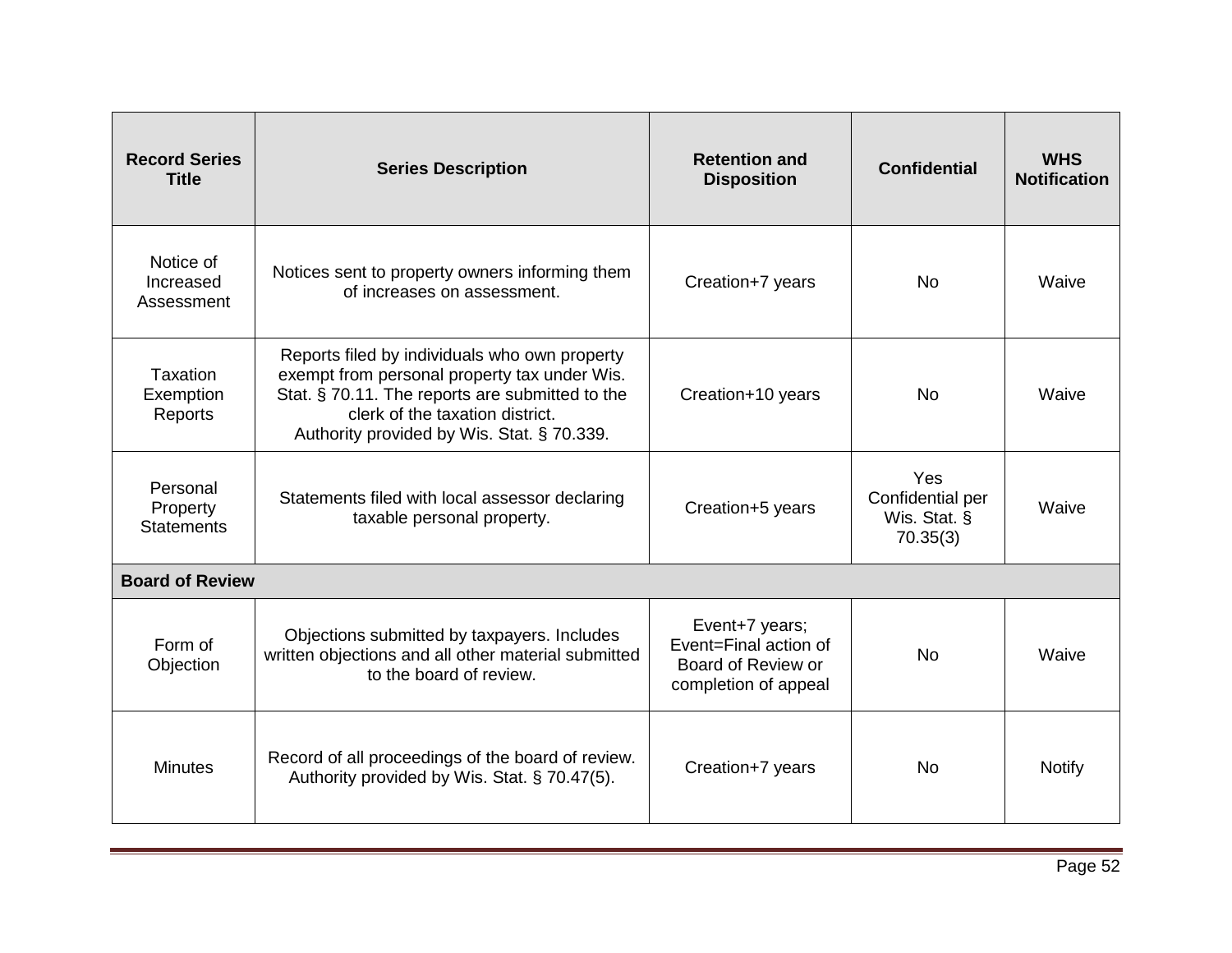| <b>Record Series</b><br><b>Title</b> | <b>Series Description</b>                                                                                                                                                                                          | <b>Retention and</b><br><b>Disposition</b>                                              | <b>Confidential</b> | <b>WHS</b><br><b>Notification</b> |
|--------------------------------------|--------------------------------------------------------------------------------------------------------------------------------------------------------------------------------------------------------------------|-----------------------------------------------------------------------------------------|---------------------|-----------------------------------|
| Notice of<br>Determination           | Final decisions sent to property owners.<br>Authority provided by Wis. Stat. § 70.47(12).                                                                                                                          | Event+7 years;<br>Event=Final action of<br>Board of Review or<br>completion of appeal   | <b>No</b>           | Waive                             |
| Proceedings                          | Includes audio recordings and any transcripts of<br>board of review proceedings, along with any<br>notes taken by clerk.<br>Authority provided by Wis. Stat. § 70.47(8)(f).                                        | Event+7 years;<br>Event=Final action of<br>Board of Review or<br>completion of appeal   | <b>No</b>           | Waive                             |
| <b>Special Assessments</b>           |                                                                                                                                                                                                                    |                                                                                         |                     |                                   |
| <b>Final Resolution</b>              | Final authorization of special assessments.<br>Authority provided by Wis. Stat. § 66.0703(8)(d).                                                                                                                   | Permanent                                                                               | <b>No</b>           | N/A                               |
| Payment<br>Register                  | Record of the receipt of scheduled payments.                                                                                                                                                                       | Event+7 years;<br>Event=Final collection<br>of payments                                 | <b>No</b>           | Waive                             |
| Preliminary<br><b>Resolutions</b>    | Issued by municipal district describing the<br>purpose of the project, calculations, limits of<br>assessment district, and number of installments<br>to be paid.<br>Authority provided by Wis. Stat. § 66.0703(4). | Creation+2 years<br>(provided report is on<br>file with public works<br>project record) | <b>No</b>           | Waive                             |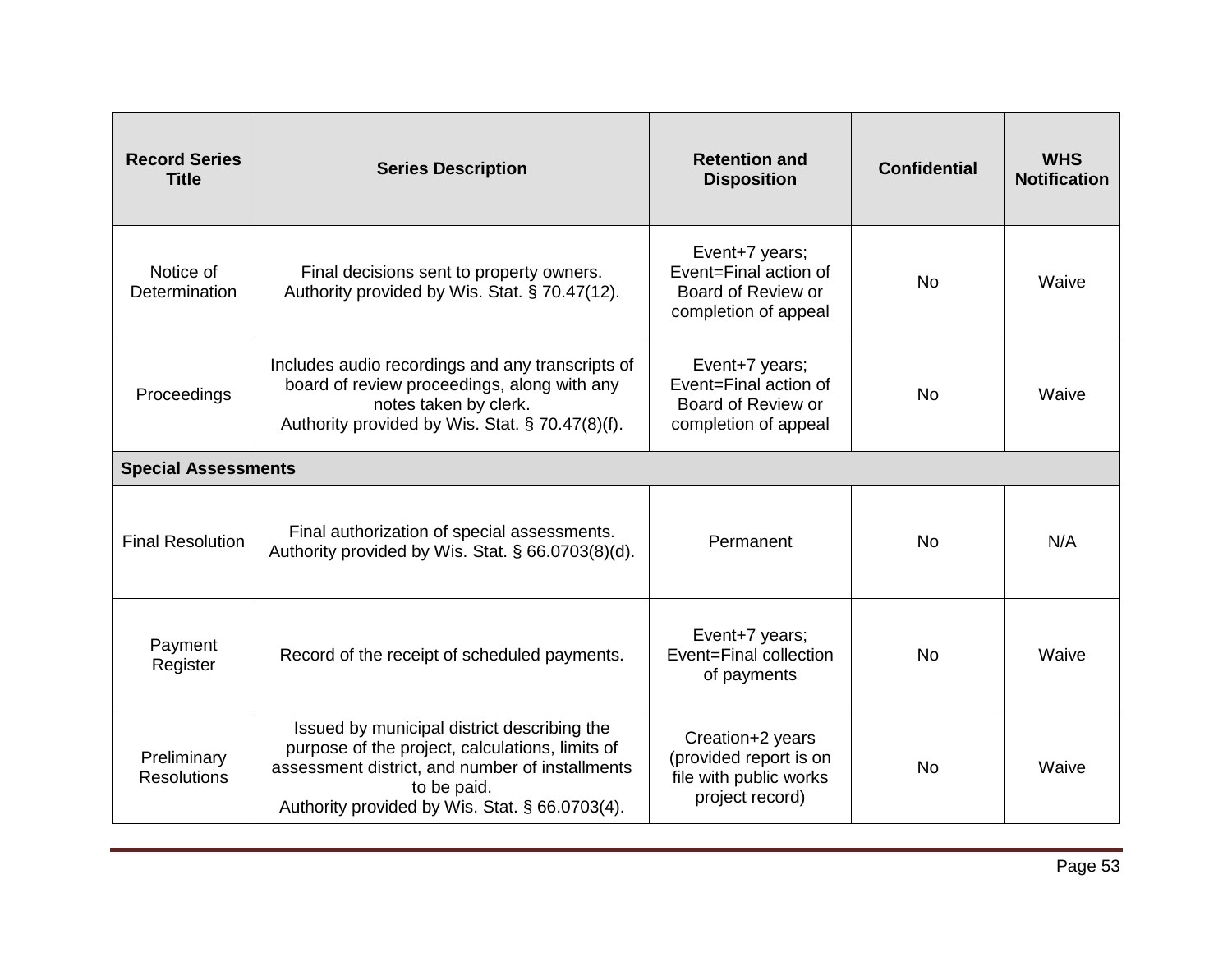| <b>Record Series</b><br><b>Title</b>         | <b>Series Description</b>                                                                                                                                                                                  | <b>Retention and</b><br><b>Disposition</b>                                              | <b>Confidential</b> | <b>WHS</b><br><b>Notification</b> |
|----------------------------------------------|------------------------------------------------------------------------------------------------------------------------------------------------------------------------------------------------------------|-----------------------------------------------------------------------------------------|---------------------|-----------------------------------|
| Report of<br>Special<br>Assessment           | Report of project that includes plans,<br>specifications, cost estimates, and property<br>affected. See Wis. Stat. § 66.0703(5) for more<br>information.<br>Authority provided by Wis. Stat. § 66.0703(5). | Creation+2 years<br>(provided report is on<br>file with public works<br>project record) | <b>No</b>           | Waive                             |
| <b>Tax Calculation and Collection</b>        |                                                                                                                                                                                                            |                                                                                         |                     |                                   |
| <b>Escrow Account</b><br>List                | List of real estate taxes paid directly from an<br>escrow account.                                                                                                                                         | Event;<br>Event=Superseded                                                              | <b>No</b>           | Waive                             |
| <b>Final Tax Roll</b>                        | Real and personal property rolls. Calculated from<br>assessment rolls to include total taxes and<br>charges to be collected.                                                                               | Creation+15 years                                                                       | <b>No</b>           | <b>Notify</b>                     |
| Statement of<br>Taxes                        | Combined record of calculations used to set final<br>taxes.                                                                                                                                                | Permanent                                                                               | <b>No</b>           | N/A                               |
| <b>Tax Calculation</b><br>Support<br>Records | Any record used to calculate municipal taxes.<br>These include any certificates, evaluations,<br>levies, estimates, payments, and credits used to<br>determine real and personal property tax rolls.       | Event+7 years;<br>Event=Audit                                                           | <b>No</b>           | Waive                             |